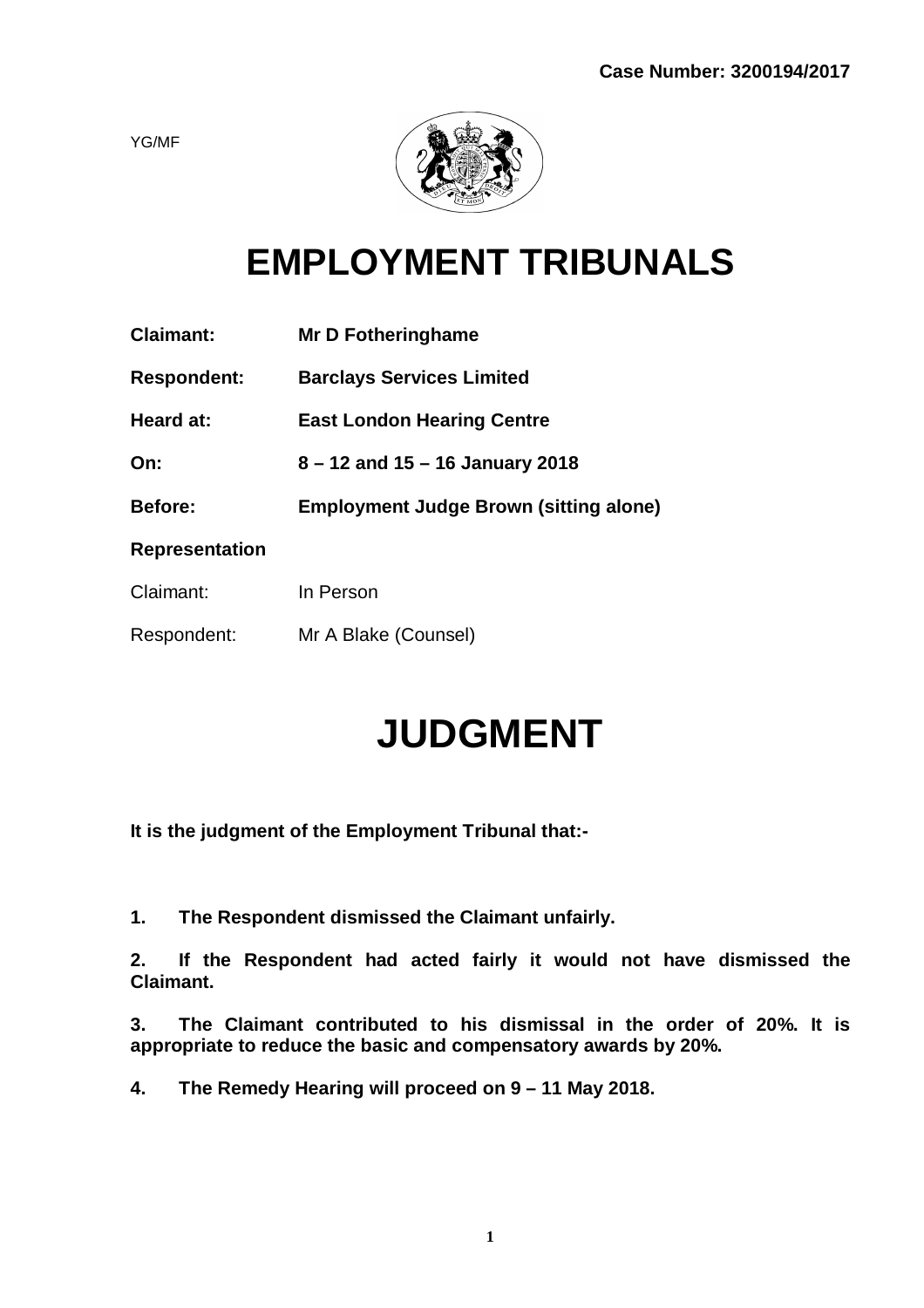# **REASONS**

## *Preliminary*

1. The Claimant brings a complaint of unfair dismissal against the Respondent, his former employer.

- 2. The parties agreed the issues in the case. They were:
	- 2.1. the reason for dismissal
	- 2.2. if it is misconduct:
		- 2.2.1. Did the decision-makers believe the Claimant was guilty of misconduct?
		- 2.2.2. Was this belief based on reasonable grounds, in particular was there an adequate investigation and/or a fair procedure?
		- 2.2.3. If the answers to the preceding questions is yes, did the decision to dismiss fall within the range of reasonable responses?
	- 2.3. If the dismissal was in some way unfair:
		- 2.3.1. Would the Claimant have been dismissed anyway for some other substantial reason?
		- 2.3.2. Judged objectively by the Tribunal, was the Claimant's conduct blameworthy such that it contributed to his dismissal?
		- 2.3.3. What compensation, if any, is just and equitable?

3. It is the Claimant's case that he was not dismissed for misconduct, but was sacrificed to appease the New York State Department for Financial Services ("DFS"). He maintains that the Respondent could not reasonably, and did not, believe that he was quilty of the misconduct alleged.

4. The Respondent contends that the decision makers, Mr Mahon and Mr Mbanefo (on appeal), reached a decision open to them on the evidence, following an adequate investigation and fair procedure. It denies therefore that the dismissal was unfair.

5. I heard evidence from the Claimant. I also heard evidence from: John Mahon, formerly Head of Corporate Banking at the Respondent and the dismissing officer; and Arthur Mbanefo, Head of Financial Resource Management at Barclays Capital Securities Inc. and the appeal officer. I read the witness statement of Paul Exall, Head of Reward and Performance for Barclays International and grievance officer.

6. The parties agreed that, at this hearing, which was listed to consider liability and issues of *Polkey* and contributory fault only, the Respondent would not rely on the argument that the Claimant would have been dismissed for some other substantial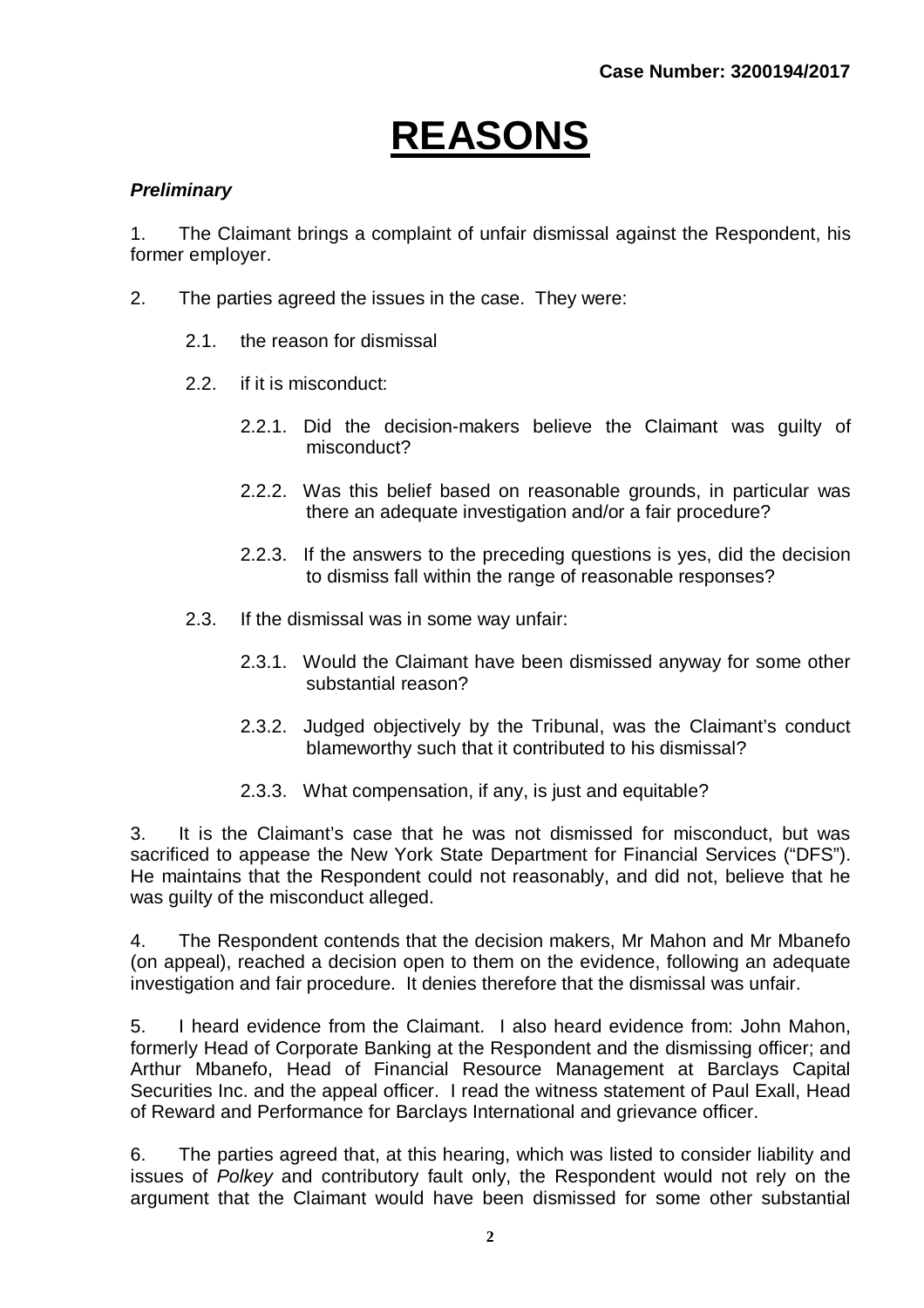reason on the ground that the New York State Department for Financial Services ("DFS") Consent Order prevented the Claimant from working in US dollar foreign exchange. The Respondent conceded that the procedure to consider an SOSR dismissal would have been likely to have taken longer than two and a half months, during which time the Claimant would have earned compensation to the statutory cap. That argument, if successful, would not reduce the Claimant's compensatory award. The Respondent did not wish to call complex evidence at this stage on the effect of the Consent Order and its interplay with the regulatory regime in the UK. However, the Respondent said that, in the event that the Claimant pursued reinstatement or reengagement at a Remedy Hearing, the Respondent would call evidence in relation to the DFS Order, regulatory issues and *Polkey*.

7. At the start of the hearing, the Respondent conceded that Mr Mahon, the dismissing officer, had seen a spreadsheet linked to the Respondent's Subpoena response to the Attorney General of New York, before Mr Mahon made his decision to dismiss. The Respondent apologised for having told Employment Judge Foxwell, at a Preliminary Hearing regarding specific disclosure, that Mr Mahon had not seen this document. The Claimant was unhappy that the Respondent had apparently misled the Tribunal over this matter. He said that, if Employment Judge Foxwell had not ordered that the document to be disclosed to the Claimant, the Respondent would never have made this concession.

8. The Claimant had obtained an opinion from a lawyer in New York on the legality of the DFS Order, particularly in relation to the Claimant's rights. I read the relevant letter from the American lawyer. I considered that it was only tangentially relevant to the issues in this case.

# *Findings of Fact*

# **Background and Context**

9. I heard a great deal of evidence in this case and was referred to a very large number of documents. These findings of fact are the facts which I considered to be most relevant to the issues I had to decide.

10. The Claimant began working for the Respondent on 13 September 2010. At the time of the matters in issue in this case, he was employed as Head of Automated Flow Trading within the Respondent's Electronic, Fixed Income, Currencies and Commodities Trading Business ("eFICC"). His Corporate Title was Managing Director. The position was very well paid; his gross pay was over £1 million in 2014.

11. The Claimant worked in the Respondent's electronic Foreign Exchange ("FX") trading group. His role had direct supervisory responsibility over London based traders in that team and had indirect supervisory responsibility over technology and quantitative research groups. The Claimant's role thus included oversight of electronic currency trading.

12. Electronic trading is driven by algorithms and is conducted at lightning speed with electronic decisions made in milliseconds. The Bank (which includes a number of corporate bodies, not just the Respondent) is a Market Maker, which that means that it provides "buy" and "sell" quotes for prices at which it will buy and sell currency to a party *("the counterparty"*). The counterparty can choose if and when to send an order to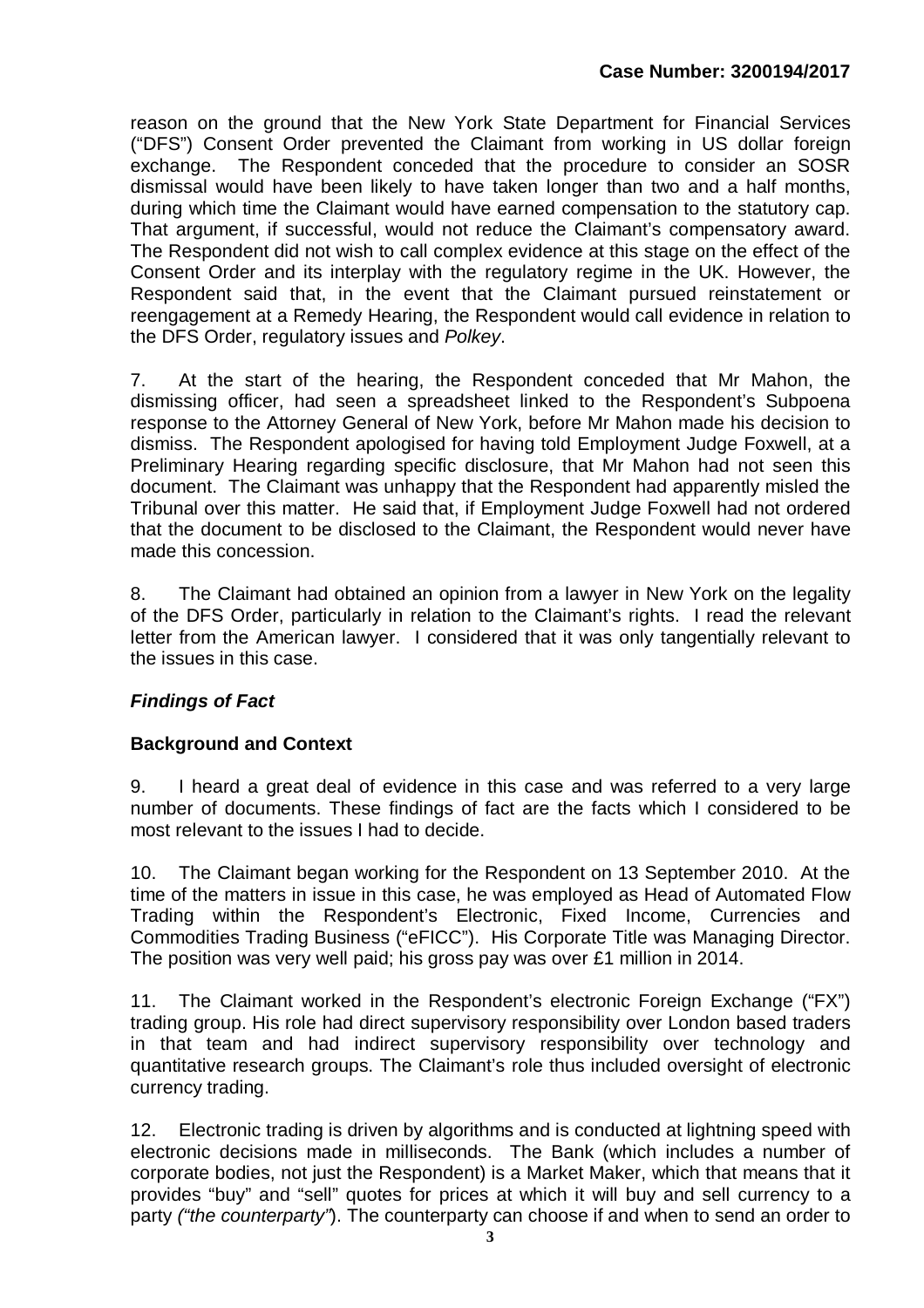try to execute a trade at one of the Bank's published prices. The speed of electronic trading is such that, if a counterparty has an algorithm which is fractionally faster than the Bank's, then it will have a competitive advantage, enabling it to profit at the Bank's expense. All the Bank's FX customers are corporate clients, not private individuals.

13. The Bank's clients can trade electronically using different "channels". The Bank's GUI channel is an application designed by the Bank which clients can install onto their computers, in order to execute trades with the Bank. The GUI channel is used by human beings, rather than computer programs. Clients can also trade through "ECNs" – Electronic Communication Networks. These are electronic brokers or third parties which sit between the client and the Bank. All quote and order messages pass through the ECN's systems. The main ECNs are "Currenex" and "Integral." Yet further clients trade through the "FIX" channel (or "API" channel). Clients, or ECNs, which use the FIX/API channel write their own computer programs to send the Bank orders for trades.

14. The Bank has technology known as "Last Look" or "LL", which enables the Bank to pause a request for a trade from a counterparty for a moment, to determine whether the price requested is within the Bank's trade tolerance. During the time pause, the Bank's electronic systems check whether the market has moved beyond a particular price tolerance for the trade. The length of the pause can be adjusted electronically. The longer the pause, the more information and thinking time the Bank's algorithm has. If the market has moved beyond the Bank's price tolerance for execution of the trade during the pause, Last Look will reject the trade.

15. Last Look is used by the Bank to protect it against trading on stale prices due to latency (delays in a Market Maker updating its prices), but also against trading behaviours such as "aggregation" and "order splitting". The latter occurs where a counterparty splits an order for 10 million of a particular currency, into 10 orders of one million, and sends each smaller order to 10 different Market Makers. A counterparty splits its orders to obtain a more attractive price than would be offered to a single order for 10 million. There are numerous such trading behaviours which can result in Market Makers losing money on trades. Last Look is widely used by Marker Makers to protect them against adverse changes in market price between generating a quote for a trade and executing the trade.

16. Last Look was introduced into the Respondent's technology systems before the Claimant was employed by the Respondent.

17. The Respondent has two technology systems controlling its eFX business: "BARX" and "BATS". LL was originally implemented in BARX in 2008 and, later, in BATS in 2010. BATS LL introduced several new, different rules for determining whether a trade should be rejected. The settings of the LL algorithms in both BARX and BATS could be adjusted to vary the behaviour of the algorithms.

18. Almost without exception, Last Look is not applied to trades executed through the Bank's GUI channel. It is applied to trades executed through other channels.

19. At about the beginning of 2015, the New York State Department for Financial Services ("DFS") began an investigation into the Bank's use of its LL system. The risk to the Bank in the DFS's investigation was the potential revocation of its banking licence for New York State. This would affect its activities in New York City, one of the principal financial centres in the World.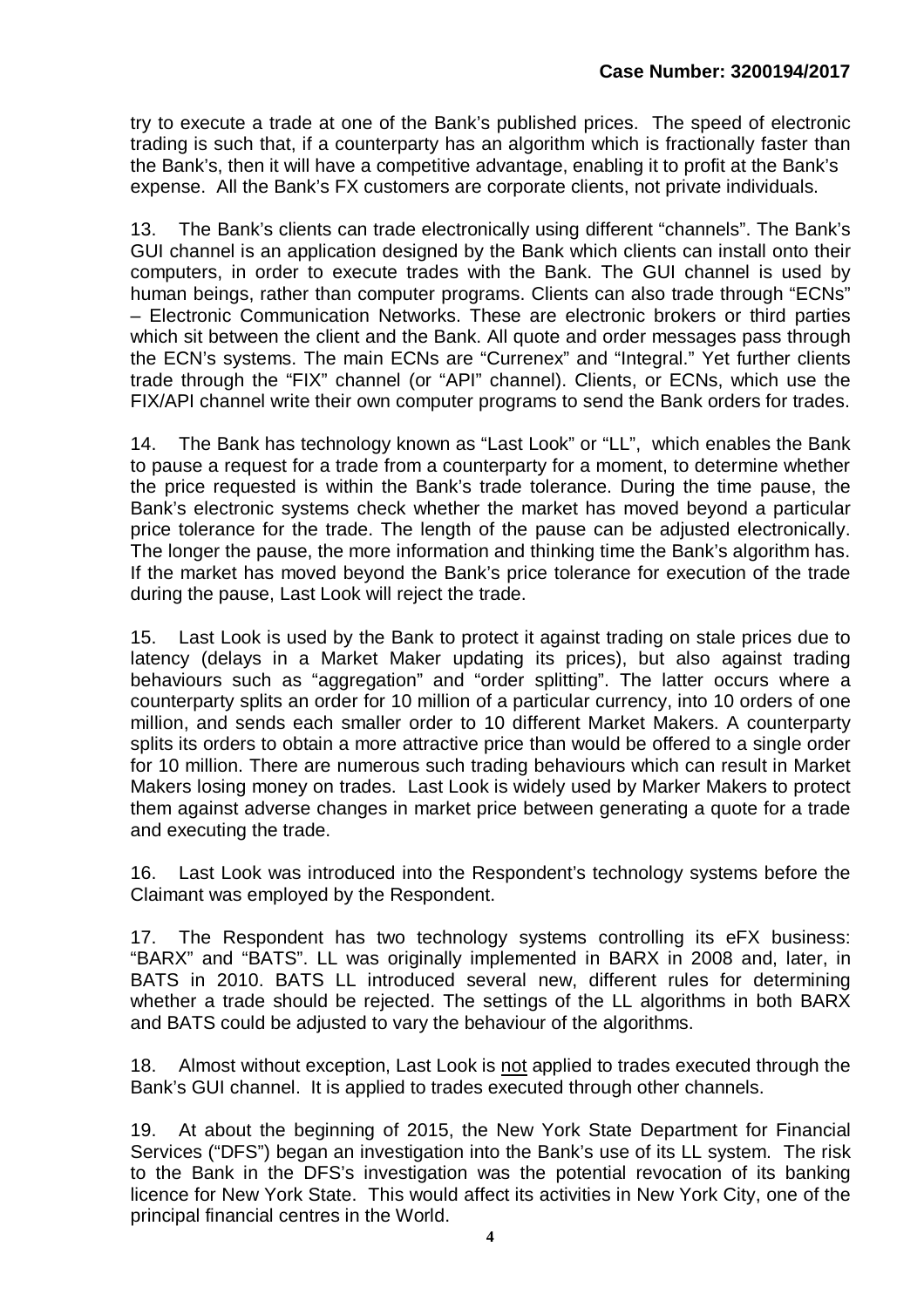20. On 17 November 2015, the Bank entered into a Consent Order with DFS under which it paid a civil penalty of \$150 million and agreed, under the heading *"Employee Discipline"*:

*31. A Barclays Managing Director and Global Head of Electronic Fixed Income, Currencies, and Commodities ("eFICC") Automated Flow Trading has been suspended but remains employed by the Bank. The Department orders the Bank to take all steps necessary to terminate this individual, who played a role in the misconduct discussed in this Consent Order.*

21. That provision referred to the Claimant. The Consent Order also provided, at paragraph 33:

*33. If a judicial or regulatory determination or order is issued finding that the termination of any of the above employees is not permissible under local law, then such employee nevertheless shall not be allowed to hold or assume any duties, responsibilities, or activities involving compliance, FX benchmarks, or any matter relating to US or US dollar operations.*

22. A separate investigation was started by the Attorney General for New York (*"NYAG"*). This led to no further action. No regulatory action was taken in relation to the Respondent's use of Last Look by, either the Financial Conduct Authority in the UK, or the United States Department of Justice. Both the latter bodies have relevant regulatory authority over the Respondent's FX business.

23. On 30 November 2015, the Respondent commenced disciplinary proceedings against the Claimant. These led to his dismissal with notice, allegedly for misconduct. His effective date of termination was 15 December 2016.

24. The Respondent contended that, in broad summary, it dismissed the Claimant because the Claimant (i) showed a lack of transparency about Last Look and encouraged his team to do the same, in a way which fostered a distrustful and "closed" environment which was not professional, transparent or collaborative (allegations 2 and 3 against him); had a negative attitude towards clients and misused LL as a profit opportunity (allegation 4); (iii) failed to drive forward the plan to make BATS and BARX symmetrical (allegation 6); and (v) failed to implement appropriate systems and controls (allegation 7).

## **Relevant Procedures and Policies**

25. During his employment, the Claimant was subject to a number of policies and contractual duties, including the Respondent's Global Supervision Policy, its Global Code of Conduct, the Respondent's Disciplinary Policy and the Claimant's contract of employment.

26. During the Tribunal proceedings, the Claimant highlighted the following provisions of those documents:

# *"Global Supervision Policy – (Tab 5A, Bundle B2)*

*• P388: 'The firm's internal control mechanisms rely on appropriate*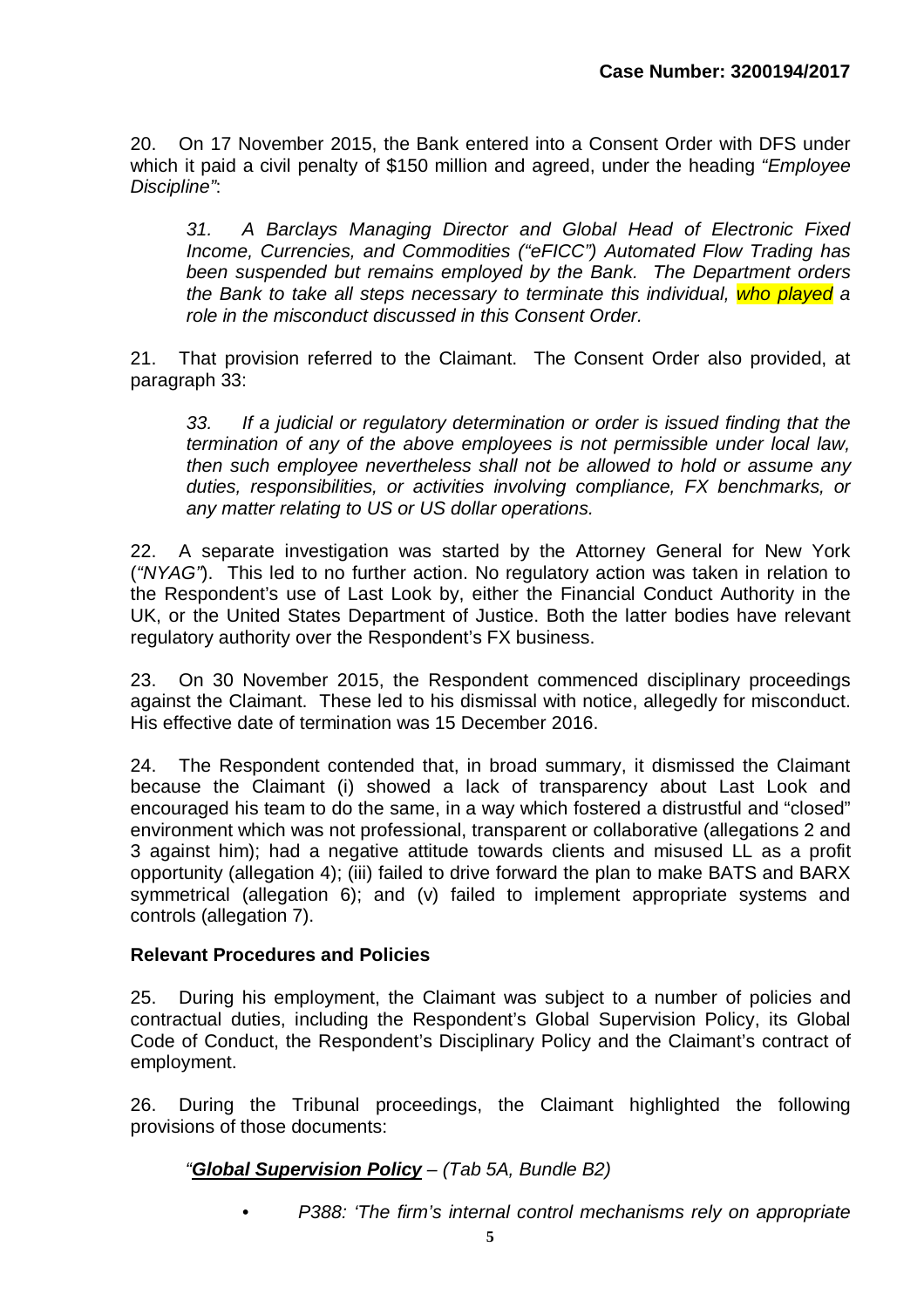*segregation of duties between functions'.*

- *• P399: 'proprietary information on positions and trading strategies and any deal related hedges must also be kept strictly confidential'*
- *• P401: "Need to know policy. This policy requires that information held by a representative of the firm should only be disclosed where there is a legitimate need to know'*
- *• P401: 'As a supervisor you should frequently remind your team of the following guidelines with respect to handling confidential information. Avoid discussing confidential matters…'*
- *• P423: 'Information Barriers …… electronic separation to ensure that electronically stored material should not be accessible by personnel without a legitimate need to access such information'*

## *Contract of Employment – (Tab 4A, Bundle B2)*

- *• P296: 'you have a personal responsibility to protect and maintain confidentiality belonging or relating to the company … You must use your best endeavours to prevent the unauthorised publication or disclosure of any such confidential or secret information'*
- *• P 297: 'keep confidential all intellectual Property created or conceived by you alone or with others'*

## *Global Code of Conduct – (Tab 5B, Bundle B2)*

*• P465: 'The information you obtain through your employment by the firm will almost always belong to the firm…and is therefore considered to be confidential'*

*'Presume that information is confidential and always treat it as such…Do not communicate confidential or commercial information to other people within the Investment Bank unless: (i) there is a clear need to know on the part of the recipient'*

*• P466: 'Do not disclose any confidential information to anyone outside the firm or anyone inside unless they have a need to know'* 

*Disciplinary Policy – (p21, Bundle A1)*

*The following are Gross Misconduct:*

- *• 'Unauthorised disclosure, or use, of Barclays' confidential information'*
- *• Non-compliance with rules on 'confidential information'*
- *• Breach of Code of Conduct*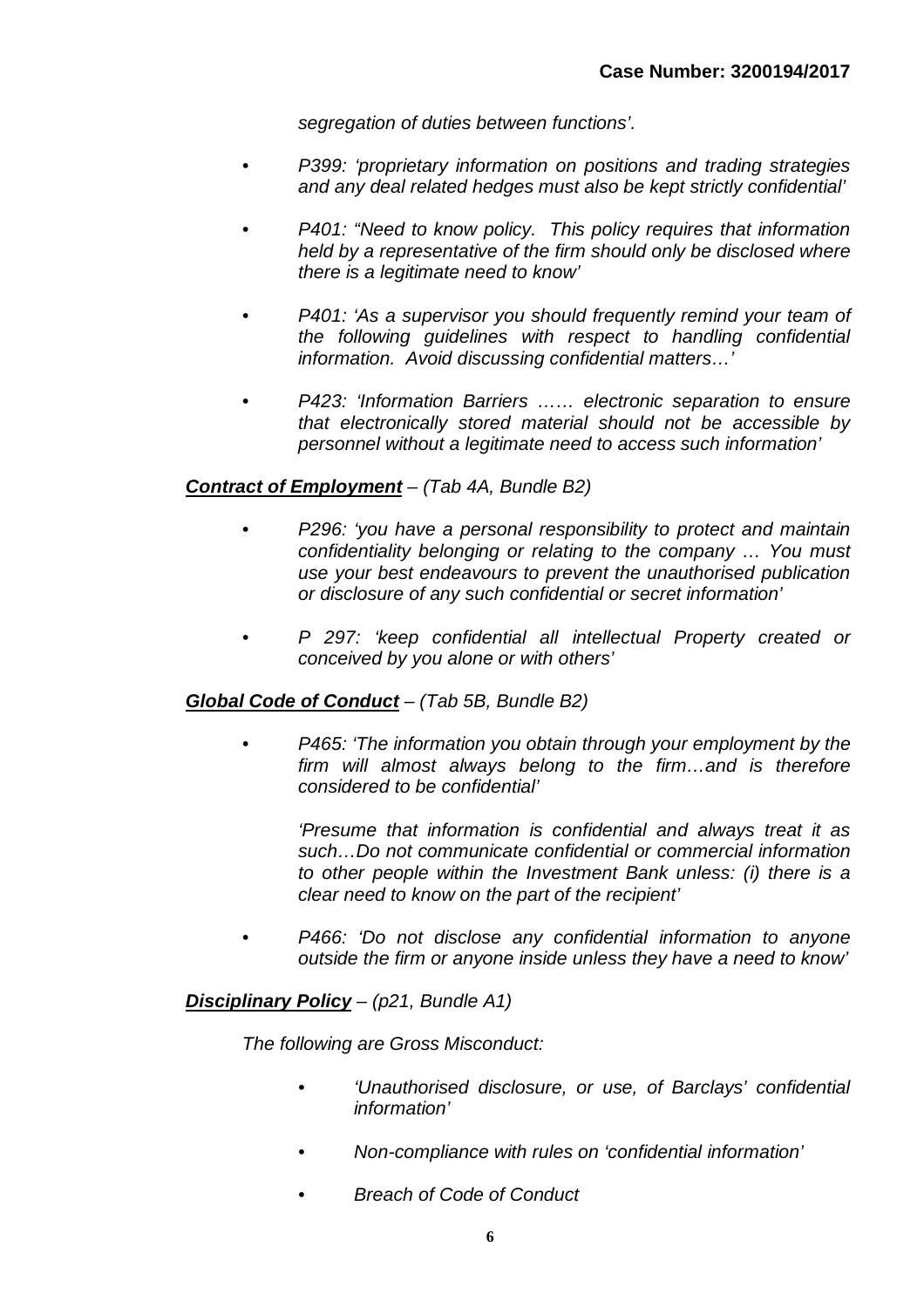*• Breach of conditions in contract of employment"*

27. The Respondent highlighted that the Claimant was also subject to the following duties under the Policies:

## *Global Supervision Policy:*

- *27.1. To take all reasonable steps to establish a strong culture of compliance in his business area [B2/383];*
- *27.2. To take all reasonable steps to ensure that employees supplied all required information to clients to enable them to understand the features, risks and rewards of the particular product being marketed to them [B2/392]; and*
- *27.3. To execute client orders as soon as practicable in the circumstances, unless there were reasonable grounds to believe it was in the best interests of the client to postpone execution [B2/397];*

## *Global Code of Conduct:*

- *27.4. To engage in transactions at market prices, except in certain circumstances where reasonable steps had been taken to ensure the transaction is not being entered into for an improper purpose [B2/463];*
- *27.5. To avoid action/inaction which might have the potential to incur reputational risk for the Bank [B2/470]; and*

## *Barclays Group: Statement on Corporate Conduct and Ethics:*

- *27.6. To treat customers fairly [B2/475]; and*
- 27.7. *To contribute to a safe and healthy working environment in which employees are treated fairly and with respect [B2/476].*"

#### **The Investigatory and Disciplinary Process**

28. During 2015 the Claimant was interviewed by the New York State Department for Financial Services ("DFS"), the Department of Justice in America and by representatives of the Attorney General for New York. He was also interviewed by external and in-house lawyers for the Bank. During each of these interviews the Claimant was supported by independent legal advisors funded by the Respondent. The DFS, Department of Justice and Attorney General for New York all had regulatory responsibility in relation to financial services.

29. The Claimant helped the Respondent prepare a Subpoena response to the New York Attorney General, including files showing Last Look reject statistics in relation to counterparties' trades.

30. The Respondent suspended the Claimant on 13 August 2015. On 16 November 2015, following an internal investigation at the Respondent, a recommendation was made that the Claimant be referred to a disciplinary hearing (Bundle A1 pages 43 –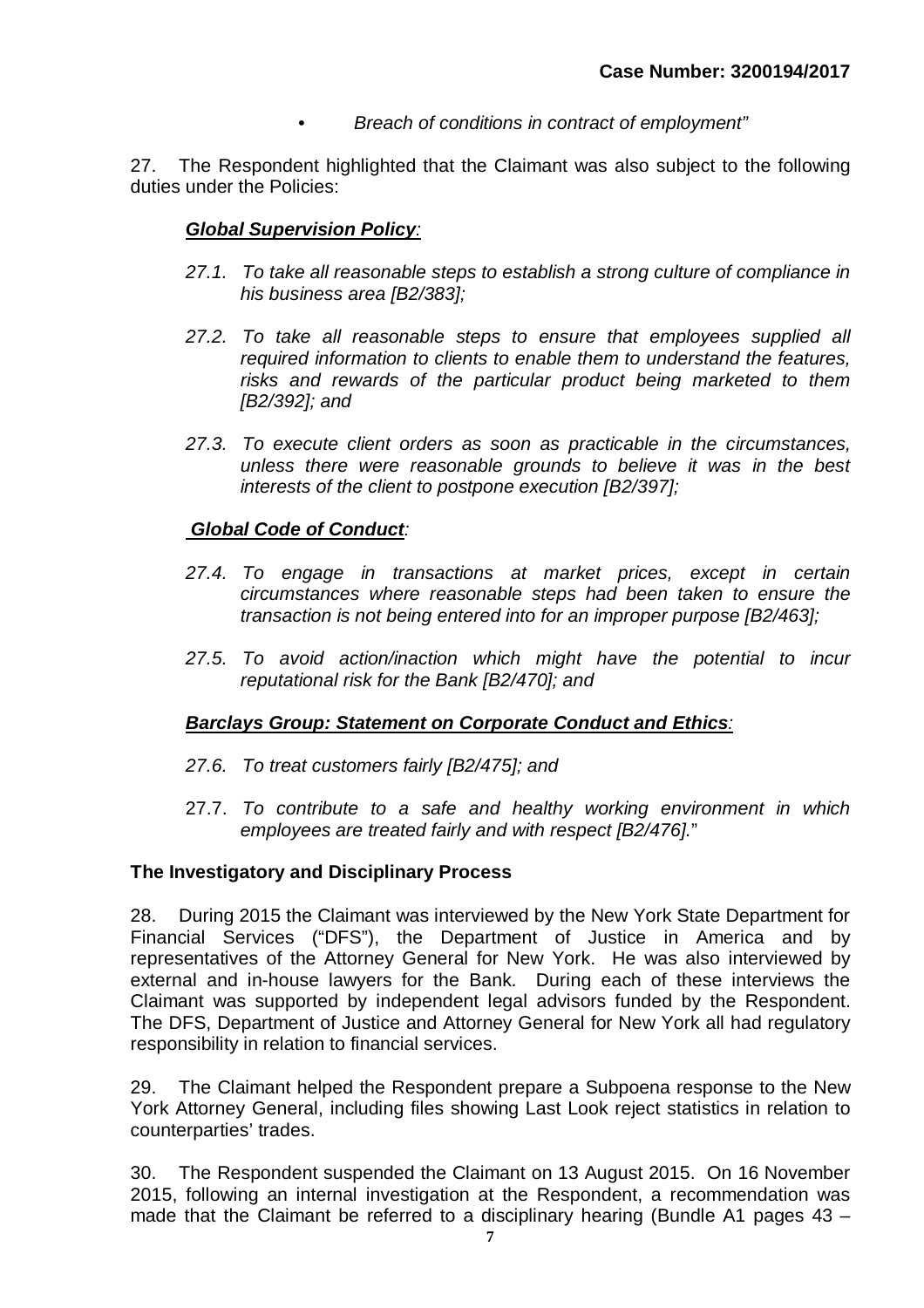51). The allegations against the Claimant referred to in the recommendation were later set out in writing to the Claimant. The recommendation detailed various emails and communications which underpinned reference to disciplinary proceedings. Again, these were later brought to the Claimant's attention. The recommendation also said this:

- *"42. The communications detailed above, particularly those concerning the level of transparency with colleagues and customers, need to be balanced with the following factors:*
	- *(a) The number of 'problematic' communications is relatively small when balanced with the overall population of communications reviewed by the investigation;*
	- *(b) There are many examples of open and transparent communications with BARX users about rejects and Last*  Look, as well as examples of clients negotiating or seeking *to negotiate their Last Look settings – suggesting a high degree of awareness amongst customers of Last Look and its relevance to their order flow; and*
	- *(c) Sales were generally aware of Last Look;*
	- *(d) Last Look has been commonly understood in the market for many years and market participants were well aware that Barclays, and other banks, had a discretion to reject trade requests, and reject requests using Last Look;*
	- *(e) The clients affected by rejections were overwhelmingly the most sophisticated BARX counterparties and, therefore, the group most likely to take advantage of any information about Barclays' Last Look settings to the detriment of Barclays (and BARX pricing). With that in mind, it may have been appropriate to withhold information in order to maintain the integrity of Last Look as a legitimate defensive tool for Barclays.*
- *43. In addition, there is evidence to suggest that Mr. Fortheringhame was aware of Barclays supervisory expectations, as detailed in the GSP, and that he spent a considerable amount of time monitoring Last Look data and directing his team to ensure settings were appropriate for clients."*

31. On 30 November 2015, Sonya Bonniface, Director of Human Resources at the Respondent, wrote to the Claimant, inviting him to a disciplinary hearing. She said that the purpose of the hearing would be to consider whether disciplinary action should be taken against the Claimant in relation to the following allegations concerning his conduct as Head of Automated Flow Trading in the Respondent's eFICC Trading Business:

*"1. Inappropriate or injudicious use of language in that you sent a number of communications that created reputational risk for Barclays, particularly regarding the language used and the impact of those communications on*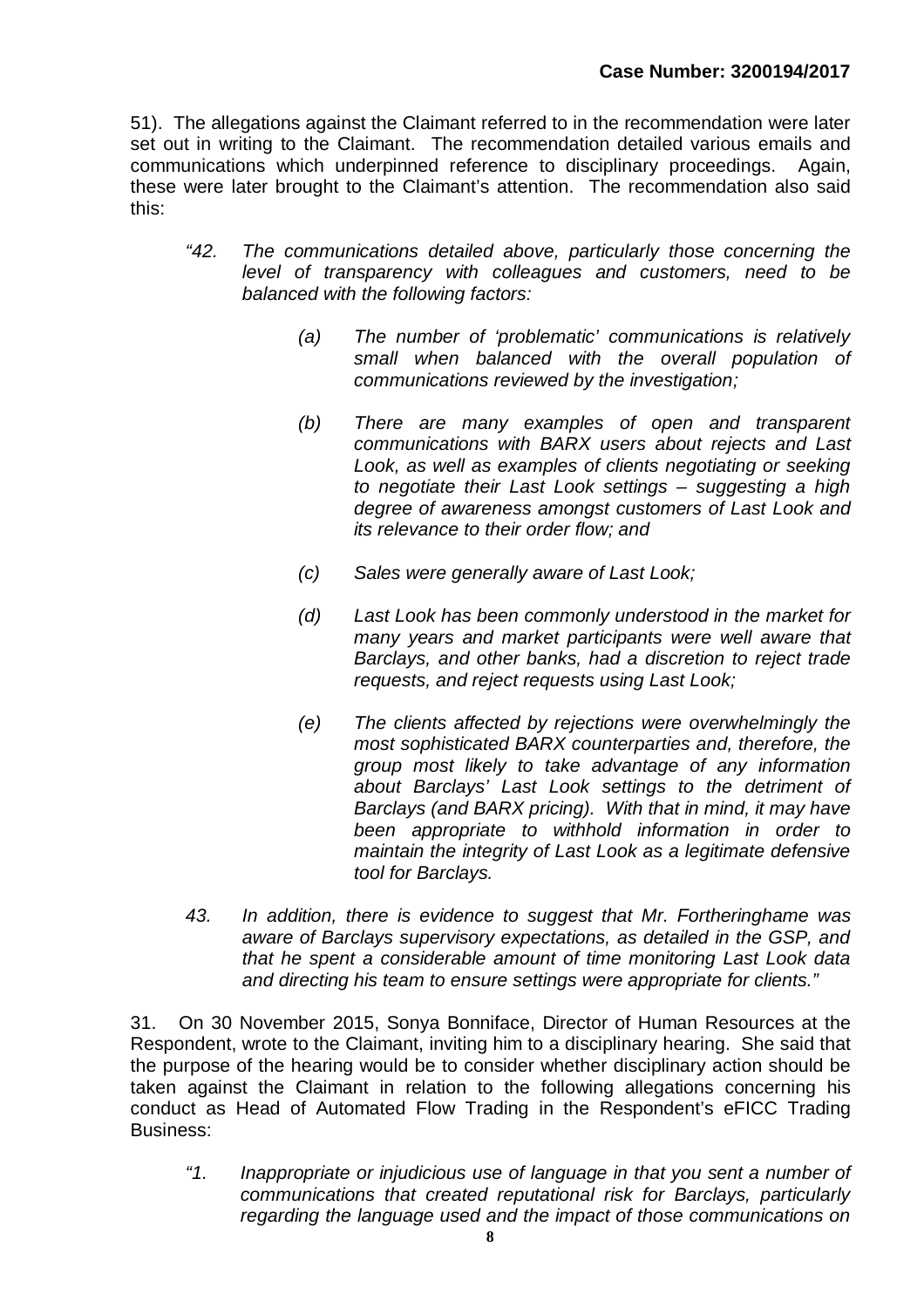*your reports. For example, your emails dated 7 February 2011 and 29 June 2012.*

- *2. Inappropriate directions and guidance to staff regarding disclosure to customer and colleagues in that, over a period of several years, you repeatedly instructed your reports to withhold information regarding Last Look from their counterparts in Sales. For example, your emails dated 6 June 2011, 18 July 2011, 10 October 2011, 7 November 2011 and 29 November 2011.* (In the 6 June 2011 email the Claimant had said, "In fact avoid mentioning the existence of the whole BATS Last Look functionality. If you get enquiries just obfuscate and stonewall." On 18 July 2011, the Claimant had said, *"*Do not discuss any part of this work with Sales… changes are neither driven nor notified to Sales,*"* and, in the 10 October 2011 email, the Claimant said, "Please remember do not discuss BATS LL with Sales at all. They don't need to know it exists." In his email of 7 November 2011, the Claimant had said, "Do not discuss Last Look with Sales." In his email of 29 November 2011, the Claimant had said, "Can you try and make sure that Sales don't ever contact anyone in BATS IT or QA directly… It would be best if they don't even know the names of people in those teams.." ).
- *3. These instructions contributed to an environment in which your team was not transparent with client-facing employees in Sales regarding Last Look (for example, the email from Lionel Ebenezer Raj dated 24 April 2012) and may have contributed to an environment in which your reports encouraged Sales to falsely blame Last Look rejects on technical glitches (for example, the email from Sharad Arora dated 24 June 2011).* (In 24 June 2011 email, the member of the Claimant's team had said, "If you don't want to tell him about Last Look we can always tell him there is an IT glitch etc etc.")
- *4. Inappropriate direction and guidance to your team regarding treatment of customers and management of conflicts of interest. For instance:*
	- *(a) You portrayed the potential lack of transparency over Last Look rejects for clients trading through ECNs (such as Currenex and Integral) as a P&L opportunity for Barclays (for example, your email of 12 March 2012);* (In the Claimant's 12 March 2012 email he had said, "If a client hasn't complained consider raising the reject ratio and recalculating the optimal LL settings… really squeeze them on rejects.")
	- *(b) You similarly instructed that ECN clients should be targeted for higher rejection rates (for example your emails of 2 August 2011, 27 March 2012 and 14 February 2013);* (In the Claimant's email of 27 March 2012 he had stated, "I think we just go ahead with it and then gradually tighten the rule until someone complains.") *and*
	- *(c) You instructed that fixed delays be added to customer's Last Look hold times to hide the time improvements gained*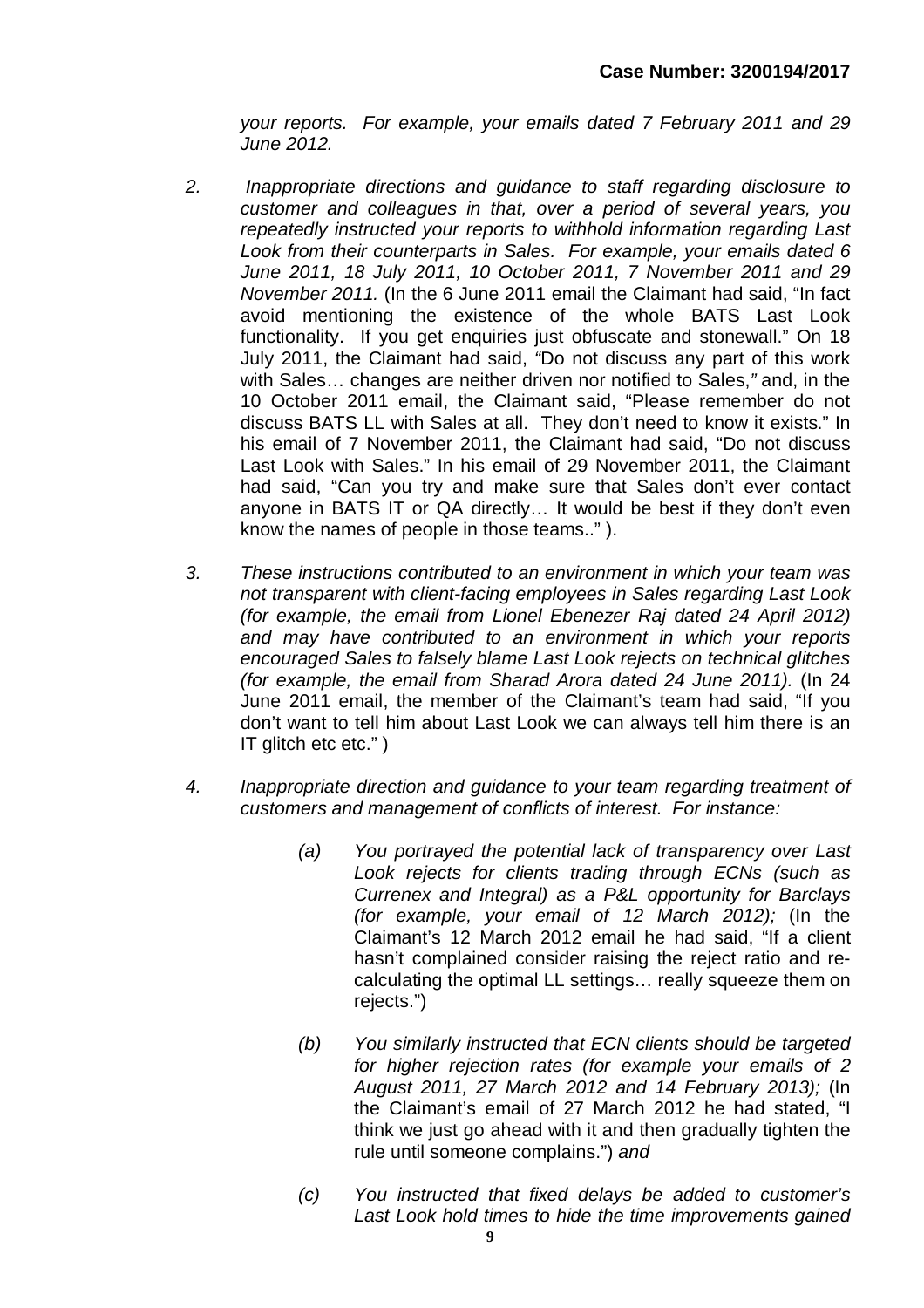*from the Project Marlin Infrastructure upgrade, in order to 'make more money' (your email of 15 March 2012)* (The Claimant's email of 15 March 2011 to Mike Bagguley had said of Project Marlin, "From a revenue perspective the main effects will be: 1. Longer last look times will enable us to make more money with the same number of trade rejects and the same trade confirm times..*.".*

- *5. Inaccurate marketing materials being issued that inaccurately described the execution of stop loss orders on Powerfill marketing materials (see BARX FX Order PowerFill materials).*
- *6. Inadequate resolution of IT issues concerning the failure to implement a decision in September 2014 to make BARX Last Look symmetrical and a bug which affected Stop Loss Capping from September 2014 to October 2015. Whilst these two oversights may have been the result of issues with the IT function, which you did not oversee, they were matters which directly affected your business area and its clients. Consequently, they raise concerns with regards to the extent to which you managed the Automated Flow Trading business and ensured that risks were properly monitored and, where identified, mitigated.*
- *7. Inadequate supervision:*

*In addition to the evidence detailed above, there appear to have been potential gaps in the systems and controls of the Automated Flow Trading business for which you may have been accountable. For example, it appears that:*

*There was no written procedure detailing the change management process for Last Look, including the process for approving changes to Last Look settings and determining whether settings were suitable for particular client types, such as Real Money and Corporate clients.* 

- *(a) There were no written supervisory procedures for the introduction and periodic review of Last look settings to assure that they continued to be appropriate and consistent with the stated rationale for Last Look;*
- *(b) There were no written procedures governing the management of risks associated with inconsistencies arising from the interplay between BATS and BARX FX.*
- *(c) There were no written procedures or guidelines in place to ensure that the configuration of pricing for clients was fair and reasonable.*

*The absence of documented procedures of the type detailed above raises concerns as to whether you had complied with the expectations detailed in Barclays' Global Supervisory Policies for the Investment Bank (the 'GSP'), for instance the expectation that you would:*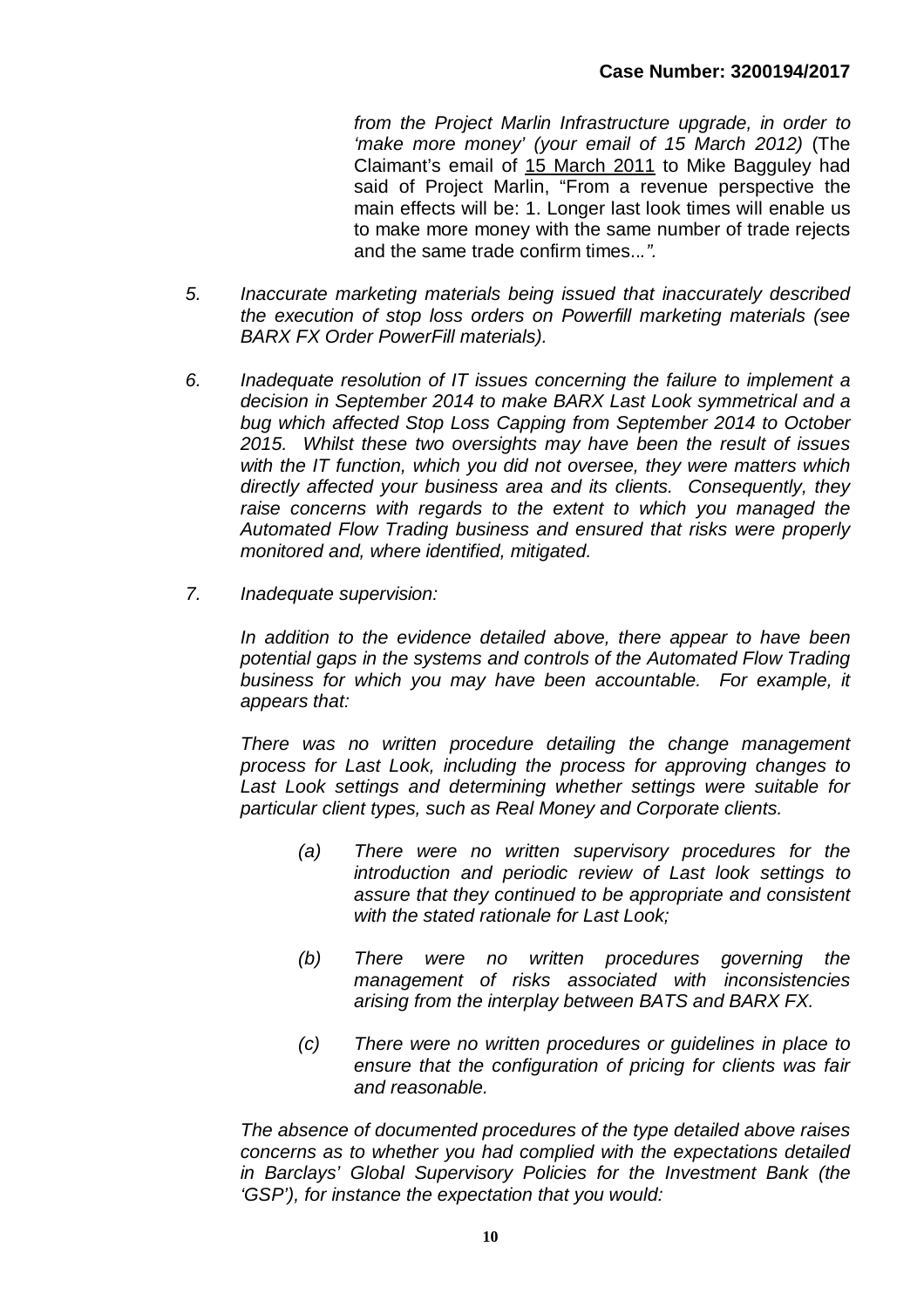- *(d) take reasonable steps to ensure that your business was organised so that it could be controlled effectively and that it complied with relevant legal and regulatory requirements and standards (2009 GSP); and*
- *(e) be able to demonstrate and evidence the controls and procedures used in order to meet your supervisory responsibilities (2012 GSP)*

*Without adequate supervisory systems in place, there was a risk that you would be unable to manage and control the risks associated with the use of Last Look, including the risk that it could be used inappropriately and the risk that clients would be inadequately informed as to the use and effect of Last Look.*

*Please note that the documents referred to above are a non-exhaustive example of the evidence that may be referred to at the hearing and that all the documents we will sent through to you shortly may also be taken into consideration).."*

32. Ms Bonniface told the Claimant that, because of the serious nature of the allegations, if disciplinary action was decided to be appropriate, sanctions up to and including dismissal, with or without notice, would be considered. Ms Bonniface told the Claimant of his right to bring a Barclays' employee as a companion to the hearing.

33. In the Claimant's 13 August 2015 letter of suspension however, the Respondent had said that, during the Claimant's suspension, *"You may not…contact any clients, or employee of Barclays or the Barclays Group to discuss your leave…"*. The letter also said, *"You must not discuss the circumstances connected to your suspension or this investigation. Also you must not, therefore, discuss these matters with any others either inside or outside the Bank…"* (Bundle A1, pages 30 – 31).

34. On 2 December 2015 the Claimant replied to Ms Bonniface. He said that he had received 2 lever arch files containing documentation and asked that the disciplinary hearing be postponed. The Claimant requested additional documents which he said he required in order to prepare adequately for the disciplinary hearing. The Claimant said that he had seen a New York State DFS press release dated 18 November 2015, which confirmed that the Bank had been ordered to take all steps necessary to terminate the employment of the Managing Director and Global Head of Electronic Fixing Currencies and Commodities, as well as the DFS Order dated 17 November, which repeated that requirement. The Claimant said that he believed that he was the individual referred to and it seemed clear that the outcome of the disciplinary action was a foregone conclusion, in that the Bank was simply going through the motions, to give the appearance of acting reasonably (bundle A1, p.60).

35. The Claimant requested the following documents: missing emails exhibited to the memorandum of the Claimant's first interview; "*A database copy of all the emails I sent while at Barclays in an electronically searchable format; A copy of all electronic chats and emails between Barclays employees and clients…contain any reference to Last Look…or the terms "reject", "reject ratio", "hold time/period", "holding time/period*" (The Claimant also asked that, in addition, all the search terms that were used by the Bank in its investigation be used); "*The documentation describing the policy on Written*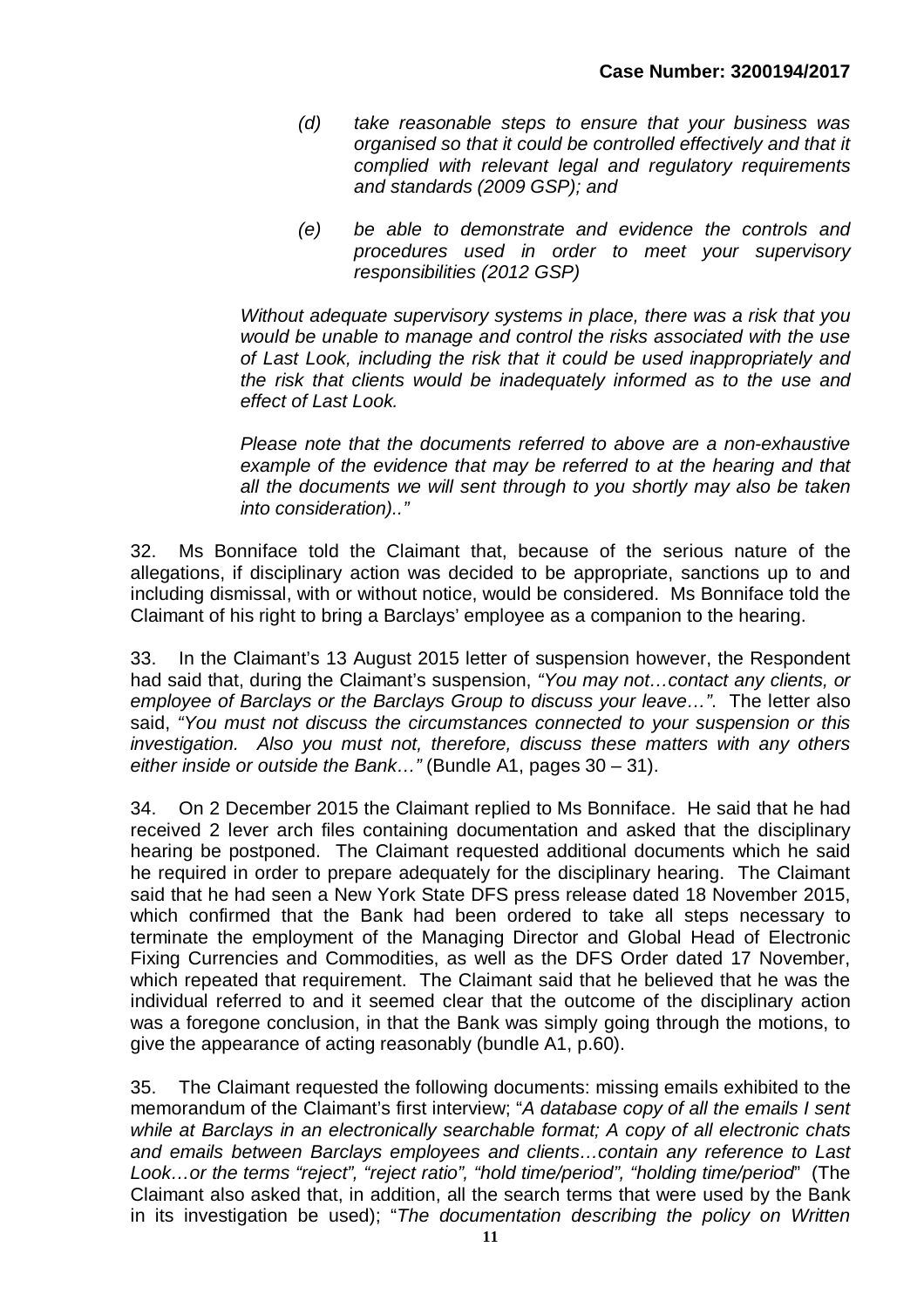*Supervisory Procedures*" when the policy went live and how it was notified to the Claimant; "All *WSPs in the FX and eFICC businesses*" and the date when they were formally signed off; … "*All the contents of the eFICC team wiki referencing in any way practices, policies, procedures etc. and the date of any changes*"; full audit reports for Audit Department investigations into eFX business during the Claimant's period of employment; all reports by the Operational Risk Department on the eFX business during the Claimant's employment; all communications with regulators concerning the operation of the eFX business during the Claimant's employment; … The Desk Procedure document for the eFX business; "*All documents and emails/BRDs sent or received by Nick Wells, Daron Bowes and Nick Shires concerning the request to make BARX LL symmetric and to make the Stop Loss gapping logic fully symmetric. All mention of this request and its remediation. The transcript of the interviews with the above personnel regarding how the error occurred and whose enquiry brought it to light and what involvement [the Claimant] had in directing that it should be remedied";*…documents describing the exact legal and regulatory requirements referred to in allegation 7(d) against the Claimant; a full list of all compliance breaches recorded against the Claimant's name; the complete Subpoena response to the New York Attorney General including all the excel files describing the statistics around Last Look; copies of all communications from the DFS to Barclays concerning Last Look and notes of meetings and conversations, and correspondence, between the Bank and DFS in which the Claimant's conduct and/or requirement in paragraph 31 of the DFS order were discussed; transcripts of interviews with other witnesses who participated in the DFS investigation; and notes of internal bank meetings/ conversations/ correspondence in which the Claimant's conduct and the requirement of paragraph 31 of the DFS order were discussed.

36. On 3 December 2015, Ms Bonniface wrote to the Claimant, agreeing to postpone the disciplinary hearing and saying that she would respond in due course to the Claimant's request for further documents (A1, p.63).

37. On 25 February 2016 Ms Bonniface wrote again to the Claimant (A1, p.64-68). Ms Bonniface responded to the Claimant's document requests. She provided the missing sets of exhibits associated with the Claimant's first interview memorandum but said, in relation to the Claimant's request for all emails he sent while at Barclays, that it was a very broad request, likely to generate hundreds of thousands of irrelevant documents. She said that the communications which were relevant to the issues to be determined at the hearing were provided to the Claimant on 30 November 2015, as part of the disciplinary hearing bundle. Ms Bonniface said that if there were other documents or matters which the Claimant felt were relevant, then he would have the opportunity to raise them at the disciplinary hearing with the hearing manager, who could then consider whether further enquiries or documents were required before reaching a decision. Ms Bonniface said that the Claimant's request for a copy of all electronic chats and emails between Barclays employees and clients and other employees containing any references to Last Look or terms "reject", reject ratio", "hold time/period" and "holding time/period" was also overly broad, but that, again, the Claimant could raise any matters, or documents, in the hearing.

38. Ms Bonniface provided the Global Policies and relevant policies requested by the Claimant and said that she was currently retrieving copies of relevant written supervisory procedures in the eFX and eFICC business. She also enclosed a copy of the Respondent's Global Electronic Trading Policy.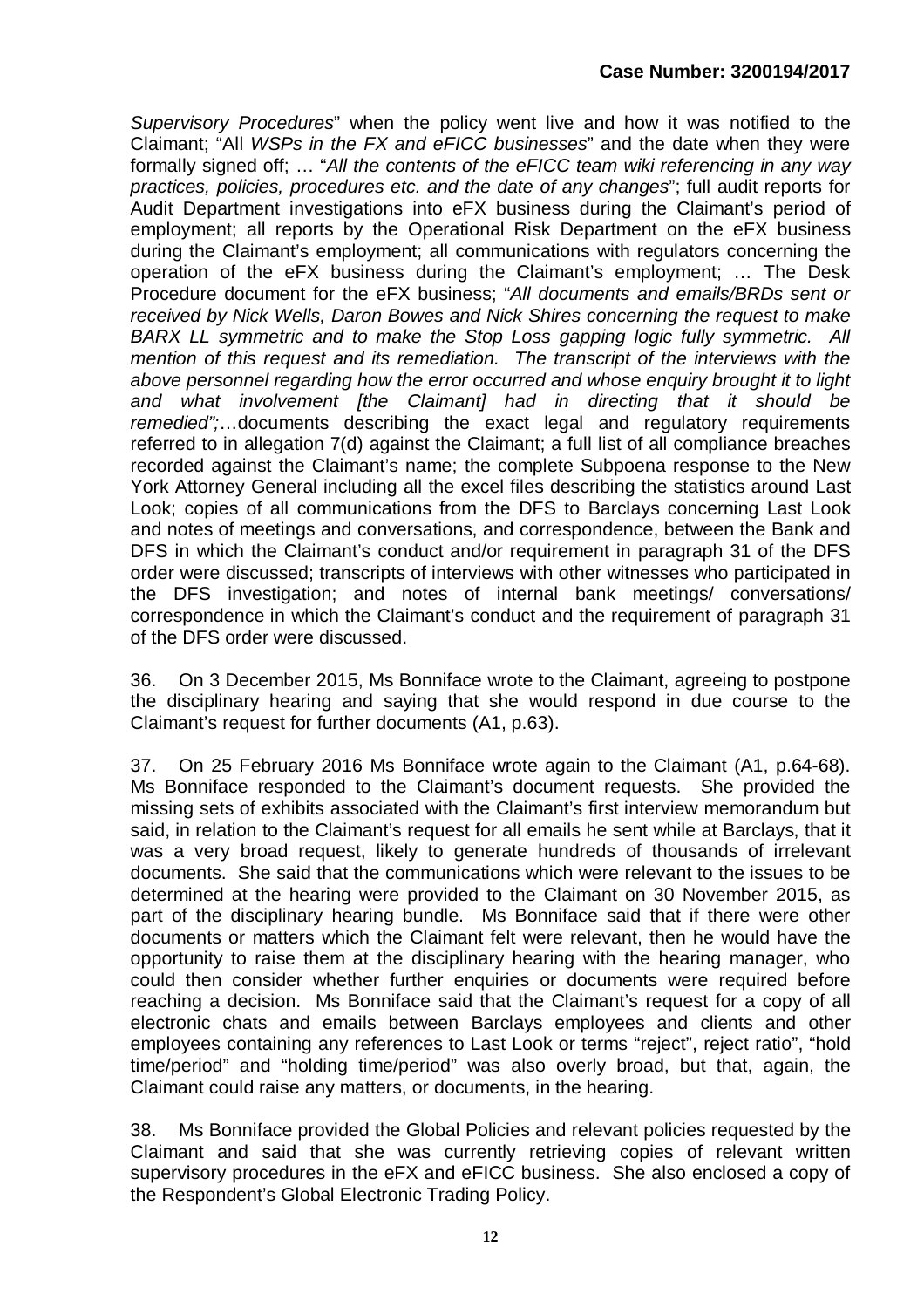39. In respect of the Claimant's request for the contents of the eFICC team wiki referencing any practices, procedures and policies, Ms Bonniface said that the Claimant's request referred to the internal web page created by the eFICC Trading Desk to store procedures, control documents and related materials. She said that those materials contained proprietary and confidential information, as well as information which was likely to be irrelevant, and that the Respondent did not intend to provide the Claimant with anything further.

40. Ms Bonniface said that the Respondent was not aware of any audits by Barclays internal Audit which included a review of Last Look or eFICC trading during the relevant period, or of any reports by the Operational Risk Department on Last Look, or its use. She said that all communications between the Bank and its regulatory supervisors were confidential and would not be disclosed. Ms Bonniface said that algorithmic reference sheets and control reference sheets (ARS and CRS) documents for the eFICC business contained propriety and confidential information and that the Respondent was not aware of any which specifically concerned Last Look.

41. Regarding the Claimant's request for desk procedures for the eFX business, Ms Bonniface said that she was enclosing a copy of the BATS/BARX FX algorithmic desk procedures dated October 2013.

42. In respect of the Claimant's request for documents and emails and BRDs sent or received by Nick Wells, Daron Bowes and Nick Shires, concerning the request to make BARX LL symmetric and transcripts of interviews, Ms Bonniface said that transcripts of interviews with Barclays staff during the course of its investigations into Last Look were legally privileged and confidential and that the Respondent had provided all relevant communications with staff.

43. Ms Bonniface specified the legal and regulatory requirements relied on by the Respondent, including extracts from Barclays Global Code of Conduct.

44. Ms Bonniface said that the complete Subpoena Response to the New York Attorney General, including Excel files, were confidential as between Barclays and one of its regulatory supervisors and that the Respondent did not propose to provide copies to the Claimant.

45. Ms Bonniface also asserted privilege in relation to communications between the DFS and Barclays concerning Last Look and meetings, conversations and interviews between the Respondent and DFS and internally in the Respondent relating to the requirement of the DFS order at paragraph 31.

46. Ms Bonniface said, in response to many of the Claimant's requests, that the Claimant could raise any other relevant documents or matters with the hearing manager, who would consider whether further enquiries or documents were required, before he came to a decision.

47. The Respondent did not provide the Claimant with its Subpoena Response to the Attorney General New York, nor the Excel spreadsheets attached to it. The Respondent did not provide the Claimant with any additional correspondence or interview transcripts regarding the implementation of Last Look symmetry. These documents were only disclosed to the Claimant during disclosure and/or specific disclosure in these proceedings.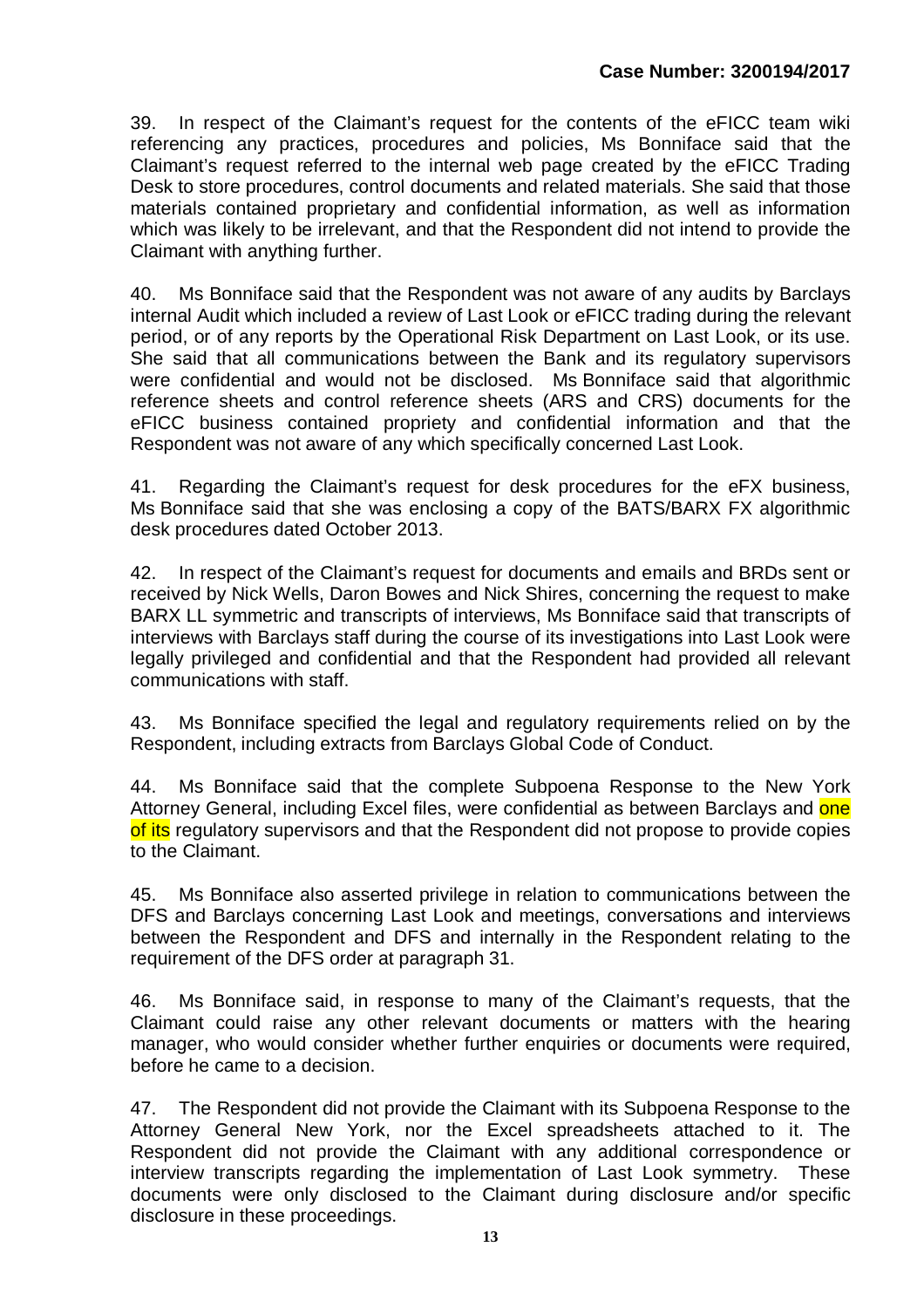48. The Claimant was not provided with all documents concerning Last Look stored centrally on the Claimant's team intranet site (the wiki). He obtained these on his application for specific disclosure in these proceedings (bundle A3, p.1287-1332). These documents comprise a BATS Last Look log, recording changes to Last Look framework during 2014. They record various occasions upon which clients' Last Look settings in BATS were changed. The documents also include a list of BATS clients with Last Look exceptions (p.1296) and their required reject ratio. The documents also comprise a BATS Last Look rule change log for 2012, recording changes to settings for clients during that year.

49. In addition, the documents obtained on disclosure included a BATS Last Look Support Document, which the Claimant told the Tribunal he had been responsible for creating. The Last Look Support Document set out 10 principles to be applied in determining Last Look settings. These included:

- *"1. The longer the holding period and the higher the target reject ratio, the more revenue we make from a client. Be firm when specifying these parameters.*
- *…*

*…*

- *4. There are just 2 Default groups…*
- *5. The exceptions list should be as short as possible. All clients should try to be put on their default setting.*
- *8. Always fill in the reason why a client needs to be on the exception list in the comments section…*
- *9. (Reject ratios) for exception clients will be monitored regularly to identify deviations from target reject ratios. Setting will be adjusted to achieve target reject ratios.*
- *10. Reject ratios for all 'default' clients will be monitored. Increases in reject ratio are often indicative of increased toxicity of flow or technology/pricing problems." (A3, p.1316)*

50. The Support document also contained links to a guide to assessing if the Last Look settings are correct for clients "Last Look Optimisation" (page A3/1318). The Support document dealt with client exceptions and stated:

"*Firstly, it must be said that we want to keep the number of exception clients as low as possible.* If there is a business reason for putting a client on an *alternative setting. The correct procedure is:*

- *1. Email London with the client, the reason and expected reject ratio required.*
- *2. Analysis will be done and findings sent back.*
- *3. London will amend the codebase to reflect any change.*
- *4. The exceptions page will be updated and monitored weekly to make sure*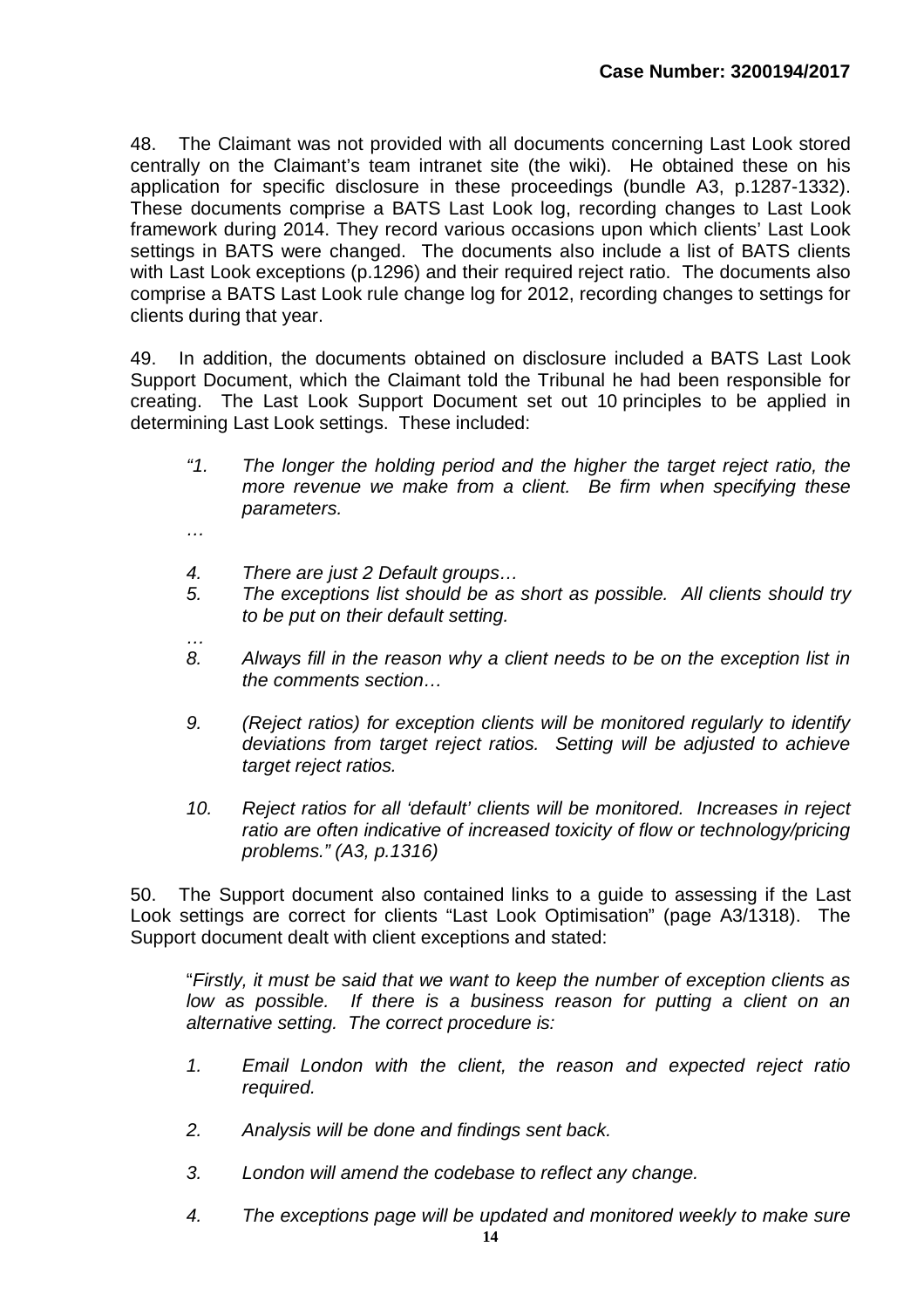## *the expected Reject Ratio is being met.*" (p.A3, 1319)

51. Ms Bonniface confirmed that the Claimant's disciplinary hearing would take place on 15 March 2016. She said that no decision had been taken by the Respondent in relation to the allegations against him. Ms Bonniface said that the Respondent acknowledged the New York State Department of Financial Services press release and the Order dated 17 November 2015. She said that the Bank had appointed John Mahon as the independent hearing manager to consider the allegations against the Claimant and determine the outcome. She said that the decision would be independently determined by Mr Mahon, on the basis of the evidence set out in the disciplinary file and any further representations that the Claimant wished to make.

52. Mr John Mahon, then Co-Head of Barclays Non-Core Business, held a disciplinary hearing with the Claimant on 22 March 2016. At that time, Mr Mahon was a member of the Respondent's Regulatory Investigations Oversight Committee, "RIOC". The RIOC was a standing body to provide oversight, direction and supervision of significant internal and external regulatory investigations and remediation.

53. The RIOC had approved the agreement of the Consent Order with the DFS.

54. The Claimant prepared a written response to the allegations, to which he appended documents on which he relied in support of his contentions. The Claimant's response was contained in Tribunal Bundles labelled, "Claimant's Defensive Script Volume C1 & C2". The attached pack of documents was contained in Tribunal Bundle volumes D1 and D2. Volumes C1 and C2 were about 580 pages long. Volumes D1 and D2 were about 550 pages long.

55. In relation to the allegation that he had "given inappropriate directions and guidance to staff regarding disclosure to customers and colleagues," in that he had, "repeatedly instructed his reports to withhold information regarding Last Look from their counterparts in sales including .. emails of 6 June 2011, 10 October 2011, 7 November 2011 and 29 November 2011", the Claimant said, in his written response, that he was duty bound to keep algorithmic implementation details confidential, but that he had actively informed and trained sales employees about the general principals and properties of Last Look. He said that Sales employees fully understood these.

56. The Claimant said that he had created a Sales training role. He referred to an email of 22 June 2012 (bundle D1, p.74) wherein he had set up a Last Look oversight role for a trader, whose duties included leading the education of Sales about Last Look, its benefits and why the Respondent needed to be firm. The Claimant said he had organised meetings with Sales management with the specific discussion item "Last Look/Rejects" (D1, p.14). The Claimant also said that Sales had tools which allowed them to view Last Look details, including BARX Trading Report reject ratio reports, which were supported by a PowerPoint training understanding BARX Trading Reports, in which reject ratio reports were explained (bundle D1, pgs.42-43). The Claimant also pointed to evidence of a Sales person using the reject ratio report (bundle D2, pgs.471- 472). The Claimant also said that he had designed a toxicity index tool and pointed to an email of 15 June 2012 (bundle D1, p.186) in which the Claimant had set up a project to create a toxicity index for client flow. The Claimant also said that there were tools used by the Protection Support Team, to check reject logs and look at configurations, to use the information to inform sales. The Claimant further referred to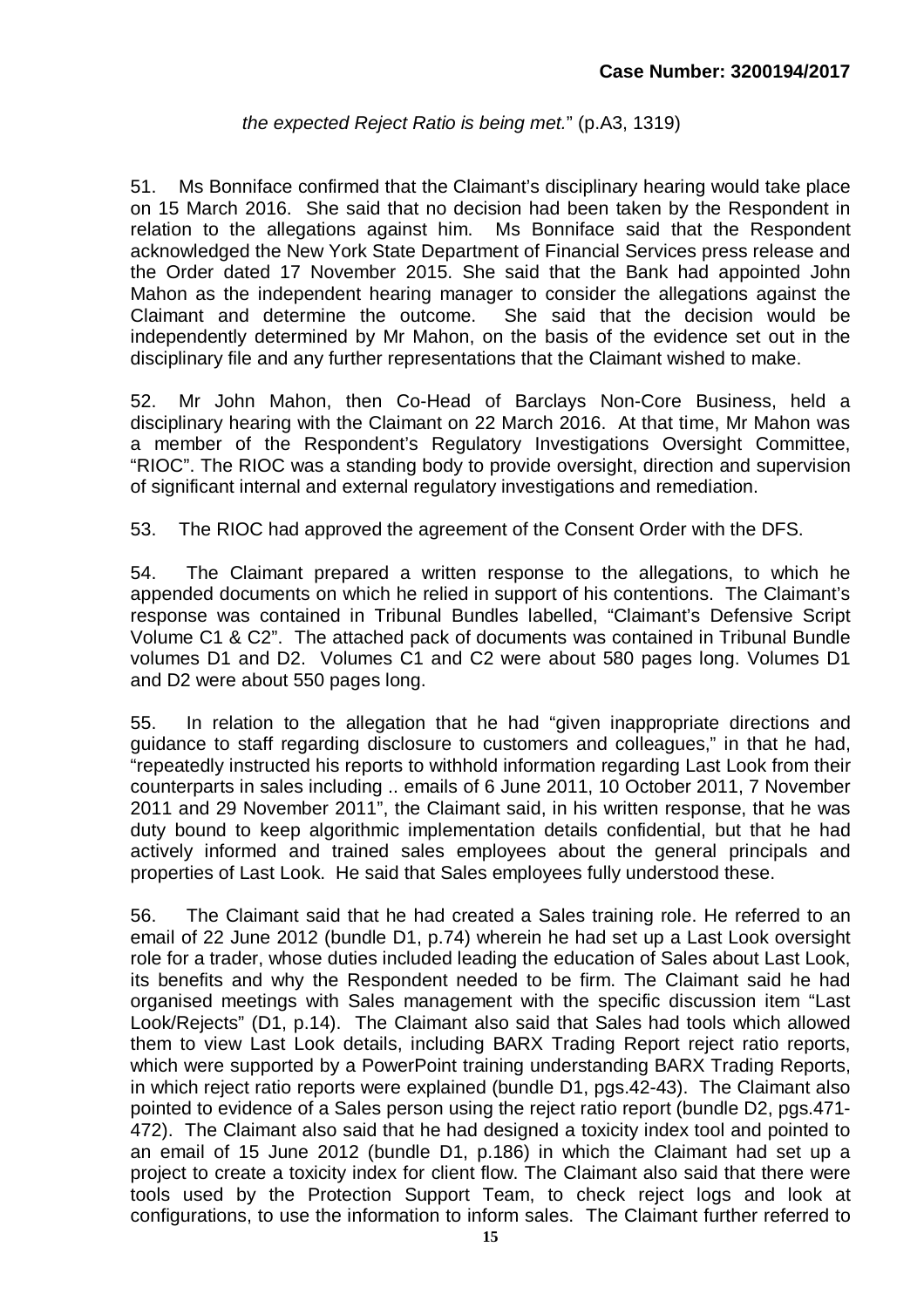an email chain on 12 July 2011, which showed Sales employees seeking the reasons for a reject and BARX support supplying the reason as Last Look, along with the Last Look settings for the client (bundle D2, pgs.485-486).

57. The Claimant also attached 23 emails in which the Claimant had communicated with sales staff about Last Look. These included an email to Marek Robertson, Head of Sales, on 20 June 2012, setting out how Last Look operated saying, "*There is a Sales Reject Ratio report on BTR which should provide transparency about the rejects…Clients who give us sharp flow will get higher rejects – that's the deal*" (Bundle D1, p.71). Another email from the sales team to the Claimant showed the sales team requesting that the Claimant ensure that Last Look was put in place in respect of particular clients (bundle D1, p.81).

58. An email of 29 October 2012 showed a member of the Claimant's team asking whether the Claimant was happy if the "hold times" on Last Look were sent to the members of the Sales team and the Claimant replying that he was (bundle D1, p.87). The emails also included one from the Claimant to Mr O'Sullivan of the Sales team on 15 June 2012, wherein the Claimant provided Sales with an in-depth analysis of the Last Look Rejects for a client (bundle D2, p.473).

59. The Claimant said in his written response, "*There are literally hundreds of records showing sales discussing Last Look,*" which the Claimant said had been denied to him. The Claimant also said that clients knew about Last Look and gave references for three emails in which clients were discussing Last Look with the Respondent (bundle C1, p.7).

60. The Claimant also responded to the allegation that, on 6 June 2011, the Claimant had said in an email:

"*Do not involve Sales in anyway whatsoever. In fact avoid mentioning the existence of the whole BATS Last Look functionality. If you get enquiries just obfuscate and stonewall.*"

The Claimant said that this was completely consistent with the standard policy concerning technical algorithm details (bundle C1, p.7).

61. The Claimant addressed an email on 10 October 2011, in which the Claimant had said (bundle A1, p.168):

"*Please remember do not discuss BATS Last Look with Sales at all, they don't need to know it exists. It's a tool that we will apply systematically within QA and BATS Trading. Putting Sales in the loop will just add noise to the process.*"

Again, the Claimant said, in his response, that this was consistent with the standard policy concerning not disclosing algorithm details.

62. The Claimant also addressed an email he had sent on 7 November 2011, in which he had said:

"*Do not discuss Last Look with Sales. If there has been a spurt just blame it on the weekend IT release and say it's being fixed.*" (bundle A1, p.191).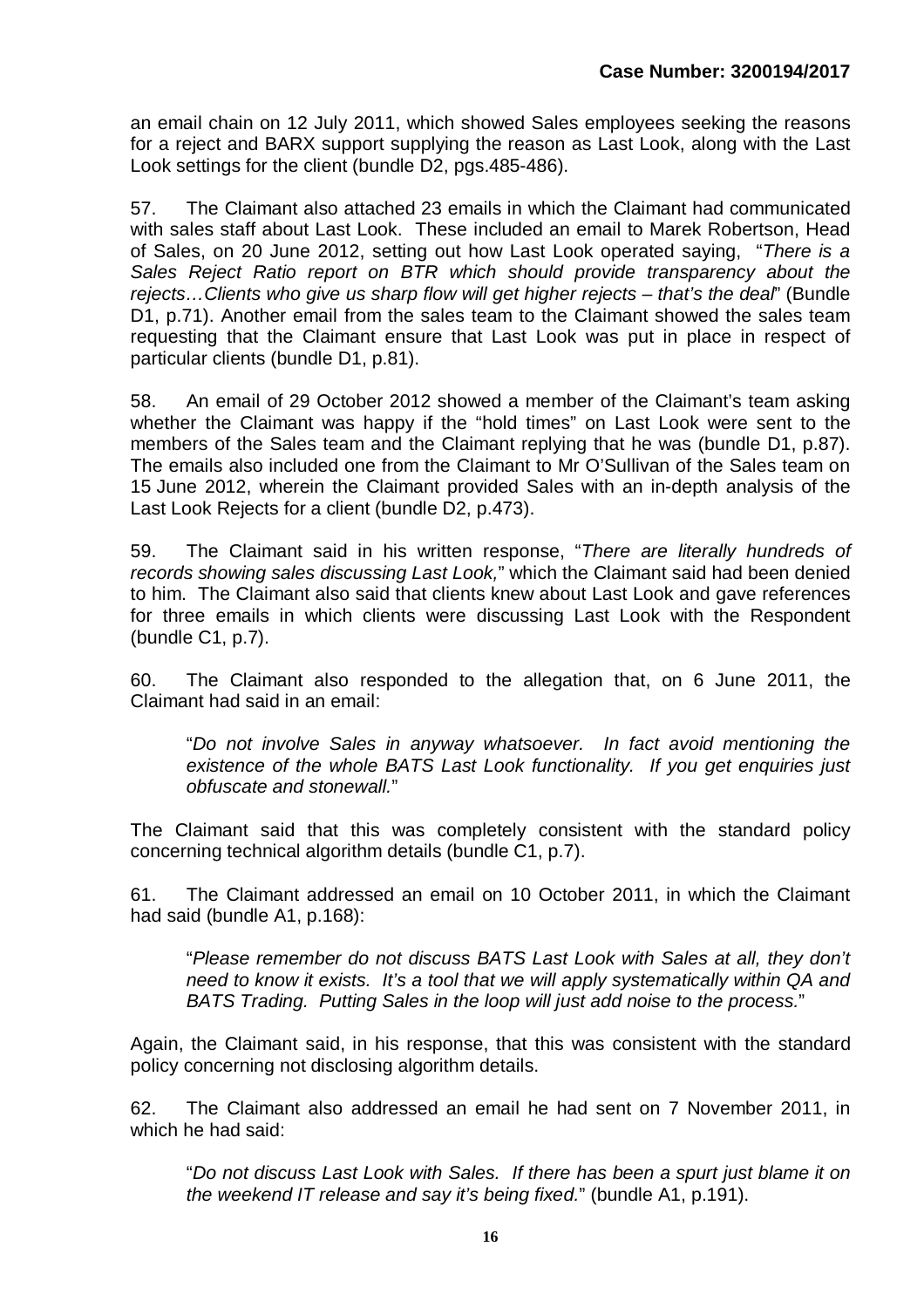The Claimant commented that he had also said, in the email, that there should not have been an increase in Last Look rejects. He said that the email was completely truthful. He said:

"*The spurt in rejects that occurred on this occasion was due to a slight error in a "widely known" IT release as is quite clear in the immediately preceding email to which this is a response.*

*For this technology release great effort was made beforehand to try and ensure that there was no such change in the reject rates…*"

The Claimant referred to a number of emails showing proof of the effort to keep Last Look reject rates constant (bundle D1, pgs.55, 233, 239 and 241).

63. On 29 November 2011, the Claimant had said in an email to his direct report:

"*Can you try and make sure that Sales don't ever contact anyone in BATS IT or QA directly. They always need to go through BATS Trading. It would be best if they don't even know the names of people in those teams.*" (bundle A1, p.172)

The Claimant said of this, in his response:

"*This is just good team organisation… We don't allow the clients to contact the quants directly with good reason. The best hope of ensuring accurate communication is to observe these organisational principles.*"

He quoted from the Bank's Global Supervision Policy: "*The firm's internal control mechanisms rely on appropriate segregation of duties between functions.*" (bundle C1, p.8)

64. In response to allegation 3, that the Claimant's instructions contributed to an environment in which his team was not transparent with client facing employees in Sales regarding Last Look and may have contributed to an environment in which the Claimant's reports encouraged Sales to falsely blame Last Look Rejects on technical glitches, for example, an email from **Sharad Orera** on 24 June 2011, the Claimant said that there was no such environment and, in fact, that there was a strong environment of constant open engagement with Sales and support staff and clients. The Claimant provided 42 emails showing what he said was a general knowledge amongst Sales and clients and openness about Last Look. The Claimant said that the emails were the tip of the iceberg, but that the Respondent had refused to provide the Claimant with all Sales and client support emails which referred to Last Look. The emails the Claimant referred to included: an email from Sales person saying: "*Last Look settings reviewed with BATS*" (bundle D1, p.113); an email from a member of the Sales team to other Sales employees and the Claimant, saying that, as agreed with the Claimant, reject rates would be widened and concluding: "*We will still have Last Look protection in the interim*" (bundle D1, p.130) and; an email from the Sales team to many other members of the Sales team saying: "*Last Look settings reviewed with BATS and changes made*". (bundle D1, p.113).

65. With regard to the specific email mentioned in the allegation, sent by a member of the Claimant's team, the Claimant said that the email was not representative of team member's behaviour and was not something that the Claimant had ever encouraged.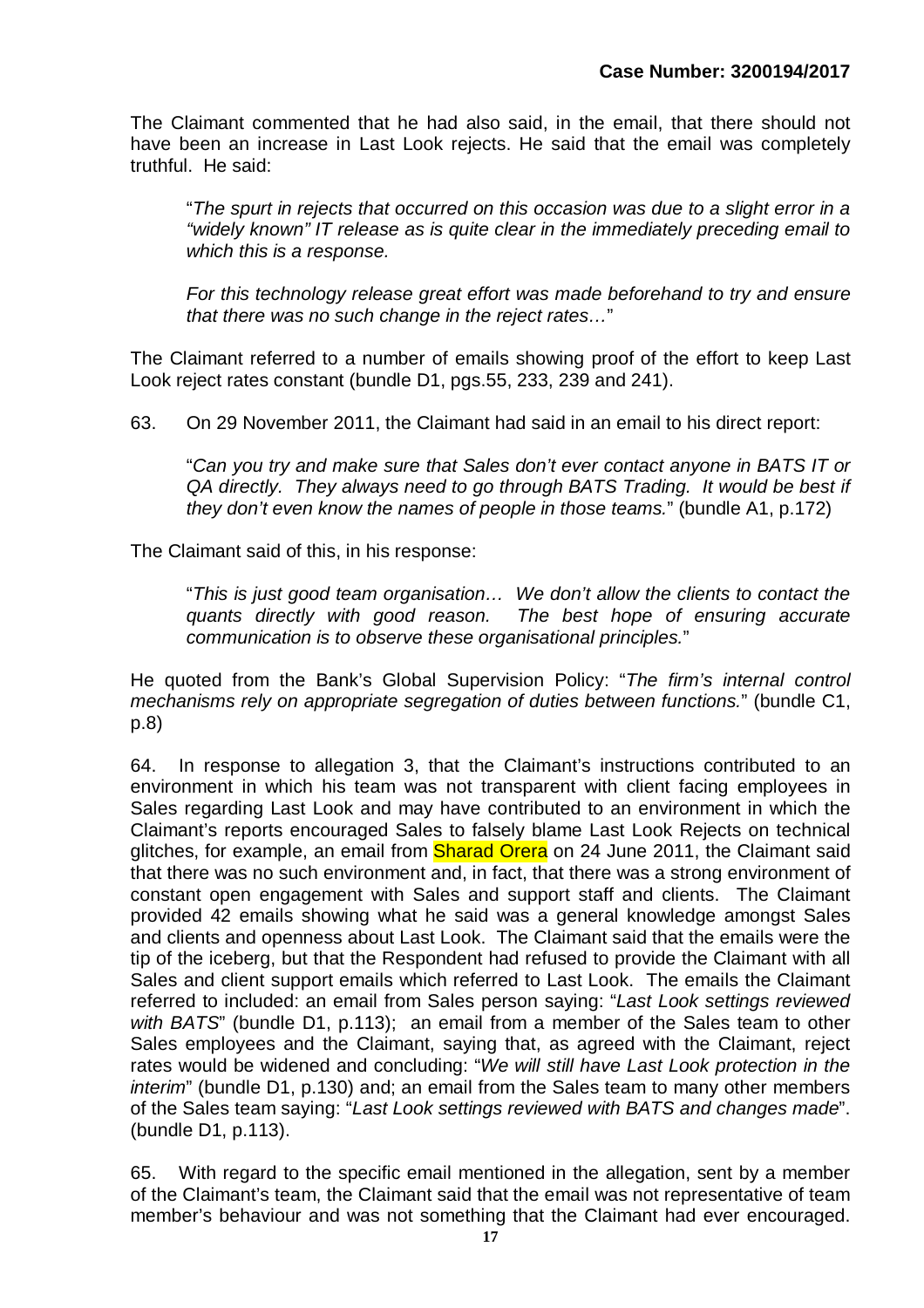The Claimant said:

"*In his defence he is dealing with a dishonest counterparty and I think this may have clouded his judgment slightly on this occasion. I know him to be an honest professional.*"

66. The Claimant provided 11 emails showing this team member correctly communicating regarding Last Look, including an email of 19 December 2011, in which the team member said, "*We informed the client before we added them on Last Look*" (bundle D1, p.264) and another email which that team member sent on 18 April 2012 saying, "*Yes, imposing Last Look will help. But we need to tell the client about it before we do that*." (bundle D1, p.270)

67. The Claimant also addressed allegation 4. The Claimant said that it was completely clear to all ECN users when they were rejected by the Respondent and what their reject ratios were (bundle C2, p.142). The Claimant said that the high toxicity and unprofitability of the ECN business was directly due to the trading behaviour of the counterparties, "*who by construction deliberately trade not full, sweep the stack, machine gun etc – attempting to get prices for large size trades that are only given to small size trades.*" The Claimant said that profitability of the ECN channel had been consistently at, or below, zero and said that this could be proven by looking at the Profit and Loss reports (the Claimant was not given Profit and Loss reports).

68. The Claimant referred to his 2012 end of year review when he was given the objective, "*Last Look should have several mio extra squeezed out ASAP*." (mio is an abbreviation of million). The Claimant said that he was very open about publicizing a reduced service level and referred to an email where he agreed with his direct report that "*very reduced service levels*" should be given to any aggregator client and that this should be made public (Bundle D1p.194 to 195). The Claimant said that the aim had been to improve client service and protection and again referred to an email dated 9 September 2012 (bundle D2, p.353), where his Last Look coordinator had prepared a year to year summary of Last Look rule performance and concluded the email by saying: "*In summary the trend through the year has been to reduce overall reject ratios to improve client service whilst still offering consistent performance in P & L protection from Last Look*."

69. With regard to allegation 4c, that the Claimant had instructed fixed delays to be added to customer's Last Look hold times, the Claimant said:

"*The Marlin project was a very expensive and lengthy upgrade to the technology infrastructure.* It is totally acceptable that we try to get a return on that *investment by strengthening our defences to toxic flow. We achieved this without changing the reject ratio or confirmation time experienced by clients. Any unexpected initial hiccups were corrected immediately.*" Bundle C2, p144.

He referred to emails showing efforts to keep reject ratios constant for clients. The Claimant also referred to the 15 March 2011 email that he had sent to Mike Bagguley, his line manager's manager, about the project Marlin infrastructure upgrade in which the Claimant had said:

"*From a revenue perspective the main effects will be:*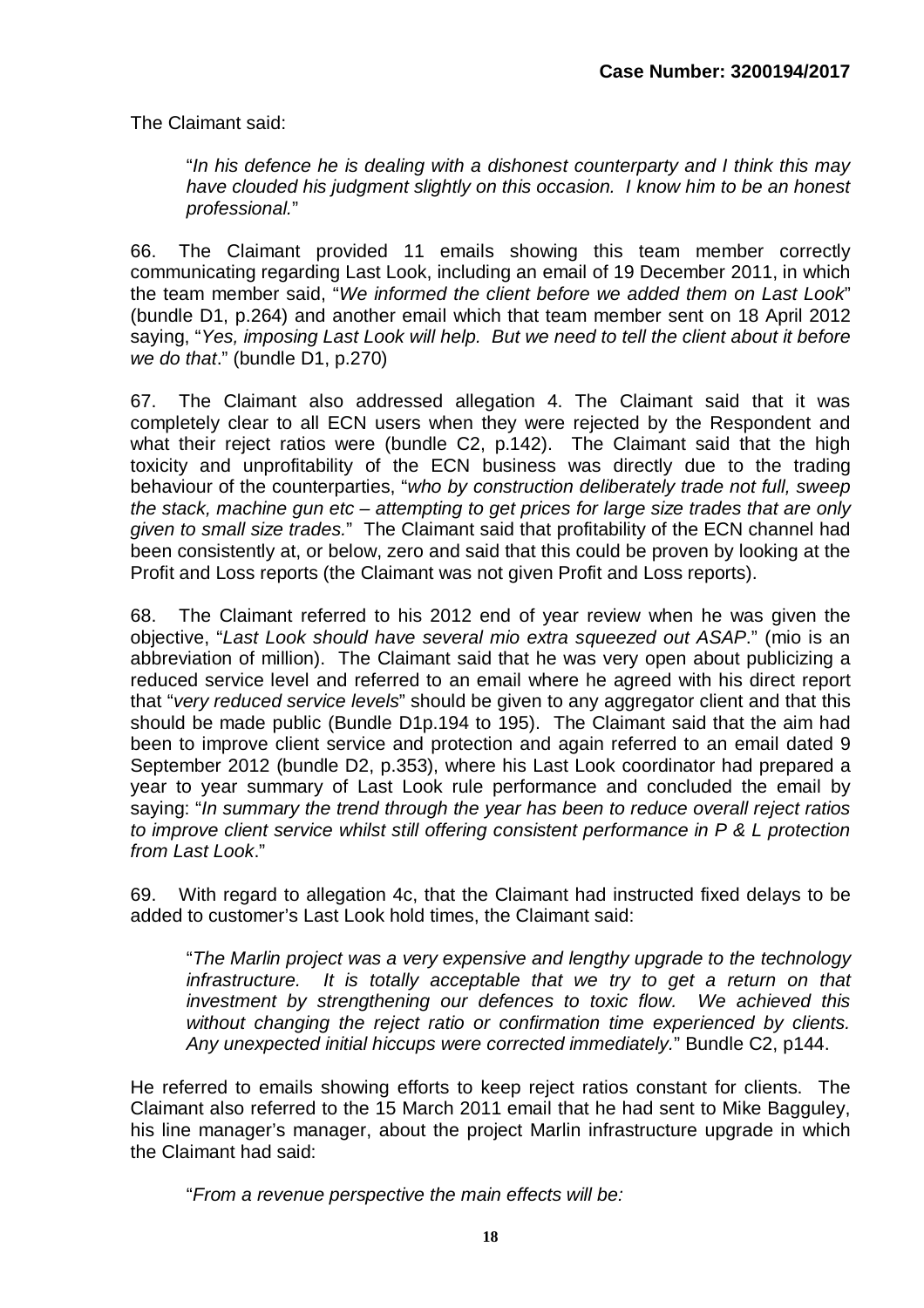1. *Longer last look times will enable us to make more money with the same number of trade rejects and the same trade confirm times…*"

The Claimant said that email proved that his approach was fine with senior management level (bundle D1, p.245; C2, p144).

70. The Claimant also provided responses to allegations 1 and 5. Those allegations were not subsequently upheld.

71. The Claimant responded to allegation 6, which alleged that the Claimant had been responsible for inadequate resolution of IT issues regarding BARX Last Look symmetry.

72. The Claimant said that he had specified that BARX Last Look should be made symmetrical in or about March 2014 and that he had discovered that IT had made a mistake and that it had not been implemented. The Claimant said:

"*I notified compliance and the legal team investigating Last Look. Can prove this when I get all communication records…*

*I repeatedly chased to have it completed…*

*I am confident that when I have access to witness statements and all my emails these statements will be corroborated.*"

He also referred to having noticed a bug in another electronic system and said:

"*It's quite outrageous that the firm is trying to turn these 2 examples of my extreme diligence and attention to detail into misconduct issues. I should be praised for these actions. There's no-one else at my level of seniority in a business position who would have spotted and dealt with errors down at this level of technical detail. If I hadn't "appropriately monitored" here, these two issues may still be sitting there unnoticed.*" (bundle C2, p.145)

73. Lastly, the Claimant addressed allegation 7, which was, in summary, that the Claimant was guilty of inadequate supervision and implementing inadequate controls for approving changes to Last Look settings and determining whether settings were suitable to particular client types (like Corporate and Real Money); so that the Claimant had not managed and controlled the risks associated with the use of Last Look.

74. The Claimant said that there was a clear policy to assign Real Money and Corporate clients to, either, no Last Look setting, or the loosest setting. He said that he could not prove that the treatment of Real Money or Corporate was deliberately gentle compared to other sharper clients, as he had been unfairly refused access to the relevant documents. The Claimant said, however, that the statistics demonstrated overwhelmingly that this was true: the spreadsheet sent to the New York Attorney General subpoena for US clients sorted by highest rejects numbers in 2014 showed that the first Real Money or Corporate clients appeared at position 99.

75. The Claimant asserted that it was completely untrue that there were no written supervisory procedures for the introduction and periodic review of Last Look settings. He said: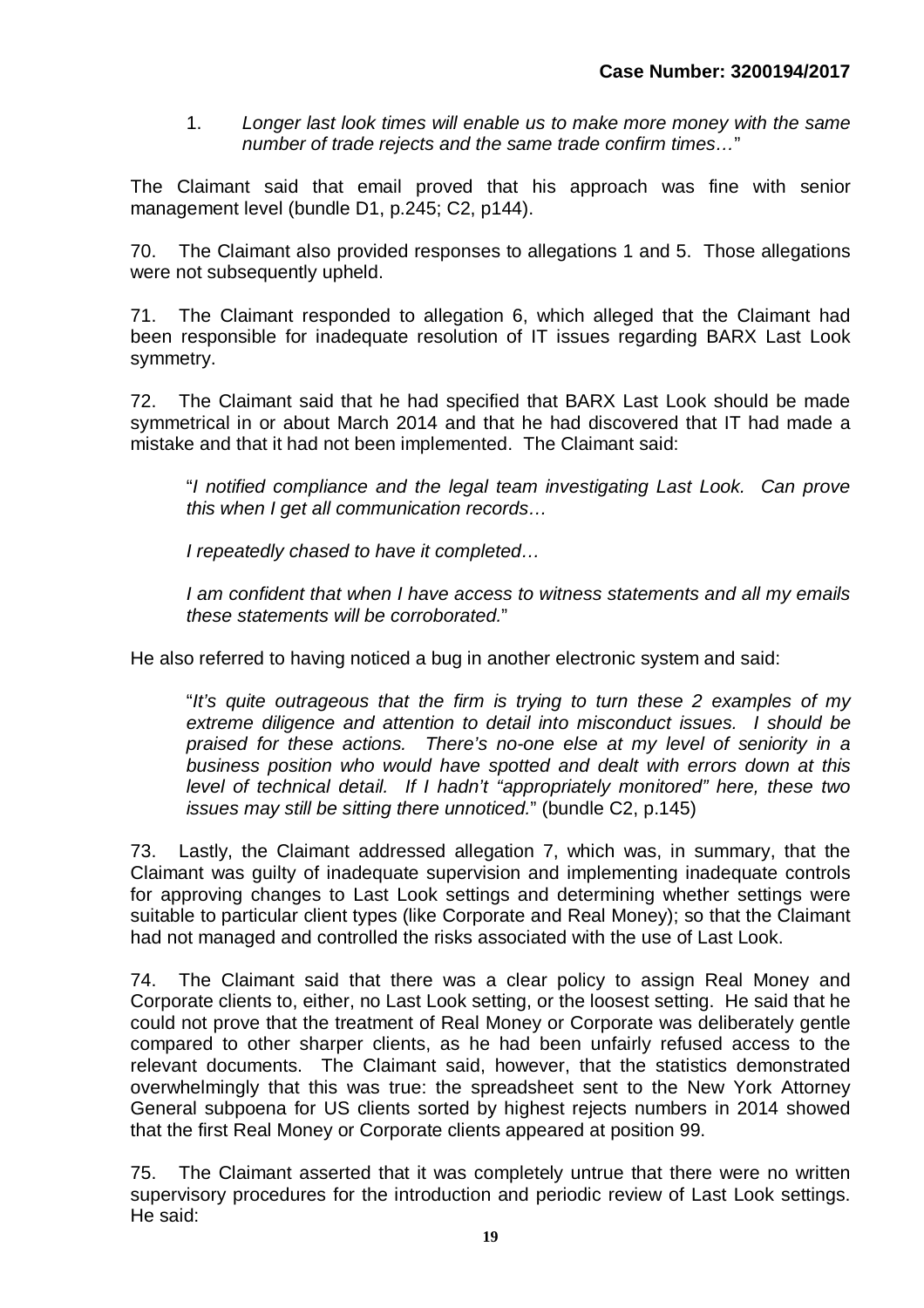"*I added a large amount of written procedures and process so this was a closely controlled and monitored activity. As I have been denied access to the main documents that would prove this I am unable to fairly refute this accusation. There were no written procedures when I arrived. All the process surrounding the setting of Last Look was created by me… I rationalised the settings and implemented a clear process. Fair, objective analysis determining settings with a Trader veto overlay to pick up any special cases agreed with clients and clear instructions to process feedback from Sales and clients.*"

The Claimant said that Compliance, Legal, Trading management and Sales management all knew about Last Look, but never once asked for any other controls or written procedures. He referred to his own email to the Head of Electronic Sales, the Head of Compliance and the Head of Legal, explaining what Last Look was and how it worked in July 2014 (bundle D1, p189). In the email, the Claimant set out, for the Compliance and Legal Departments, the Last Look process and justification for making it symmetric.

76. With regard to part (b) of allegation 7, the Claimant commented that it misunderstood the nature of IT systems interactions and that the consequences of BARX and BATS interactions were so numerous and diverse and diffuse in their effects that to have a written procedure to manage all the associated risks was impossible. With regard to the allegation that there was no written procedure or guideline in place to ensure that the configuration of pricing for clients was fair and reasonable, the Claimant said that it should never have been Trading's responsibility to ensure that pricing was appropriate for a client, as Trading did not control it, Sales did. The Claimant listed 25 examples of instructions and processes which he had introduced in his business. He said:

"*If I hadn't been unfairly denied access to all my emails and calendar records I would be able to demonstrate literally thousands of examples of me working on supervision, organisation, controls and policies for this business. I can prove literally 1000's of meetings and communications with reports and other colleagues in control functions that show me meeting my supervisory responsibilities*." (bundle C2, p.150).

77. The Claimant also listed 20 examples, from his appraisal reviews, where his manager, Tim Cartledge, praised the Claimant's level of supervision and control of his business (bundle C2, pgs.150 to 152). The Claimant referred to a "mountain of policies and procedures on the wiki" and regular weekly meetings with his reports and compliance (bundle c2, pgs.149 to 150). The Claimant said that the Respondent had produced no evidence of clients being unfairly treated. He asked that the Respondent present him with a list of clients who it believed had been treated unfairly and an explanation of why. He said that, then, he would have a reasonable chance of making a specific defence.

78. The Claimant said that his defence had been severely damaged by the firm denying him access to any of the relevant documents (bundle C2, p.154).

79. The Claimant attended a first disciplinary hearing on 22 March 2016. At the start of the meeting, the Claimant said that he would like to have had a colleague to accompany him, but that had been made impossible by the firm's decision to forbid any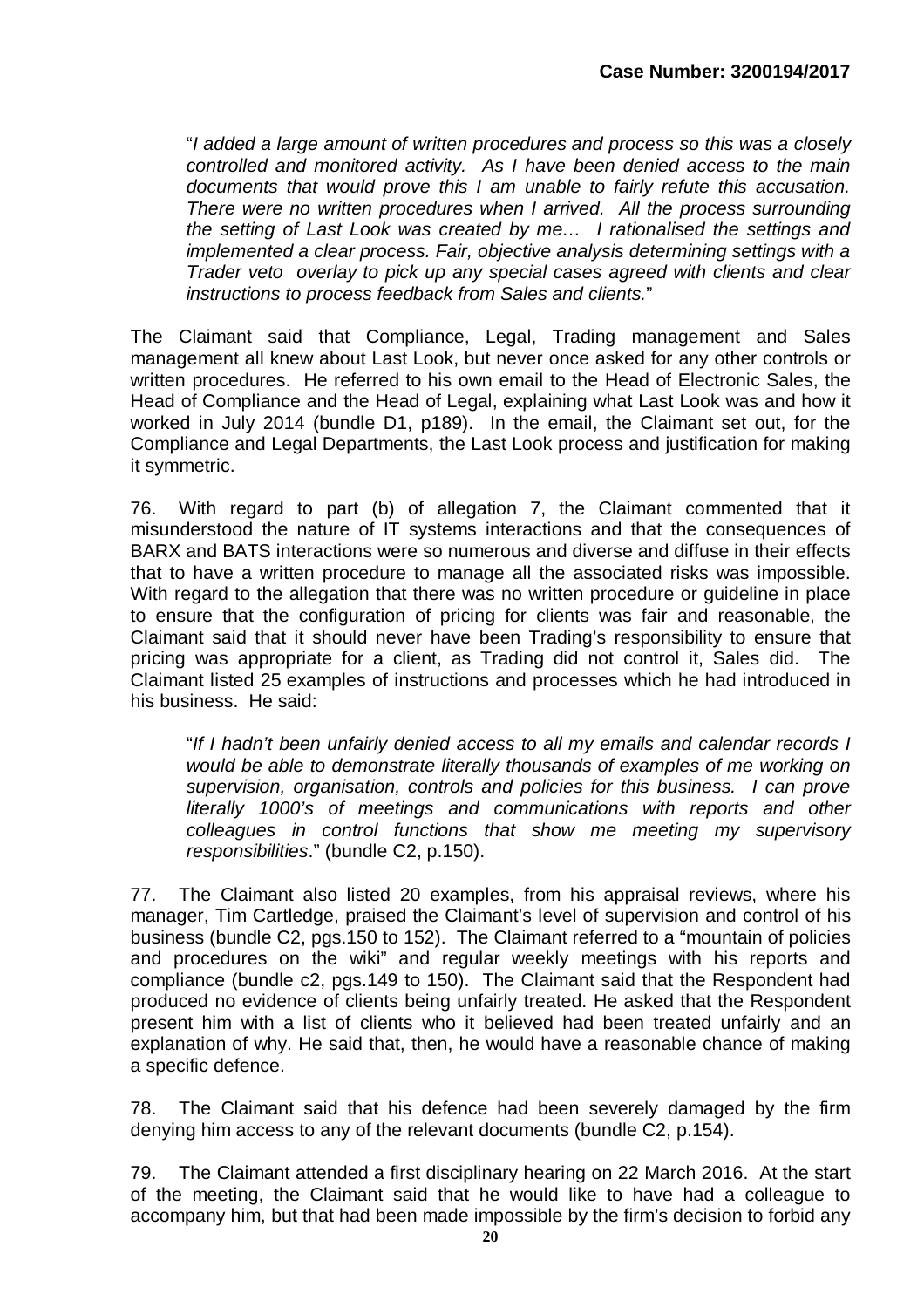of his colleagues to speak to him regarding any work matters. He said that he was not happy to continue without a companion, but would continue nonetheless.

80. At the meeting, Mr Mahon asked the Claimant whether the existence of Last Look was withheld from the Claimant's colleagues. The Claimant referred to the Disclosure of Information Policy at the Bank and said that he had adhered to the principle of confidentiality in his role. He referred to a number of emails in which he implemented confidentiality. The Claimant said that, if a client asked for information relating to themselves, then the Claimant believed that the information should be given to them, but that the Respondent should not discuss propriety details of Last Look. The Claimant said that confidentiality was essential because of the high turnover of employees in the Bank, including Sales, any of whom would take new jobs with Barclay's competitors. He also said that confidentiality was essential because the Respondent needed to ensure that clients were not misinformed. He said that the risk of misinformation was high due to complex algorithms, which would often change.

81. Mr Mahon asked whether clients were aware that they were assigned a profile. The Claimant said that he did not know and that Mr Mahon would need to check with Sales. Mr Mahon asked whether clients knew, or were informed, about Last Look. The Claimant said that he was not sure, but that many clients were aware of Last Look functionality, as many emails demonstrated. The Claimant said that it was not credible that any client receiving more than trivial amounts of rejects would not know that Barclays was using Last Look. He said that Last Look was standard practice in the industry. He said that electronic clients were probably made aware of it and that all orders on the fixed channel were "kill or fill" - it was very explicit. The Claimant said that he had not written the BATS Last Look terms, nor had he introduced Last Look, nor invented it.

82. Mr Mahon asked the Claimant whether he thought it would be alright for Sales to tell clients about Last Look and the Claimant confirmed that this would be OK. Mr Mahon asked what would happen if a client knew that they had a particular "basis point" for Last Look and a particular millisecond time period. The Claimant replied that, if a client knew the shape of the defence, then they could get around it.

83. The Claimant said that he had organised a meeting on 18 July 2012 with the two Heads of Sales with the specific agenda item, "Last Look/Rejects." He said that he was not sure whether or not the whole Sales team knew about Last Look. He was not sure whether they knew that the systems and controls were changed.

84. Mr Mahon asked the Claimant whether particular settings would be abusive settings in relation to a "normal flow" client. Mr Mahon said that a long hold on an asymmetric setting for a normal client would be abusive. The Claimant disagreed. He responded that a large proportion of trades with the shortest hold time would still be loss making – 20-40% loss making. The Claimant also responded that, in his view, there were no "non toxic" clients. He said that clients with low toxicity would have their settings adjusted accordingly. The Claimant said that the settings would discriminate on the basis of toxicity, non toxic clients would have a low level of rejects.

85. The Claimant told Mr Mahon that specific tools were used by Sales to enable them to view Last Look details. The Claimant said that his team had developed BTR (Barts Trading Reports, or Data Reports) tools and a reject ratio report was part of this. He said that the report would break down the number of trades accepted and rejected.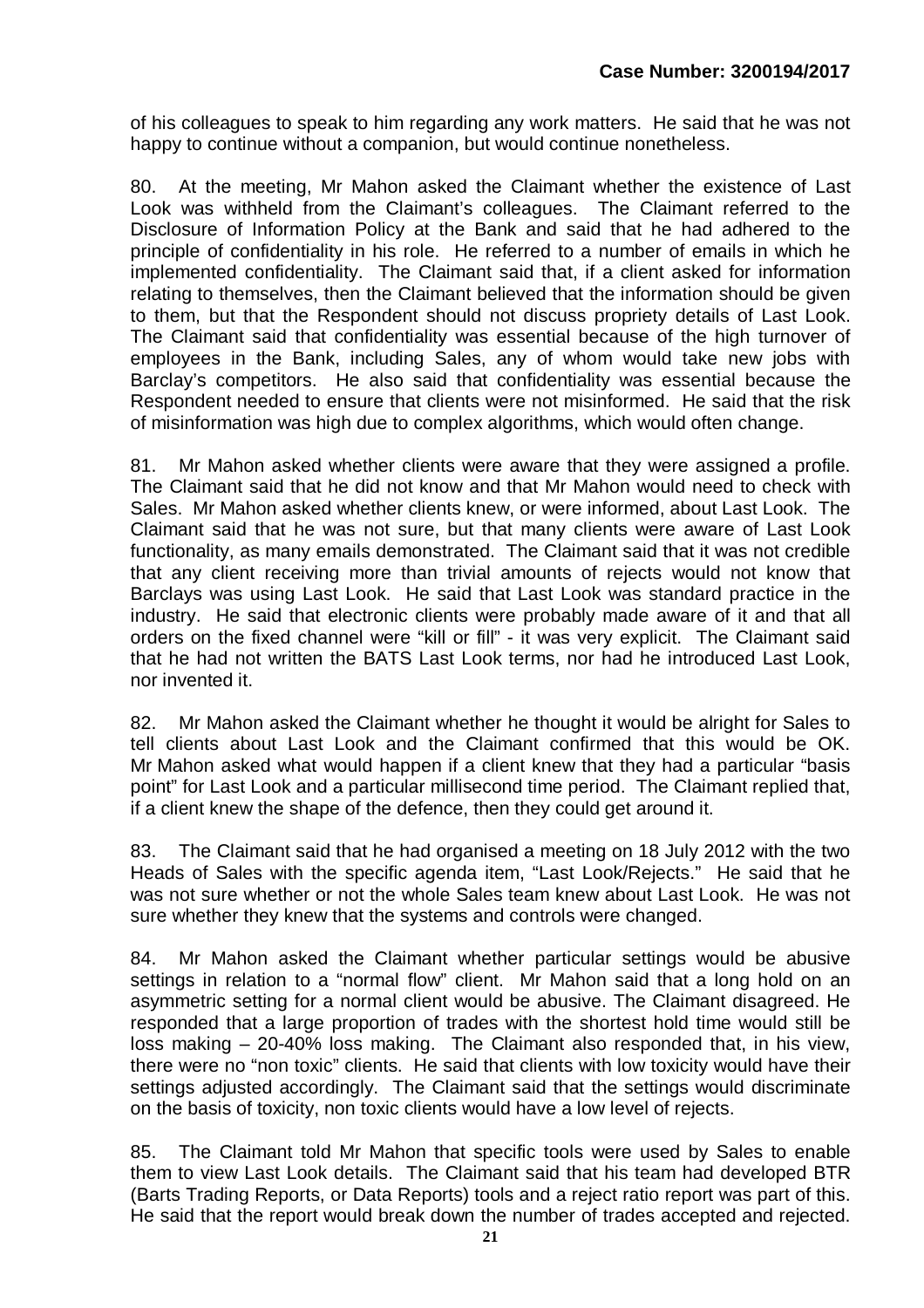He said that the tool would not tell the Sales team about Last Look settings.

86. Mr Mahon said that trades should not be rejected just because the market had moved against Barclays. The Claimant said that BATS was behind permission walls and Sales were not supposed to know the technical details. He said that the Sales team did not need to know the way that decisions were made in Code. He said that he did not believe that the Sales employees needed to know about BATS Last Look functionality; confidentiality was key, as was emphasised in all the firm's policies. Mr Mahon asked the Claimant why he did not inform Sales about tuning the settings. The Claimant said that this was because the process was very technical and specialised and he did not want this information leaking, as it was intellectual property.

87. Mr Mahon asked the Claimant about 8 November 2011 email, in which the Claimant had told a colleague to blame it on IT. The Claimant said that the increase in rejects was due to a slight error in a technology release (bundle A2, pgs.607 to 624).

88. The Claimant attended a second disciplinary hearing on 23 March 2016. In the interview, Mr Mahon asked the Claimant to define his view of the purpose of Last Look. The Claimant said that, in his view, Last Look was in place to defend revenues against toxic flow by abusive counterparties. Mr Mahon asked the Claimant if clients were bucketed in terms of calibration. The Claimant said that he had introduced default groups for different Channels, depending on the Channel they were connected through. He said that it was a fact that the toxicity flow from different Channels was different, so that it was reasonable for each Channel to go to different defaults. He said that he introduced an exception list. Some clients lobbied Sales for different settings, in order to vary their reject ratios. He said that it was usually the sharpest clients with a toxic flow who would do this.

89. Mr Mahon asked the Claimant how many clients were exceptions. The Claimant said that there were perhaps 50 out of 3,000 who would lobby Sales for different settings. Mr Mahon asked the Claimant if he needed to sign off for each setting change. The Claimant explained that the process for amending settings was that an employee would go on to a wiki page; fill in a form with the client name, a justification for the change and a target reject ratio. The Claimant told Mr Mahon that there was no authority required to do this, although nothing excessive was usually done. Mr Mahon asked the Claimant how many changes were made on average a week. The Claimant replied that he guessed 2 or 3 changes were made per week. Mr Mahon asked what the process was for reviewing these changes. The Claimant replied that he had a reject ratio report which he monitored once a week. He said that, despite this, he could not keep abreast of everyone's changes and that he had delegated responsibility to members of his team to monitor this.

90. Mr Mahon asked if 2 changes to the 50 or so exception clients per week would be deemed high. Mr Mahon expressed his own view that a change every 6 months, per client, seemed quite a lot. The Claimant said, "possibly", although it was not a stationary system and that counterparties were furiously retuning their algorithms and trading flow, to maximise profit for themselves, so that the Respondent needed to make reactive changes. Mr Mahon said he could not see any controls in place to stop a Trader changing the settings to make the reject rates go up, in order to make more money. The Claimant said that Traders did not abuse this and this was evident from the facts. Mr Mahon commented that an absence of control failure did not mitigate an absence of control. The Claimant said that control was a very loose term and that his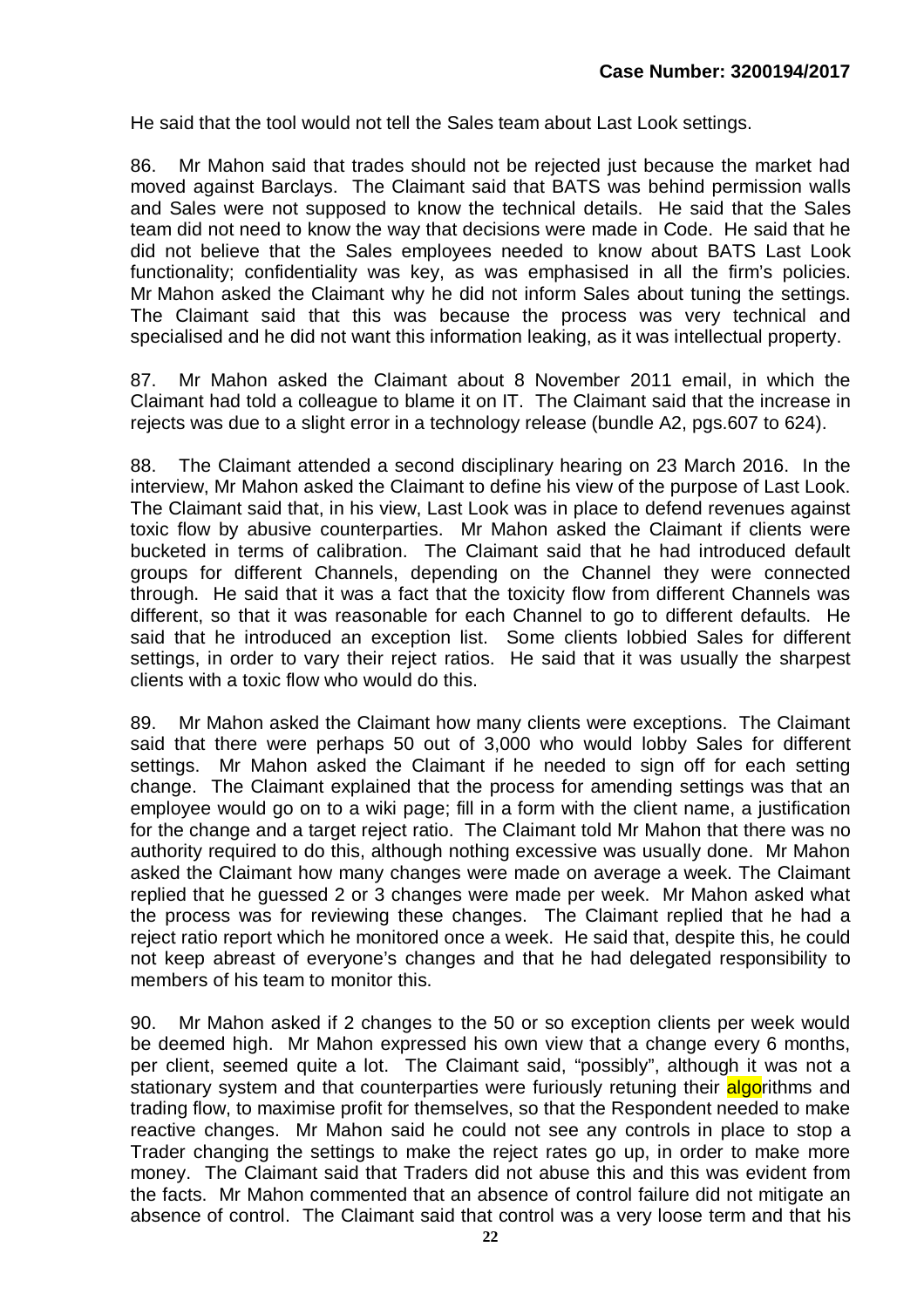team would not abuse it and evidence pointed to the opposite. The team was, in fact, very well controlled.

91. The Claimant said that his team did probe the sensitivity of a trading relationship. He said, however, that there was no purpose in fiddling with Last Look settings for a low toxicity client and that his team were aware of this. The Claimant said that, if Mr Mahon looked at the change logs for Last Look settings, he would see that they were all for toxic hedge funds and banks. He explained that one could compare the toxicity of flow and rejects and this would show that it was the client's behaviour, not the firm's which, was the primary determinant of reject ratio. The Claimant said that only 50 or so clients had bespoke settings and the others were pretty static. He said that amendments to settings would be documented in the e-change records system and wiki.

92. With regard to the Marlin IT update project, the Claimant said that he was duty bound to get a return on his investment. He said kept the client experience the same and went to much effort to do so. He ensured that the reject ratio stayed the same and corrected any deviations.

93. The Claimant said that, if he took a benign Corporate client who traded from an ECN RFQ platform, then the client would pick the lowest price if the client was buying and the highest price if the client was selling. The client would pick up on latency failures and "pick off" the marker makers. The Claimant said that this was known as "winner's curse" and was a large source of peril in market making, but was not malicious.

94. Mr Mahon said that there was a high possibility that a request to trade would be rejected. The Claimant said that this was not the case. He said that the facts were in a spreadsheet he had created for the Attorney General of New York and that Mr Mahon should look at this. The Claimant said that Mr Mahon would see that the reject ratio related to client type. The Claimant told Mr Mahon that he sorted all the clients in 2014 by reject ratio and that it could be seen that 80 to 90% of all rejects came from a tiny proportion of clients.

95. On 31 March 2016, the Claimant emailed Jennifer Knapp, the note-taker for the disciplinary hearings, attaching part 1 of his Defensive Script for allegations 1 and 2 and references to emails (bundle C1, pgs.1 to 9)

96. The Claimant attended a third disciplinary hearing on 5 April 2016. The Claimant produced a Defensive Script in relation to these allegations shortly after the meetings were concluded (bundle C2, pgs.136 to 154) also produced emails in bundles C1, C2, D1 and D2. The whole of the bundles C1, C2, D1 and D2 was relied on by the Claimant as his written response to the allegations.

97. In the third meeting, Mr Mahon asked the Claimant whether clients knew that Last Look was not symmetric. The Claimant said that he did not know, but that he would not have any objection to them being given this information. The Claimant said that the Sales team had never questioned the symmetry of Last Look. Mr Mahon asked the Claimant why he implemented symmetry, if there was nothing in it for him or his team. The Claimant replied that he and his team would occasionally catch random market moves going the other way, which looked unfair. The reason for symmetry was to remove a possible, mostly spurious, objection to Last Look. Mr Mahon asked when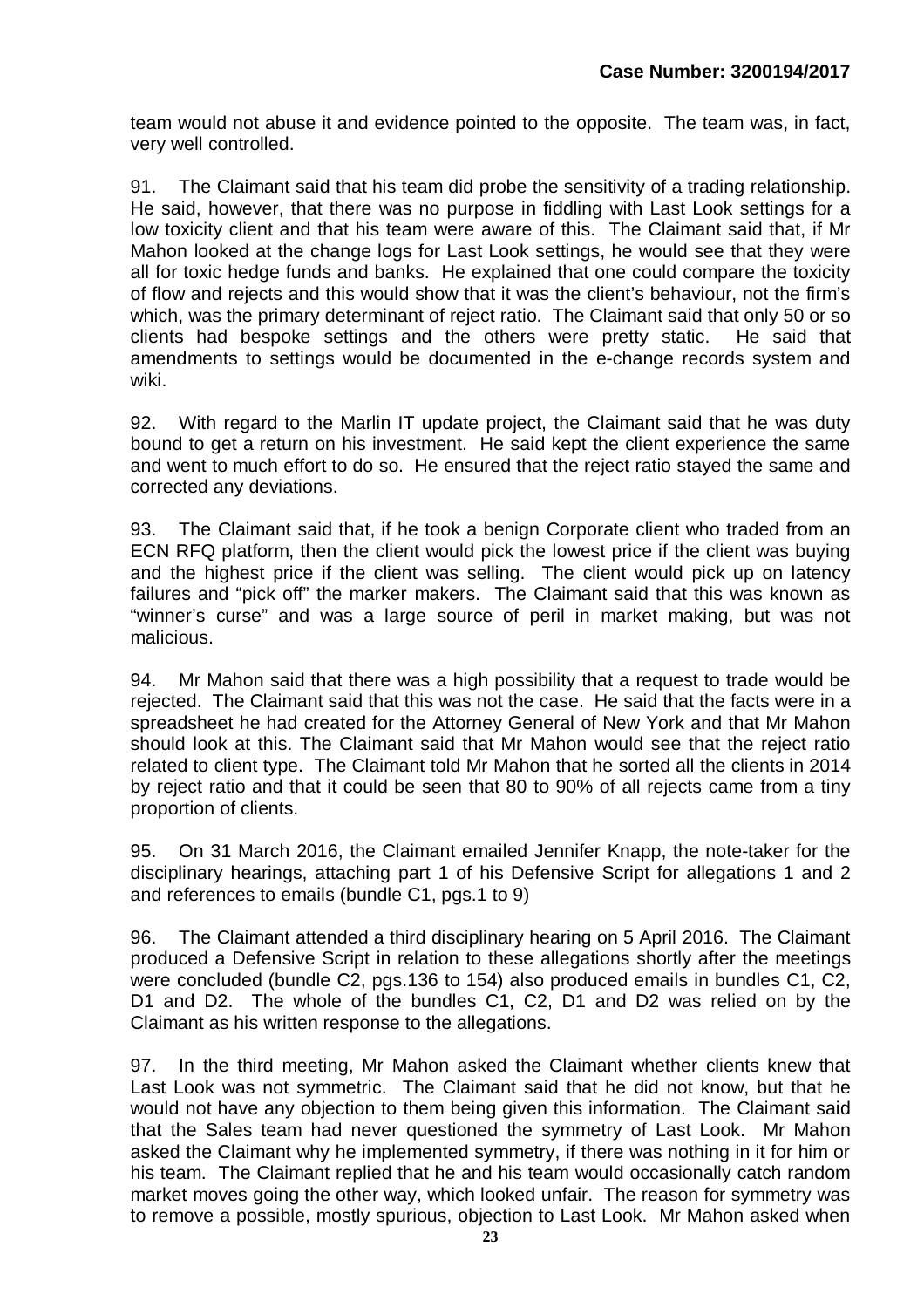symmetry was implemented, the Claimant said that it was during Q1 or Q2 2014 and that his team had gone through a lot with the Respondent's Compliance Department. He said that the process had taken a long time and that the release had been delayed until June or July, while he had waited for Compliance approval.

98. Mr Mahon asked whether BARX or BATS symmetry was used. The Claimant said that he had specified both BARX and BATS symmetry from the start, but that IT had innocently made a mistake and did not make BARX symmetric. He said that BARX did only a small proportion of trades - about 7%. The Claimant said that he was not sure when the issue was finally fixed.

99. Mr Mahon said that he was aware that the Claimant had discovered that BARX symmetry had not been implemented properly in September or October 2014 and that, 10 months later, it had still not been rectified. He asked why the system had not been properly implemented for so long. The Claimant said that IT often took a long time to implement projects; that it was only very vital things which were undertaken quickly. He said that no Regulator had ever asked the Respondent to implement symmetry, but the Claimant had implemented it regardless. He said that Compliance would be able to help answer some of the questions. He said that he should be praised for his actions, otherwise failure to implement symmetry may have gone unnoticed.

100. With regard to allegation 7, Mr Mahon asked the Claimant whether there were written procedures to ensure that the Last Look settings were fair and reasonable for clients. The Claimant said that there were different categories of change and different procedures for each category. Mr Mahon asked whether Sales could see if a client had been on Last Look. The Claimant replied that everyone knew that non GUI clients were on Last Look, which was standard. There were approximately five GUI clients who were also on Last Look and they had all been notified. The Claimant said that all ECN clients had Last Look.

101. Mr Mahon asked whether the Claimant could turn toxic clients "off," or cut off toxic flow. The Claimant said that he could never have done this as Sales would not agree. He said it would be contrary to the firm's aspirations and image to turn the counterparties off. The Claimant said that they were "forced to swim with the sharks" and had to put up defences.

102. Mr Mahon said that if someone was not in the small client group of about 50, then this would mean that they were not a shark, or visa versa? The Claimant said that this was true. Mr Mahon asked about the clients that were not in this group of 50. The Claimant said that these clients could still be sharks and that they could often pick off a bad price. The Claimant explained that Last Look protected the firm from this. The Claimant said that there was a mountain of procedural and control documentation. He asked where there was any evidence that the business had not complied with appropriate standards. He said there was a long list of processes and procedures that he had introduced for the purpose of control. He said that his business was very hot on Compliance policies, desk control, procedures, documents. The Claimant read out his defensive script in relation to control and reiterated that, if he had had access to emails and calendars, then he would be able to back up his arguments. He explained that his appraisals did not make any mention of his needing to change controls and Compliance issues.

103. Mr Mahon said that he wanted to read over all the evidence and speak to other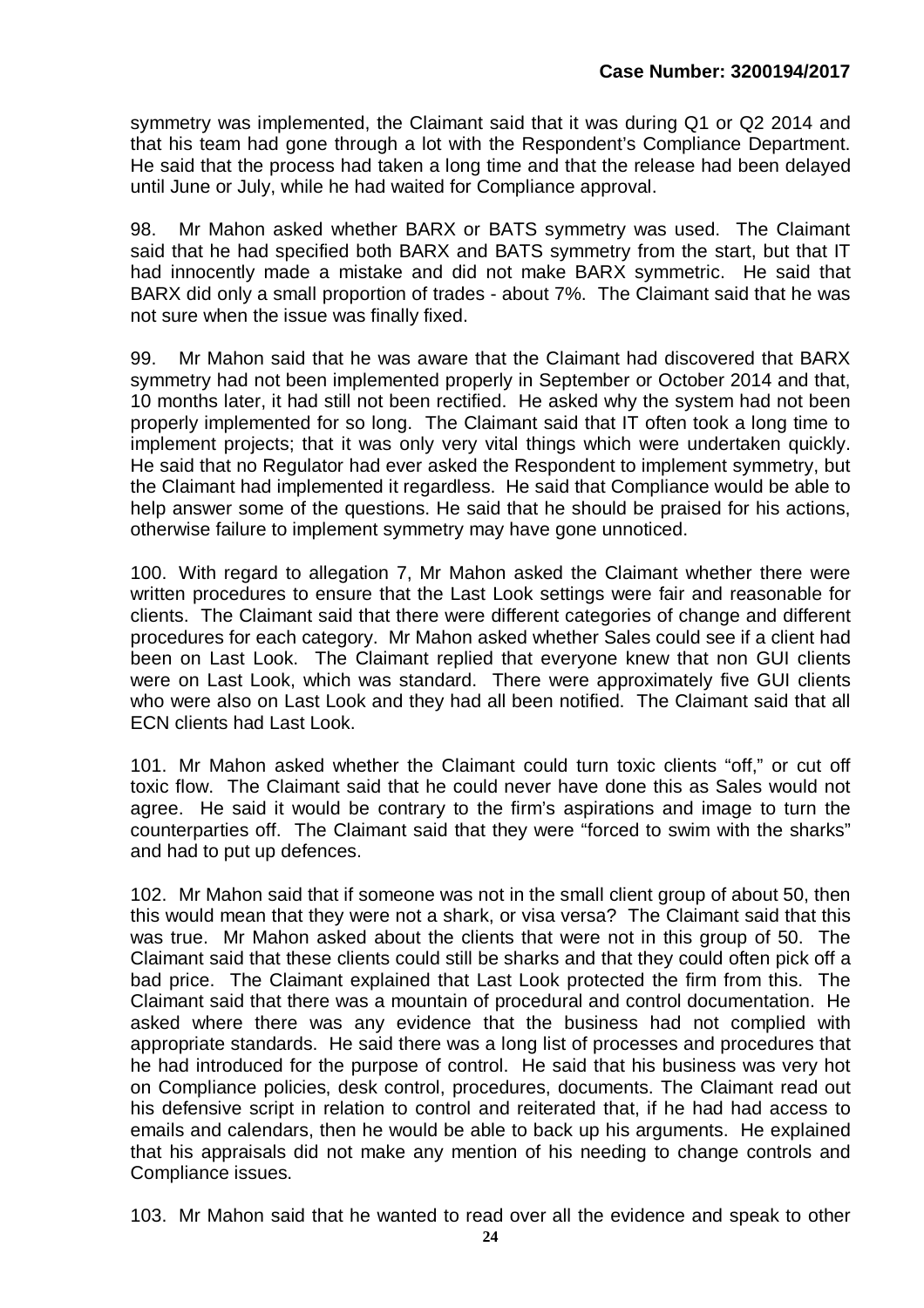people involved.

104. On 23 March 2016, Mr Mahon emailed Sonya Bonniface in Human Resources and several members of the Respondent's Legal team. He said, of the interviews with the Claimant, that the Claimant had seemed to imply that only a small proportion of clients, 50 out of 3,000, had individual settings, as these were the sharpest, most toxic flows. He said: "If this is true, then it gives weight to some of his arguments". Mr Mahon commented that the Claimant had made an "interesting argument" as to how the system's upgrade, which gave extra time to Last Look, was offset by increasing the tolerances, such that reject rates stayed the same. Mr Mahon said that, again, this needed analysis (Bundle A1, p478).

105. Also that day, a member of the Respondent's Legal Department in New York sent Mr Mahon a spreadsheet which the Respondent had produced to the New York Attorney General's office in connection with its Last Look investigation. This spreadsheet was attached to the Respondent's response to New York Attorney General's Subpoena (pgs.478 to 478a). This spreadsheet was not made available to the Claimant until an order for specific disclosure was made by the Employment Tribunal at a hearing on 10 to 11 October 2017.

106. On 5 April 2016, Mr Mahon met with Vidura Seneviratne, the Claimant's direct report. Mr Seneviratne said that Last Look had approximately 12,000 users across 5,000 clients. He said that some clients who went through the electronic route had standard settings and tolerance, but others had more bespoke settings. He said that API channel (fixed channel) were clients or electronic communication networks who wrote their own computer programmes to send the Respondent orders and that they were on more restricted settings. He said that in 2012 to 2013 there were about 600 API clients, of which approximately 40 to 50 clients had bespoke settings. He said that 90% of clients had one of the main 3 – 5 standard settings.

107. Mr Mahon asked for a list of clients with their settings and how often the settings were changed (bundle A1, p.512). On 6 April 2016, Mr Mahon emailed Mr Seneviratne, asking for a list of all API clients, their BARX and BATS Last Look settings, and a GUI client which had a Last Look setting, on the dates 30 October 2011, 31 March 2012, 30 September 2012 and 31 March 2013 (Bundle A1, p.513).

108. On 19 April 2016, Mr Mahon interviewed Mr Seneviratne again (Bundle A1, p.517 to 520). Mr Mahon asked Mr Seneviratne how well he thought clients understood the existence of Last Look. Mr Seneviratne said that a fixed client would be aware of the idea of a Last Look and a trade being held for a period and rejected following the decision of a trader. Mr Seneviratne explained that the industry was not explicitly open about Last Look, but everyone was aware of it. Mr Seneviratne said that, in 2012, a trader could go in and change the settings whenever he liked, but that he would not do so. Mr Mahon asked Mr Seneviratne whether there would be any "sign off" preventing a trader setting an inappropriately long setting. Mr Seneviratne said that there would not. Mr Seneviratne said that, if there was a BATS Last Look change, then the Code would have to be released; it would have to be done through IT and other people, in order to obtain sign off to amend the settings.

109. Mr Mahon told Mr Seneviratne that there were some emails showing that the Claimant did not want to share any information in relation to Last Look. He asked why that was. Mr Seneviratne said that the primary difference between him and the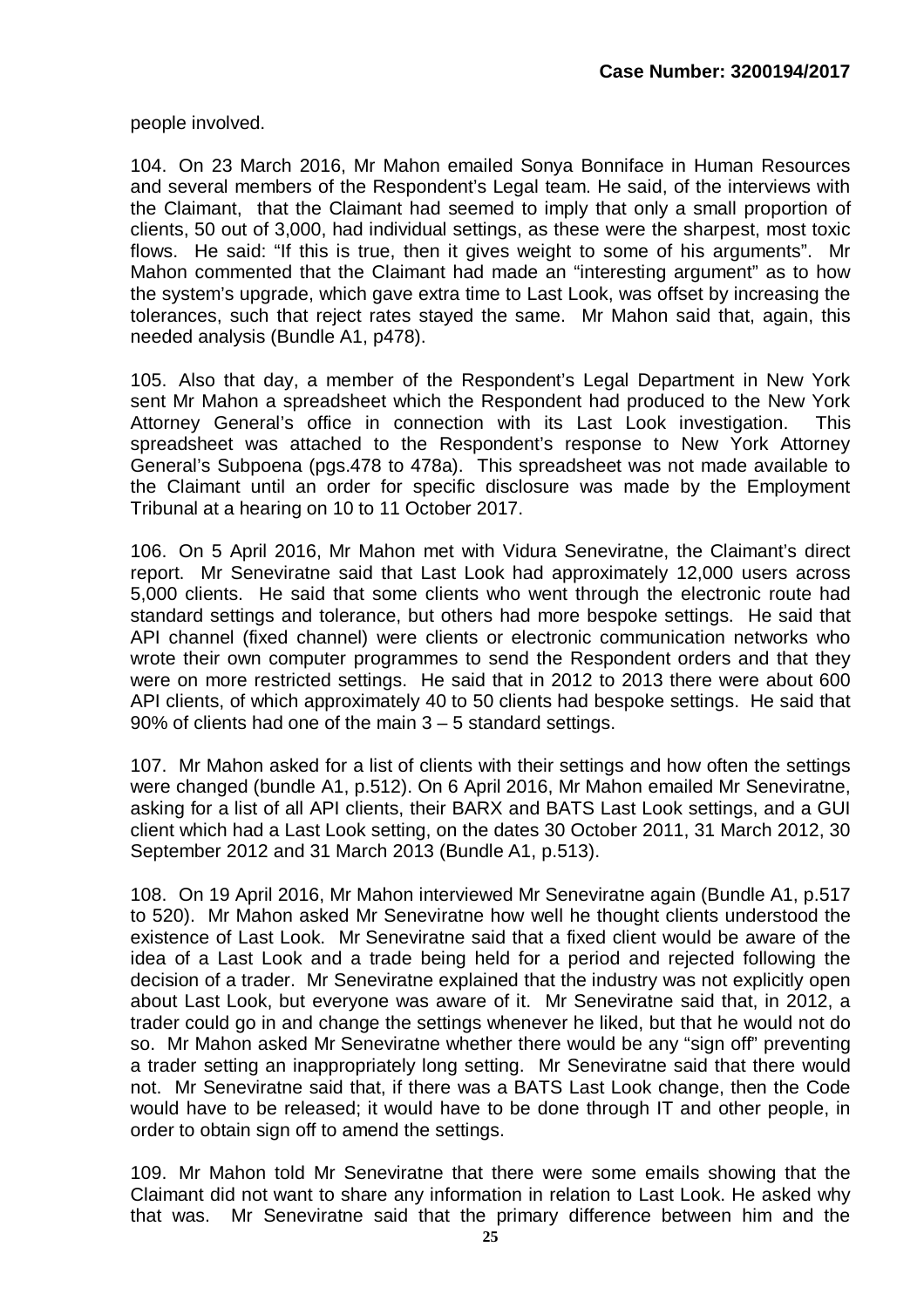Claimant was that Mr Seneviratne preferred to be transparent, but that the Claimant did not like to share much information at all.

110. On 19 April 2016, Mr Mahon also interviewed Marek Robertson, Head of Sales, Bundle A1, pgs.521 to 525. Marek Robertson told Mr Mahon that Last Look was viewed as applying to FIX channel, or API flow: a high volume and low return business. Mr Robertson said that Last Look was described to Sales, but not to clients, as a protection mechanism. He said that there was an original mechanism built into the BARX architecture and then another mechanism was built within BATS architecture. Mr Robertson said that the difference between the mechanisms was not something he ever fully understood. The Claimant had told him that it might be better if he did not understand.

111. Mr Robertson said that Sales were aware of the existence of Last Look and many FIX clients discussed Last Look openly. Mr Robertson said that the BARX FX RFQ application had a screen, and some of the Sales team could view "hold time" and "profit check" settings. Mr Robertson explained that what was not well understood was the BATS side of Last Look; this was not visible to Sales. Mr Robertson said that the Claimant was part of a "*tell them what they need to know and no more*" culture. Mr Robertson said that he did not receive reports on reject rates, but that there was a BARX trading reports web tool, where Sales could view the reject rates and the reason for the rejects. Mr Robertson said that, over time, the trading desk had become more opaque as a result of the Claimant's management. He said that the Claimant viewed clients as "*glass half empty*" and that the Claimant had concerns about clients abusing the service that the firm offered.

112. Mr Roberson told Mr Mahon that the profiles he could see in BARX FX RFQ seemed to proliferate over time.

113. On 26 April 2016 Mr Seneviratne sent Last Look data and Excel spreadsheets to Mr Mahon (bundle A1, p.531).

114. On 28 April 2016, Mr Mahon interviewed Mr Seneviratne for a third time (Bundle A1, pgs.534 to 536). Mr Mahon asked Mr Seneviratne if he had access to information about the quantity of rejects in BARX and BATS in his usual course of business. Mr Seneviratne replied that he could view this on the system. Mr Mahon asked Mr Seneviratne if it would be possible to see who was rejected, and why, on any given day. Mr Seneviratne replied that this was possible and that they could also see if they were rejected through BARX or BATS.

115. On 27 May 2016, Mr Mahon emailed Ms Bonniface in HR and a member of the Respondent's Legal Team. He said that data showed that there had been 127 changes to settings in BATS Last Look Max Loss (the major source of BATS rejections) between 30 March 2012 and 1 October 2012 and 429 changes to settings in BARX Last Look. He said that 535 clients were affected and that there were, therefore, about 22 to 23 changes per week. Mr Mahon said that the Claimant had said that there were 2 - 3 changes per week, so either the Claimant was lying, or did not know because he had no control on how people changed the settings (bundle A2, p.588).

116. On 19 May 2016, Sonya Bonniface wrote again to the Claimant, saying that Mr Mahon had completed his further meetings and would like to meet with the Claimant again to discuss. She invited him to another meeting on 26 or 30 May (bundle A2,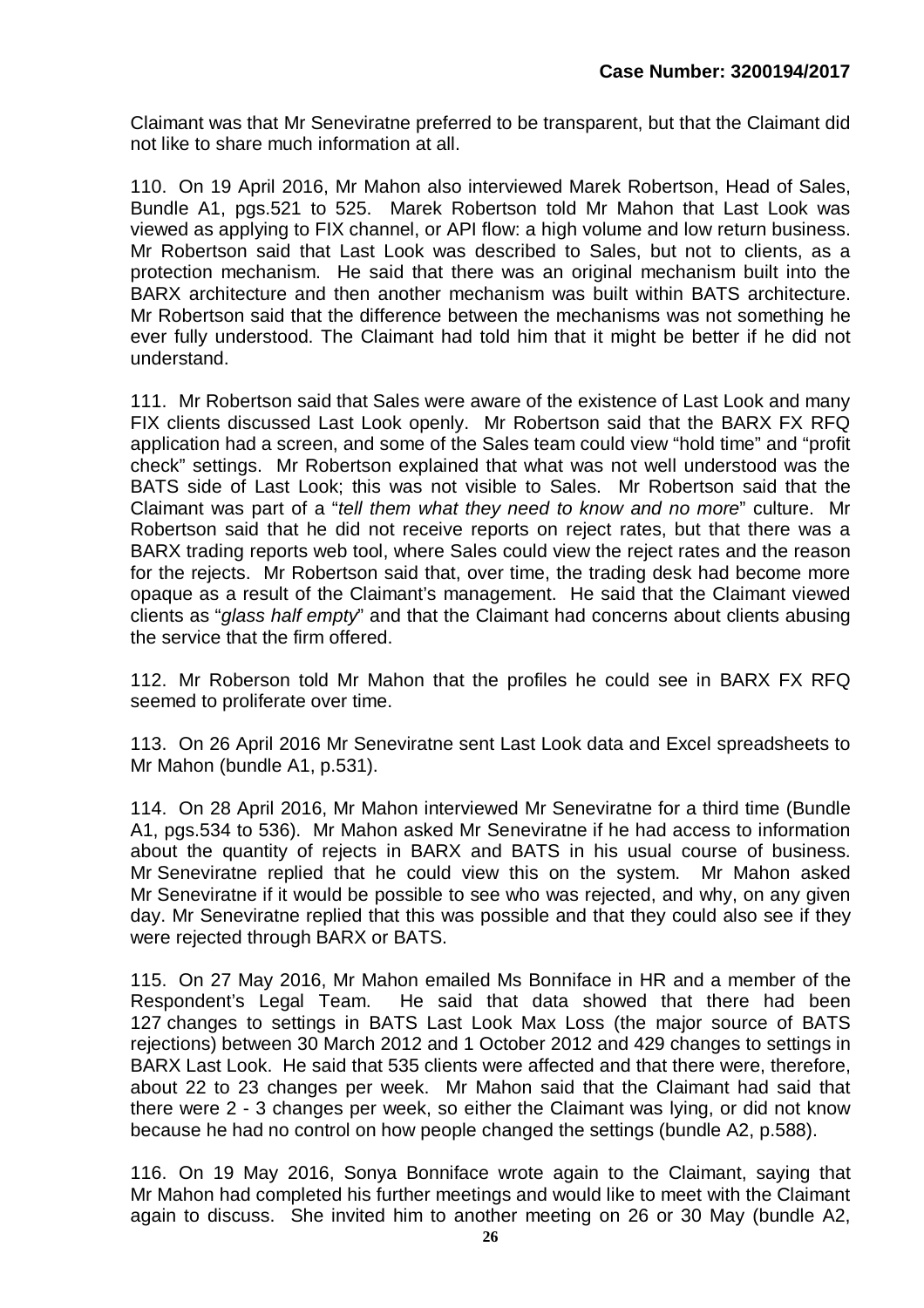p.590).

117. On 23 May the Claimant replied, saying that he had been surprised and disappointed to receive a request to attend yet another meeting after three lengthy meetings. He said that the intolerable stress of repeated requirements to come to the office and the prolonged process was not acceptable. He said that he had looked at the written description of Barclays disciplinary procedure and that there was no provision for an additional meeting, for further questioning, 7 weeks after the completion of the disciplinary meetings. He said, however, that in order to finally close the process, he would provide written responses to any further questions which Mr Mahon wished to pose. The Claimant said that conducting the process in writing would also solve the problem of the inaccuracy of the written records that had come out of the face-to-face meetings (bundle A2, p.589 to 590).

118. It was not in dispute that the Claimant had made substantial amendments to the original notes of the disciplinary meetings. It appears that the notes of the disciplinary meetings were not transcripts and did contain many omissions from the account that the Claimant had given, (bundle A2, p.606).

119. Ms Bonniface replied to the Claimant on 24 May 2016, saying that the meeting was intended for Mr Mahon to clarify some queries following his investigation. She said the meeting was a reasonable request and was intended as a further opportunity for the Claimant to confirm his position. She said that, Mr Mahon had given the Claimant all the time he needed to present his case in full, which had taken a number of hours, over a series of meetings, which the Claimant had willingly attended.

120. On 2 June 2016, Ms Bonniface emailed the Claimant further, saying that Mr Mahon had now confirmed that he did not have any additional queries for the Claimant (bundle A2, p.589).

121. On 6 June 2016, Mr Mahon emailed Ms Bonniface and a member of the Respondent's Legal Team once more (bundle A2, p.595). He said that he was still looking at the data and emails and transcripts, but had some initial thoughts on the Claimant. He set out his thoughts and proposed upholding most of the allegations. He said, "..*. Let's start putting the conclusion together*." (bundle A2, pgs.595 to 596)

122. On 11 July 2016, Ms Bonniface emailed the Claimant, saying that she would courier the notes of meetings between Mr Mahon and Mr Seneviratne and Mr Robertson, in advance of Mr Mahon's final decision as to the disciplinary outcome. She asked that the Claimant provide a response to the notes (bundle A2, pgs.598 to 599).

123. On 21 July 2016, the Claimant provided comments on the notes of interviews between Mr Mahon and Mr Seneviratne and Mr Robertson (bundle A2, pgs.600 to 603).

124. On 28 July 2016, Ms Bonniface emailed the Claimant, saying that Mr Mahon had carried out additional investigations. She said that the data involved client data which, due to confidentiality, the Respondent was unable to send directly to the Claimant's home address, but could make available for the Claimant to review at the Respondent. She said that the data covered, amongst other things: API clients with their BARX settings and BATS settings across a number of dates in 2011, 2012 and 2013;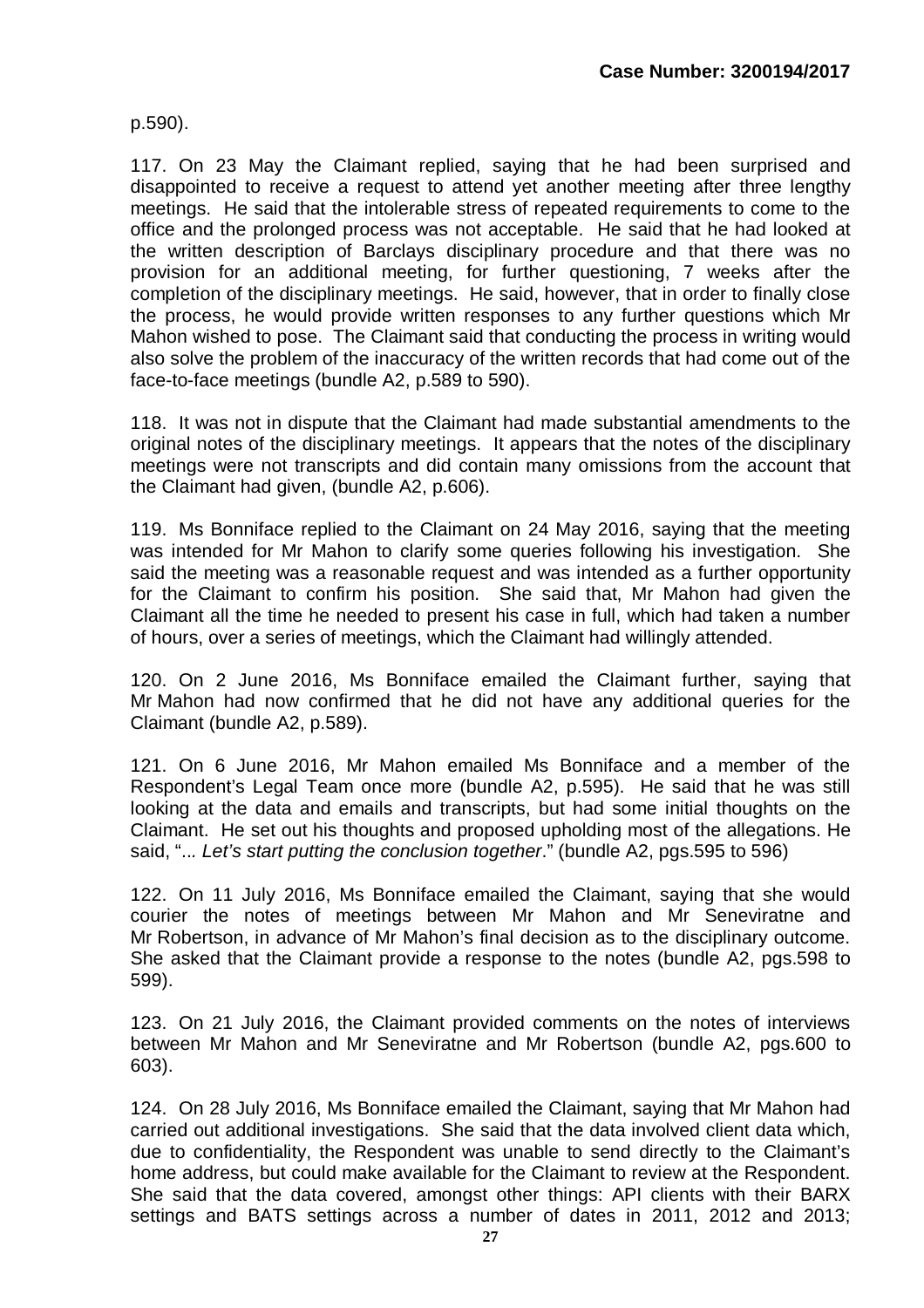accepted and rejected trades in March and October 2012; the number of BATS rejected trades versus the number of BARX rejected trades in March and October 2012; breakdown of a number of rules and which rule rejected the trades in March and October 2012.

125. On 8 August 2016, the Claimant replied, saying that, at that stage, he did not want to come in to view the data.

126. On 10 August 2016, Ms Bonniface wrote to the Claimant enclosing the Last Look support document for BATS: LL Rule Optimisation. She asked the Claimant to provide comments on them by 15 August 2016 (bundle A2, p.655).

127. The Last Look Rule Optimisation Guide said, amongst other things:

"*Holding Time:*

- *If a client has excellent flow and extremely low rejects, there is no reason to hold a trade for 300 milliseconds*
- *Given a proven track record of good flow, we should move clients to a shorter holding time. Reasons for doing this;*
	- *May be missing out on trades because we're too late to confirm*
	- *For legacy clients, LL look back times can work against us as liability is only applied after our LL check…*
	- *For soft retail flow, they want quick confirms*
- *Sales had indicated that our holding times are excessive and this is a way to accommodate.*")

The Claimant did not respond to Ms Bonniface's letter.

128. On 18 August 2017, Ms Bonniface wrote to Mr Mahon, setting out draft conclusions, upholding all allegations, apart from allegation 5.

129. Mr Mahon replied on 21 August saying that he was considering not upholding allegation 1, otherwise Ms Bonniface's draft looked right in tone and content (bundle A2, pgs.686 to 689).

130. On 7 September 2016 Alison Miln, from the Respondent's Legal Department, emailed the members of the RIOC subcommittee, saying that Mr Mahon had made a recommendation that the Respondent dismiss the Claimant for misconduct on the grounds of the Last Look issues. She said:

"*The members will recall that the terms of the DFS November 2015 order required Barclays to "take all steps necessary to terminate" DF's employment.*" (bundle A2, pgs.705 to 706)

131. On 12 September 2016, the sub RIOC committee endorsed the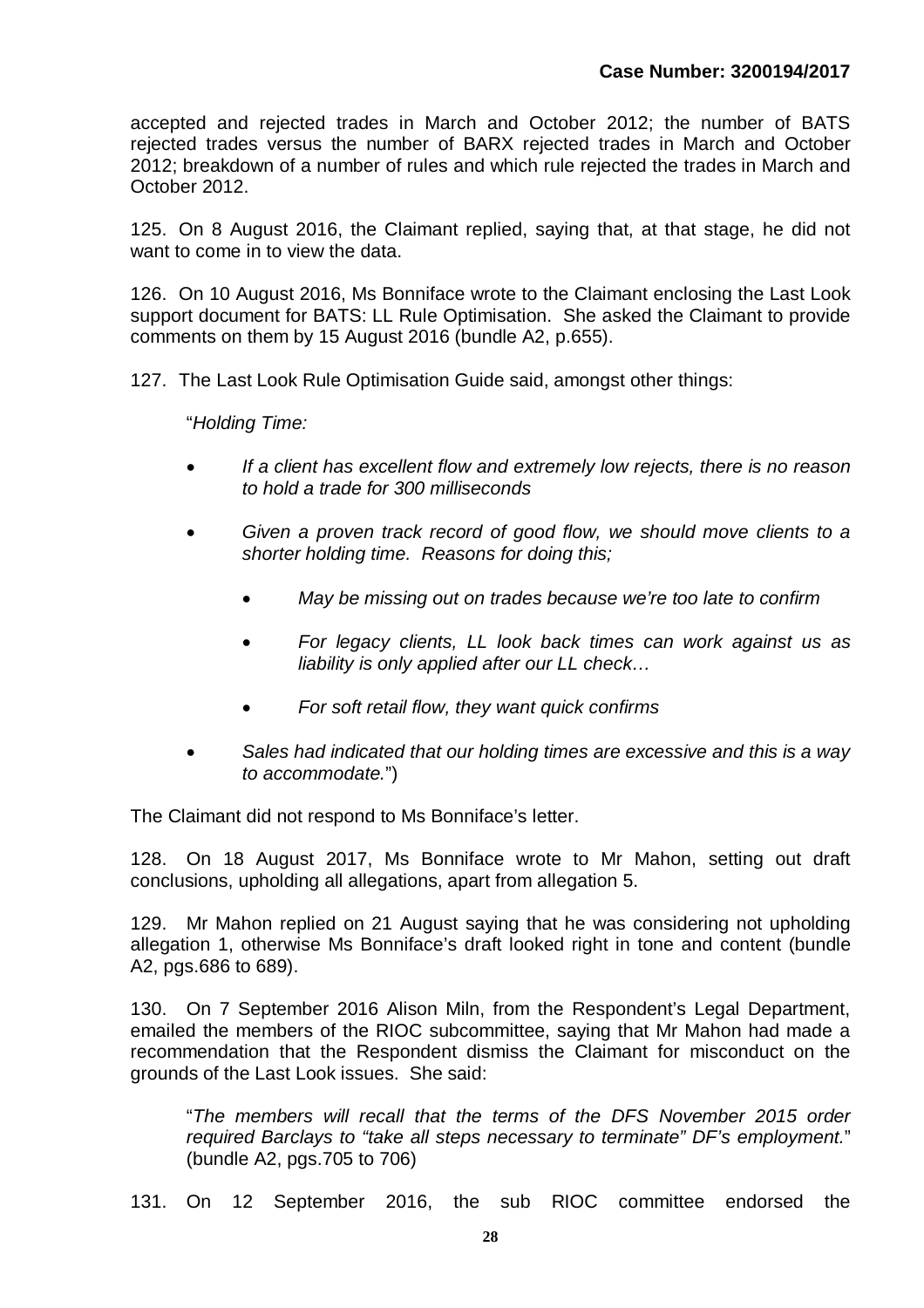recommendation that the Claimant be dismissed (bundle A2, pgs.710 to 719).

132. On 15 September 2016, Mr Mahon wrote to the Claimant, dismissing him, with notice, for misconduct. He did not uphold allegations 1 or 5 and said that part of allegation 6, relating to the inadequate resolution of a bug which affected stop loss gapping, had been withdrawn. However, he upheld all the other allegations. In relation to allegations 2 and 3 he said that, whilst he agreed that Last Look algorithms are proprietary information and should be kept confidential, the existence of Last Look and its settings and/or changes in the settings were not secret information which must be guarded within trading. He said that it was clear from the Claimant's numerous emails to colleagues in trading that the Claimant actively encouraged hiding and withholding information, for example in his email of 6 June 2011, 18 July 2011, 10 October 2011, 7 November 2011 and 29 November 2011.

133. Mr Mahon said that, taking into account the Claimant's evidence, he did accept that there was some interaction with Sales about Last Look, but found that, more commonly, the Claimant proactively encouraged his team to withhold information about Last Look from Sales. He said that that was inappropriate and unwarranted and fostered a distrustful and closed environment in which, on occasions, team members falsely quoted alternative reasons for Last Look rejections. He gave one example of an email sent by a member of the Claimant's team on 24 June 2011 saying: "*If you don't want to tell him about Last Look we can always tell him there is an IT glitch etc etc*." Mr Mahon said: "*This kind of environment is not profession, transparent or collaborative and is not acceptable at Barclays*".

134. With regard to allegation 4 Mr Mahon said that, in a disciplinary hearing as well as from evidence in the disciplinary file, the Claimant consistently expressed a view of clients which was overridingly negative and that the Claimant considered that clients were not to be trusted. Mr Mahon said:

"*Last Look is used primarily (and legitimately) to protect against trading on stale prices due to latency, and against more 'toxic' flow trading behaviour. However, I have found that under your leadership Last Look was applied to a much wider client base than just those with 'toxic' order flow, and that there was a lack of clear differentiation between those clients who may have been considered to have more toxic order flow, and those clients whose trade prices may have moved more generally against the firm but in favour of the client.*"

135. Mr Mahon said that the Claimant was clear that his remit was to maximise revenue for the firm. Mr Mahon said that this could have been true if there had been a clear process for highly technical clients, who sought to find inefficiencies in the firm's pricing and take advantage of them, but this was not what had happened in practice. Mr Mahon said the Claimant believed that all clients were suspicious and, therefore, that the Claimant was comfortable with turning up settings for the large majority of clients, in order to maximise the firm's revenue. Mr Mahon said that this was inappropriate. Mr Mahon said that the protective role of Last Look for the firm against a small number of clients had been lost and that it had been applied too widely and too indiscriminately to ECN clients. He said that, on reviewing Last Look settings in BARX and BATS between 31 March 2012 and 30 September 2012, there had been around 535 clients who had their settings changed and that over 95% of those changes were to increase the hold time or to reduce the maximum loss. Mr Mahon said that those statistics seemed to contradict the Claimant's view that there was a small number of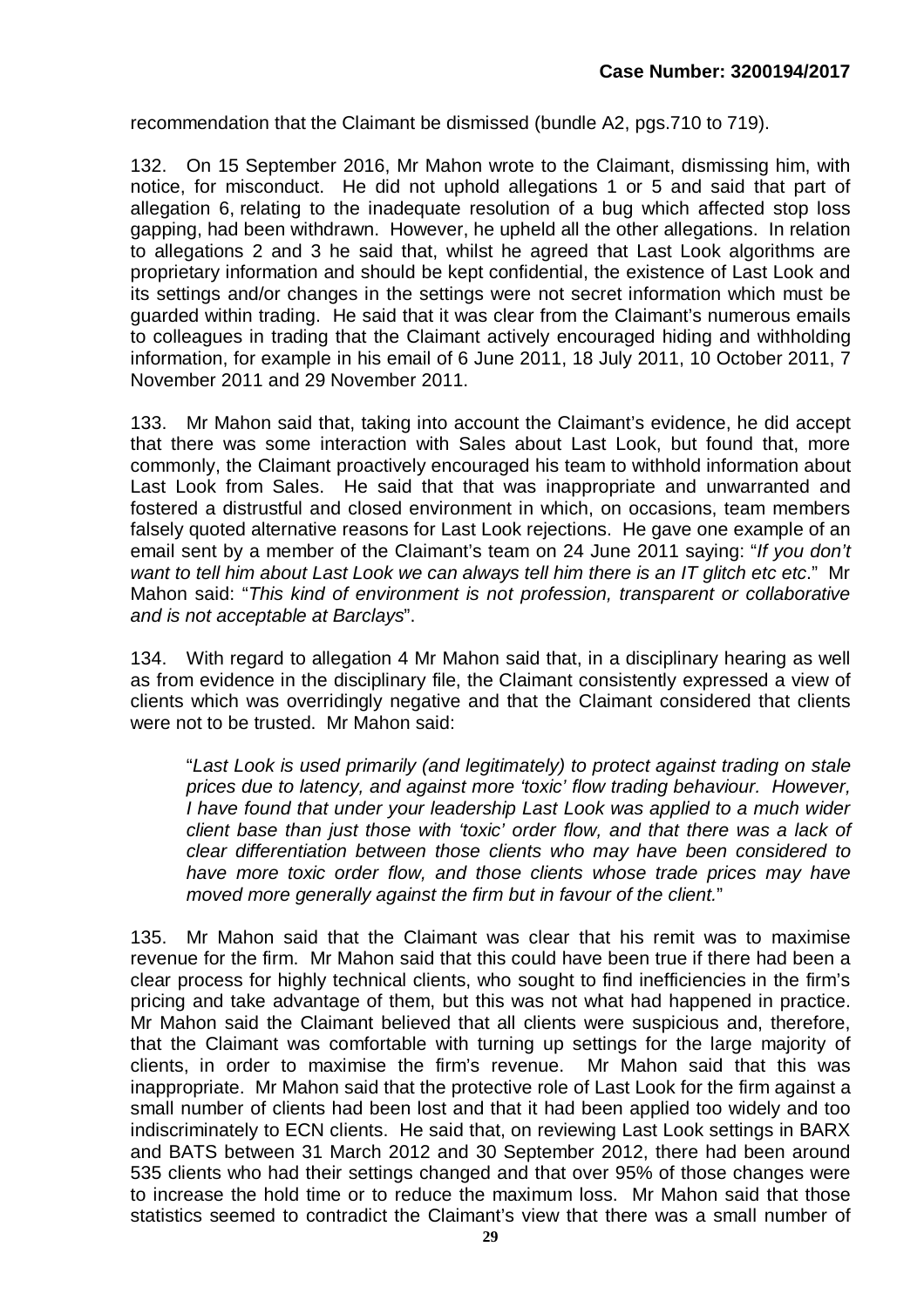approximately 50 clients who were the main aggressive high frequency trading clients. Mr Mahon said that the evidence would also support the view, expressed in a number of emails, that traders would adjust settings to maximise profit until the client complained. Mr Mahon said:

"*The actual impact on profit and loss may be small, but the application of Last Look was wide ranging and indiscriminate, resulting in potentially unfair treatment for some clients and inappropriate management of conflicts of interest.*"

136. With regard to allegation 6, Mr Mahon said that, in early 2014, a decision was taken internally to make Last Look symmetrical across BATS and BARX, in order to address the potential inequity with rejection of unprofitable trades. He said that, by 2015, the Claimant had identified that BARX symmetry had not been implemented due to an oversight by the technology team. Mr Mahon said that the error remained outstanding over 10 months later. He said that, as the Head of the business, the Claimant could and should have been more proactive in driving the change forward with technology, given the ongoing risk to the business, rather than leave this to the discretion of technology. Mr Mahon said that the prolonged delay in making the change, "… *demonstrated a general lack of respect for clients, and a de-prioritisation of their interests; they continued to potentially be disadvantaged during this prolonged period*."

137. Regarding allegation 7, Mr Mahon said that he had found there to be gaps in the systems and controls of the Claimant's team. Mr Mahon said that he accepted that some guidelines were available, for example on the Wiki pages. He said that the Claimant had stated that further information was held in various ad hoc emails, but Mr Mahon said there was no central repository for these. Mr Mahon said:

"*In terms of the Last Look settings per client and any amendments to these, you confirmed that there was nothing stopping a trader from changing a setting to whatever they wanted and neither was there any formal or regular review process in place to consider whether the various client settings were fair and reasonable for individual clients. When asked about the potential opportunity to change settings to inappropriate levels to the detriment of the client, you confirmed that the traders just "wouldn't do that". This absence of controls is insufficient and represents unnecessary and ongoing risk to your business.*"

138. Mr Mahon said that while the Claimant had estimated that there 2 - 3 changes per week to the settings, but that the evidence that Mr Mahon had reviewed showed 10 times that number. Mr Mahon said that he had found that there were frequent changes, mainly against the interests of the client, across a large range of clients with a culture of profit maximisation. Mr Mahon said:

"*As a supervisor, you were under an obligation to ensure your business was organised so that it could be effectively controlled, and to ensure these controls and procedures were known to your team and could be adequately evidenced. From the evidence I have reviewed, I do not consider that this happened to the required standard*."

139. Mr Mahon said that Barclays expected its employees to act with the highest standards of ethics and professional conduct at all times. He said that employees were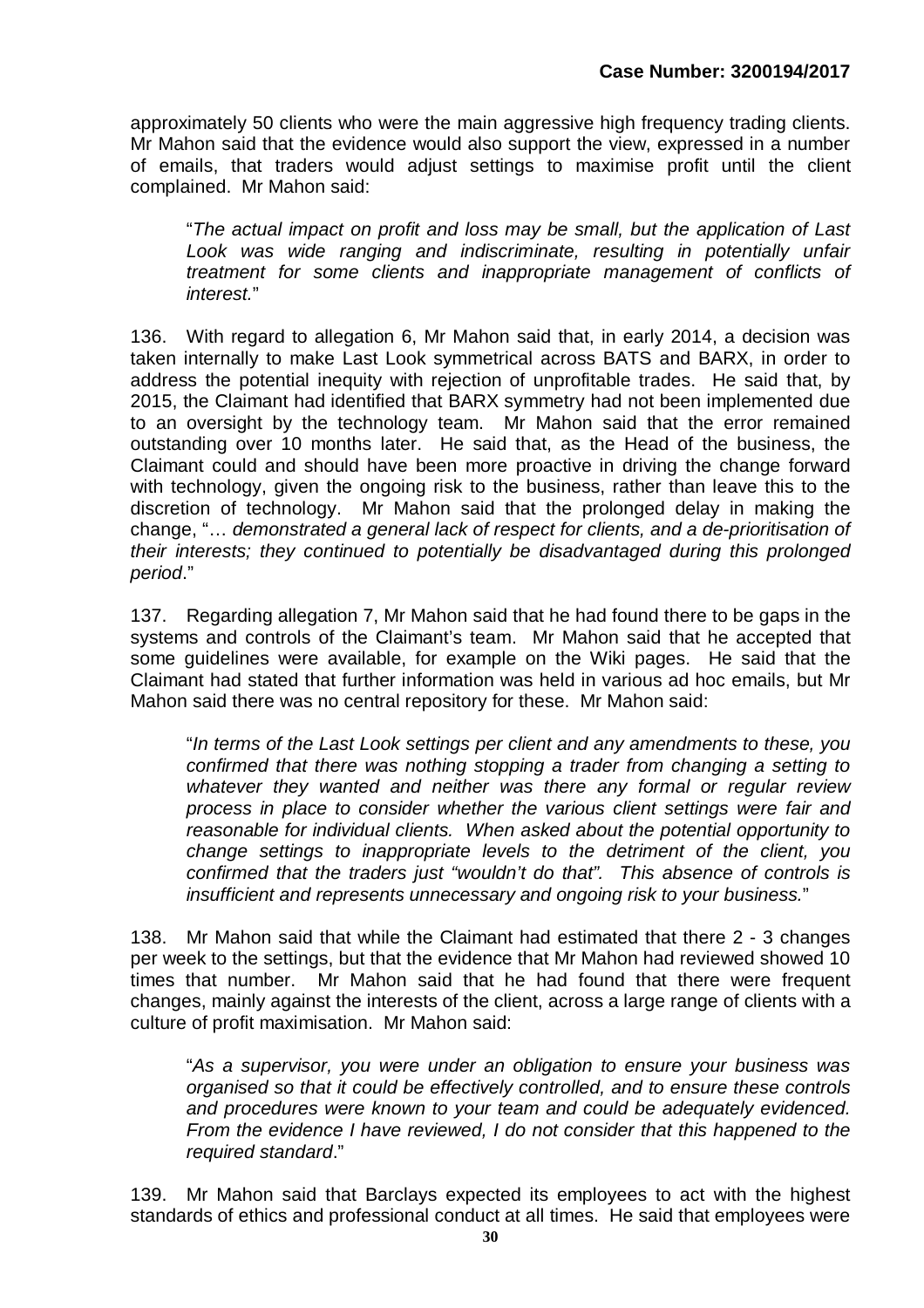required to be aware of and follow the FCA's Principles for Business. He said that the obligations to which the Claimant was subject were set out in the relevant versions of the Global Code of Conduct/Statement of Corporate Conduct and Ethics and Global Supervision Policy. He said that Barclays expected the Claimant to act in accordance with his obligations, including by acting in fit and proper manner and with honesty and integrity. He said that the Claimant had fallen below the standards required and that his actions were extremely serious and went directly to the relationship of trust and confidence between the Claimant and the Respondent. Mr Mahon said that the Claimant's actions were examples of behaviour that was considered gross misconduct in Barclays' Disciplinary Procedure including:

- "An act which is discreditable, dishonourable or detrimental to the conduct of Barclays' business, its employees, customers, clients and counterparts;
- Breach of the Barclays' Code of Conduct;
- Breach of the terms and conditions of an employee's contract of employment; and
- A serious breach of or non-compliance with Barclays' rules, policies and procedures.*"*

140. Mr Mahon said that he had taken into account the Claimant's mitigation, including the Claimant's position in terms of transparency and culture and the fact that the Claimant believed that he was acting in the interest of Barclays at all times. Mr Mahon said he also noted that, whilst he found the systems and controls in place to be inadequate in terms of the effective risk and control of the Claimant's business, they were not wholly absent. Mr Mahon said that, therefore, he had decided to dismiss the Claimant with notice, rather than without notice (bundle A2, pgs.720 to 727).

141. On 27 September the Claimant notified Ms Bonniface of his intention to appeal against his dismissal. In his grounds of appeal (bundle A2, pgs.740 to 744), the Claimant said that allegations 2 and 3 ignored the large amount of written evidence demonstrating that the Claimant's senior manager took a stricter view about confidentiality concerning Last Look than the Claimant and that the Claimant had made proactive attempts to educate Sales about Last Look. The Claimant also said that Mr Mahon's finding that the climate the Claimant had created was not professional, collaborative or acceptable at Barclays was in direct conflict with the firm's own written policies, which said that the propriety information should be kept on a "need to know" basis within the firm. The Claimant said that he had repeatedly asked for someone to explain to him what was the "need to know" basis for disseminating the information to Sales and clients, but that he had received no answer.

142. With regard to allegation 4, the Claimant said that Mr Mahon's finding that there was a lack of differentiation between toxic clients and other clients was contradicted by the actual settings used and by the actual reject statistics experienced by clients. The Claimant said that no reasonable person could look at those statistics and conclude that there was a lack of differentiation, either in intention or in effect.

143. The Claimant said that naturally he had a focus on profit, in accordance with the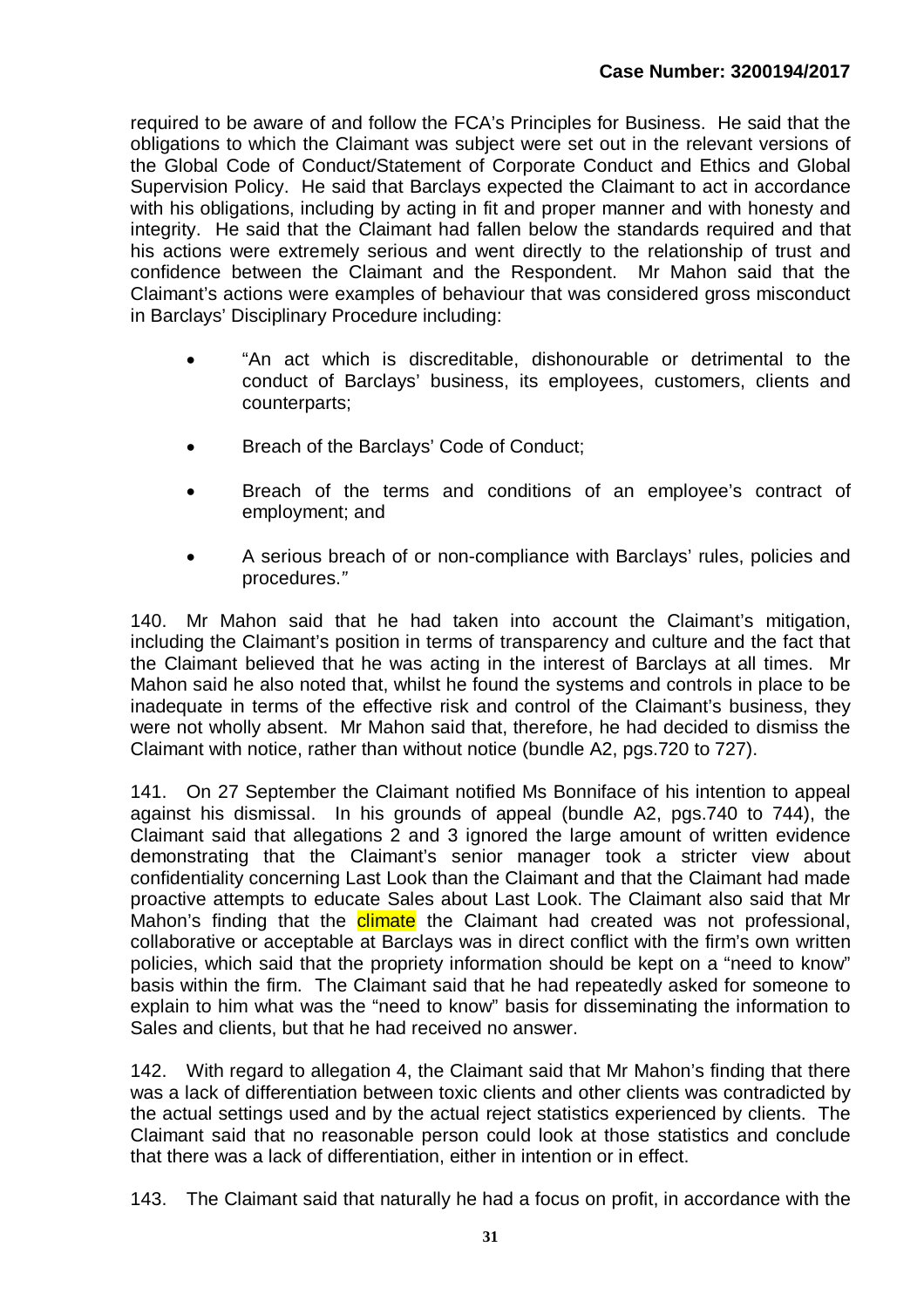consistently repeatedly defined culture, business incentives and written objectives he experienced within Barclays.

144. With regard to allegation 6, the Claimant said that there was a huge amount of evidence to demonstrate that he had fought to protect and increase the capacity of the overburdened IT teams with whom he worked. He said that, when he had discovered that, due to an accidental oversight by an IT project manager, the work to make BARX symmetrical had not been done, he immediately pressed for this to be corrected.

145. The Claimant's appeal hearing was held on 3 November 2016 (Bundle A2, pgs.775 to 783). It was chaired by Art Mbanefo. Mr Mbanefo was a member of the Respondent's RIOC committee.

146. In the appeal hearing, the Claimant said that he would like to have been accompanied by a colleague, but that this had been made impossible because the firm had ordered his colleagues not to speak to him. The Claimant said that he was prepared to proceed with the hearing.

147. In relation to allegations 2 and 3, the Claimant said that the Last Look system was deliberately designed to enforce confidentiality, as settings were kept behind electronic permissions. The Claimant said that he did not set those permissions up and they existed before his arrival at Barclays.

148. Mr Mbanefo asked the Claimant to clarify the process to change settings. The Claimant said that this was covered in his evidence presented at the disciplinary hearing; there were a lot of control processes dictating how to make changes and that the Claimant had introduced a lot of those. The Claimant said that there was email evidence showing that the Claimant had created a specific role for someone whose responsibility was training Sales about Last Look.

149. With regard to allegation 4, the Claimant said that the best place for Mr Mbanefo to see the facts was in a binder that the Claimant had put together for the New York Attorney General, which Mr Mahon had gone through. The Claimant said that it contained a list of US clients and their reject statistics. He described how the reject ratio worked and that the vast majority of rejections came from trading in certain aggressive styles. The Claimant said that the Last Look rejects were produced as a result of the interaction between the client trading style and the rules applied. This produced a certain number of rejects. The Claimant explained that you could not control the client's trading styles. He said that the reject rates versus settings were highly differentiated. The Claimant said that settings were based on the Channel through which the client connected. He said that certain ECNs (Electronic Trading Networks), on average, produced more toxic flow. He said that the Last Look rules meant that the system automatically calibrated according to the client and would automatically be sharper on clients who were more aggressive. This was inherent in how the algorithm worked.

150. With regard to allegation 6 and the delay in implementing symmetry, the Claimant said that he had asked for the lack of symmetry to be fixed and that he had spoken to Mike Bagguley, his boss's boss, about the issue.

151. With regard to allegation 7, the Claimant said that he had been denied access to evidence to prove his points, but that he had overwhelmingly refuted allegation 7. The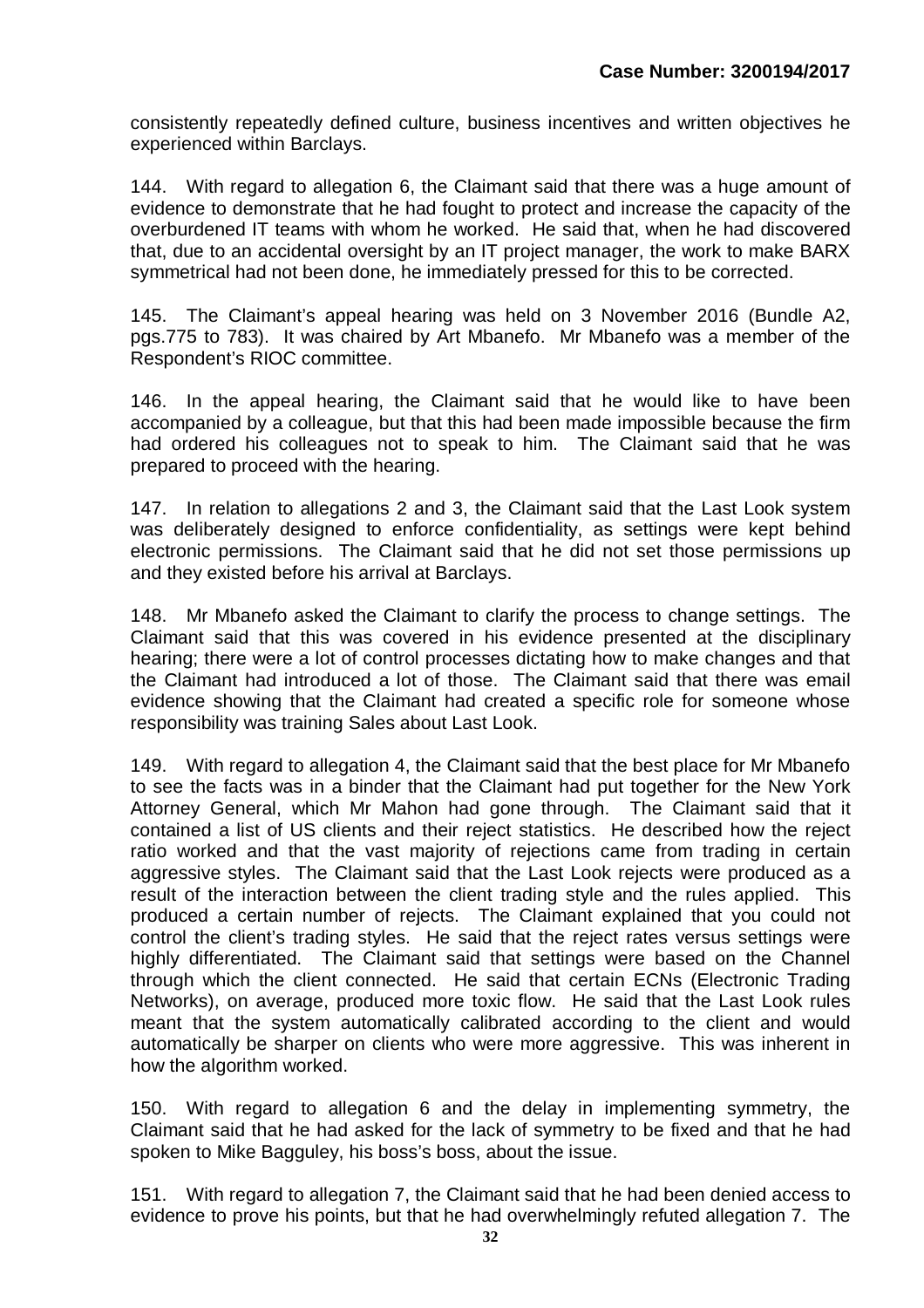Claimant said that all of the issues regarding Last Look were in place before the Claimant arrived at the Bank and that the Claimant was sure that they were still in place.

152. On 22 August 2016, the Claimant lodged a grievance against the disciplinary process (bundle A2, pgs.691 to 692). The grievance hearing was also heard on 3 The grievance hearing was also heard on  $3$ November 2016 by Paul Exal (bundle A2, pgs. 786 to 789).

153. On 17 November 2016 Mr Mbanefo interviewed Mr Mahon regarding the disciplinary process and the Claimant's appeal (bundle A2, pgs.946 to 953).

154. On 13 December 2016, Mr Mbanefo held a second meeting with Mr Mahon, during which Mr Mahon went through the data that he had requested from Mr Seneviratne (bundle A2, pgs.1022 to 1023).

155. On 8 February 2017, Mr Mbanefo wrote to the Claimant, dismissing his appeal. He said that he was satisfied that the decision-making of the disciplinary hearing manager was reasonable in the circumstances and that he agreed that allegations 2, 3, 4, 6 and 7 should be upheld against the Claimant. Mr Mbanefo said that the instructions that the Claimant gave his team extended far beyond just keeping Code and propriety algorithms confidential. He said:

"*You maintained that it was absurd to suggest that your instructions were meant to include Last Look in general… but I am unable to agree with this in light of exchanges such as, "…avoid mentioning the existence of the whole BATS Last Look" (your email of 6th June 2011), "Please remember do not discuss BATS LL with Sales at all, they don't need to know it exists" (your email of 10 October 2011) and "Do not discuss Last Look with Sales" (your email of 7 November 2011).*" *The instructions in these emails including the use of the words "whole" and "at all" and "exists" clearly purport an intention to keep all details of Last Look away from the radar of Sales colleagues."*

156. With regard to allegation 4, Mr Mbanefo recorded that the Claimant had disagreed that there was a lack of differentiation between certain clients and that the Claimant felt that no reasonable person could look at the statistics and reach this conclusion. Mr Mbanefo said that, in coming to his decision, he noted that the disciplinary hearing manager took a thorough step of requesting comprehensive data related to clients who were Last Looked and analysing a sample of BARX settings and BATS settings across a number of dates. Mr Mbanefo said that, as part of his review, he had considered that data. Mr Mbanefo said that the Claimant had significantly underestimated the number of changes per week to settings. Mr Mbanefo said that, put simply, the Claimant did not pay sufficient attention to try to identify which were the most toxic clients, versus those which were non harmful. Mr Mbanefo said:

"*In my view, in your pursuit of P&L profit, you lost sight of the overriding requirement to treat customers fairly. It is not necessary to provide a list of exact clients to corroborate this finding; it is implicit in this finding that this culture had the impact of potentially being unfair towards all clients. In coming to this view, I note your email of 12 March 2012: "If a client hasn't complained consider raising the reject ratio and re-calculating the optimal LL settings… really squeeze them on rejects" and your email of 27 March 2012 where you stated, "I think we just go ahead with it and then gradually tighten the rule until someone*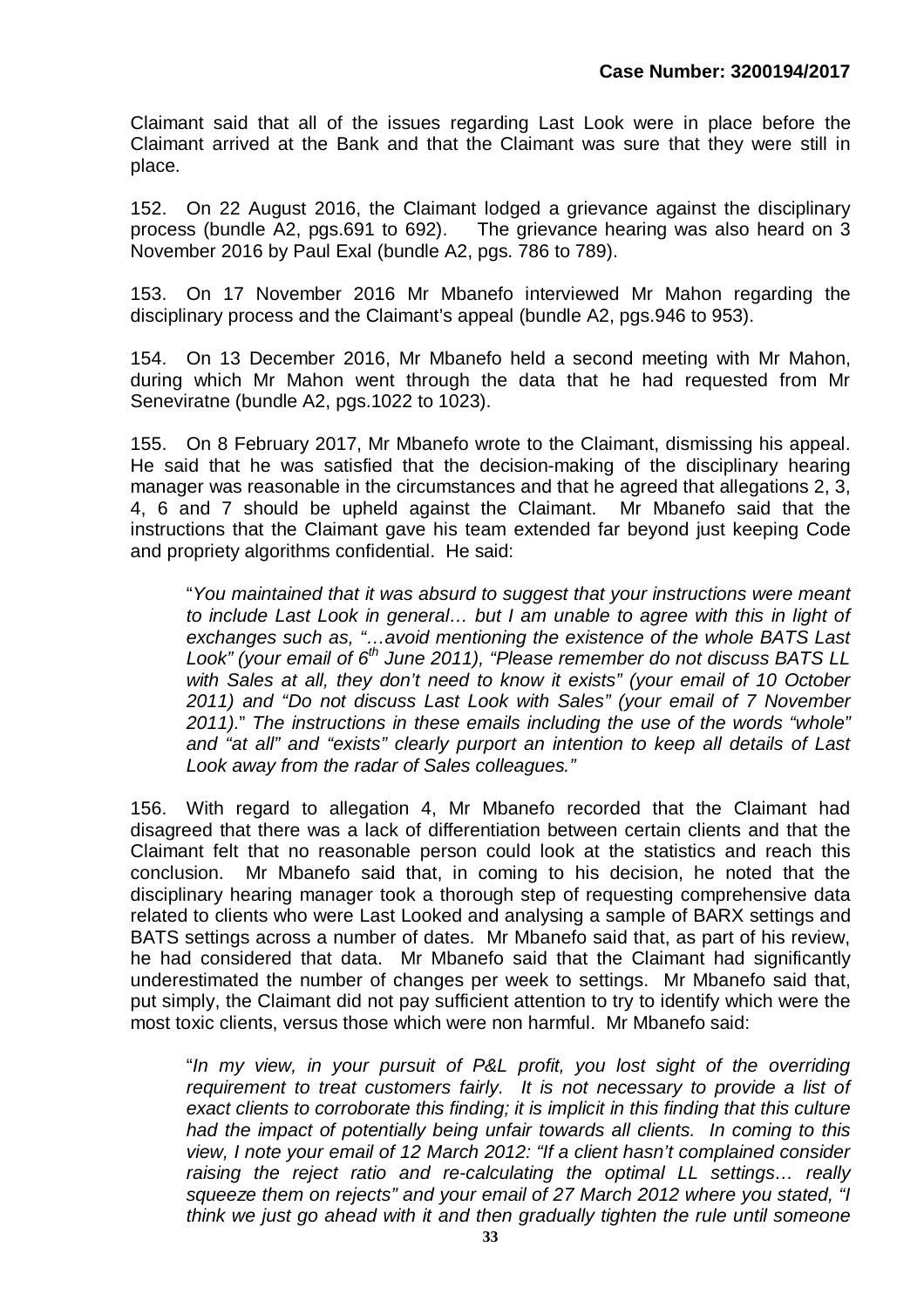*complains" and your instruction to add fixed delays to counterparties Last Look hold times in order to make more money from improvements in hold times gained from Project Marlin (your email of 15 March 2012).*"

Mr Mbanefo said that the Claimant's conduct reflected, at times, that the Claimant demonstrated an unacceptably negative view of clients.

157. With regard to allegation 6, Mr Mbanefo said that he agreed with the disciplinary hearing manager's findings that the Claimant did not attribute sufficient importance to the implementation of symmetry of BARX Last Look and that as Head of the team, the Claimant should have been significantly more proactive in driving the change forward, given the ongoing risk to the Claimant's business.

158. With regard to allegation 7, Mr Mbanefo said:

"*I am in no doubt that you were aware of your supervisory responsibilities and the key policies and FCA principles which governed your role. As a Supervisor and Managing Director of the firm, your business area should have been organised with effective controls and these should have been adequately evidenced and written down. I am especially concerned in particular that traders were at liberty to change settings in an uncontrolled way and that there was a complete absence of formal and regular reviews to consider whether settings changes were fair and reasonable.*"

Mr Mbanefo said the Claimant was fully aware of the relevant policies and regulatory obligations and standards which governed his role. Mr Mbanefo said that the Global Supervision Policy required the Claimant as a supervisor to:

".. *exercise due skill, care and diligence in managing the business for which [you] were responsible*" *and to take "reasonable steps to ensure that it was organised so that it could be controlled effectively and that it complied with relevant legal and regulatory requirements and standards.*"

He said that the Barclays Global Code of Conduct reiterated the requirement to follow the FSA Principles for Business, including, but not limited to Principle 6, "*A firm must pay due regard to the interests of clients and treat them fairly*"; Principle 7: "*A firm must pay due regard to the information needs of its clients and communicate information to them in a way that is clear, fair and not misleading*"; and Principle 8: "*A firm must manage conflicts of interests fairly, both within itself and its clients and between one client and another.*" Mr Mbanefo said that he could not conclude that the Claimant's conduct met the key required standards and policies in relation to the Claimant's role.

#### **Evidence at the Tribunal**

159. During the Employment Tribunal hearing the Claimant drew the Tribunal's attention to the Respondent's current document which describes Last Look to clients (bundle A2, pgs.1106 to 1108). The Claimant cross-examined the Respondent's witnesses in relation to the document. The current document says:

"*The purpose of Last Look is primarily to protect against trading on stale prices due to latency, and against certain trading behaviour. For instance, activities*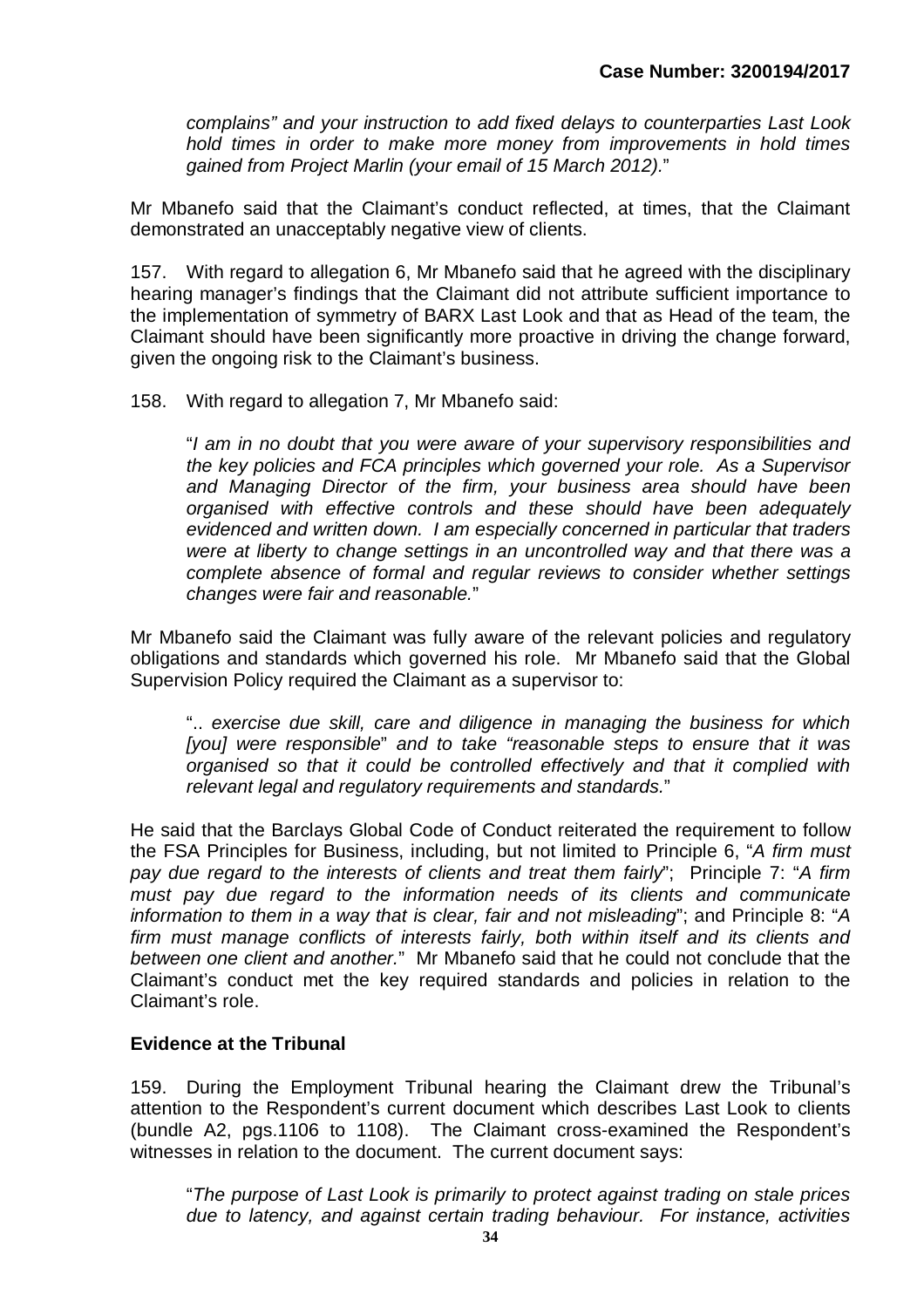*such as aggregation, order splitting or previous quote selection may result in more rejected trade requests. Therefore, the proportion of trade requests that are rejected due to Last Look will depend in part on the trading behaviour of the client and the platforms and connections through which the client trades. Also,*  Last Look rejects trade requests whenever the market price moves beyond the *price tolerance in place, so other factors such as technical errors, pricing errors, and market moves may also cause trade requests to be rejected by Last Look.*"

160. The document set out frequently asked questions and answers to them including:

"*Do all clients have the same Last Look settings? No. Last Look settings – including the prescribed time delay and the price tolerance – may vary by client, based on each client's connection type, trading platform, trading pattern, and other factors. Thus, Last Look settings for a single client using multiple connections and trading platforms may differ across those connections and platforms.*"

"*Does Last Look specifically target only certain types of trading behaviours and flow? No. Last Look is agnostic as to the causes of market movements and will reject a trade request whenever the market moves beyond the price tolerance in place during the prescribed time delay.*"

"*Can I trade electronic spot FX with Barclays without Last Look being applied to me? No. Last Look is applied to all electronic spot FX trading. However, the majority of clients are likely to see few, if any, rejects, depending on the way that they trade with us.*"

In answer to the question:

"*Can I obtain my specific Last Look settings?*"

The document also states:

"*Barclays will share with clients the amount of time delay and the price tolerance that is applied to a client's trade requests as part of Last Look. Please consult your Barclays sales representatives for information about any rejected trade request.*"

161. In evidence to the Tribunal and under cross examination, the Claimant repeated the evidence that he had included in his Defensive Scripts to the disciplinary hearing.

162. The Claimant also told the Tribunal that, when he had spoken in his emails about Last Look being withheld from Sales, he was referring to BATS Last Look. The Claimant said that confidentiality regarding BATS Last Look was very important.

163. The Claimant said that confidentiality was a fundamental principle in the Respondent's operations and that information should only be shared with other employees on a "need to know" basis. He said that Sales did not "need to know" about BATS Last Look or its functionality. The Claimant drew the Tribunal's attention to the Bank's policies on confidentiality and Chinese walls.

164. The Claimant told the Tribunal that, during the DFS investigation, the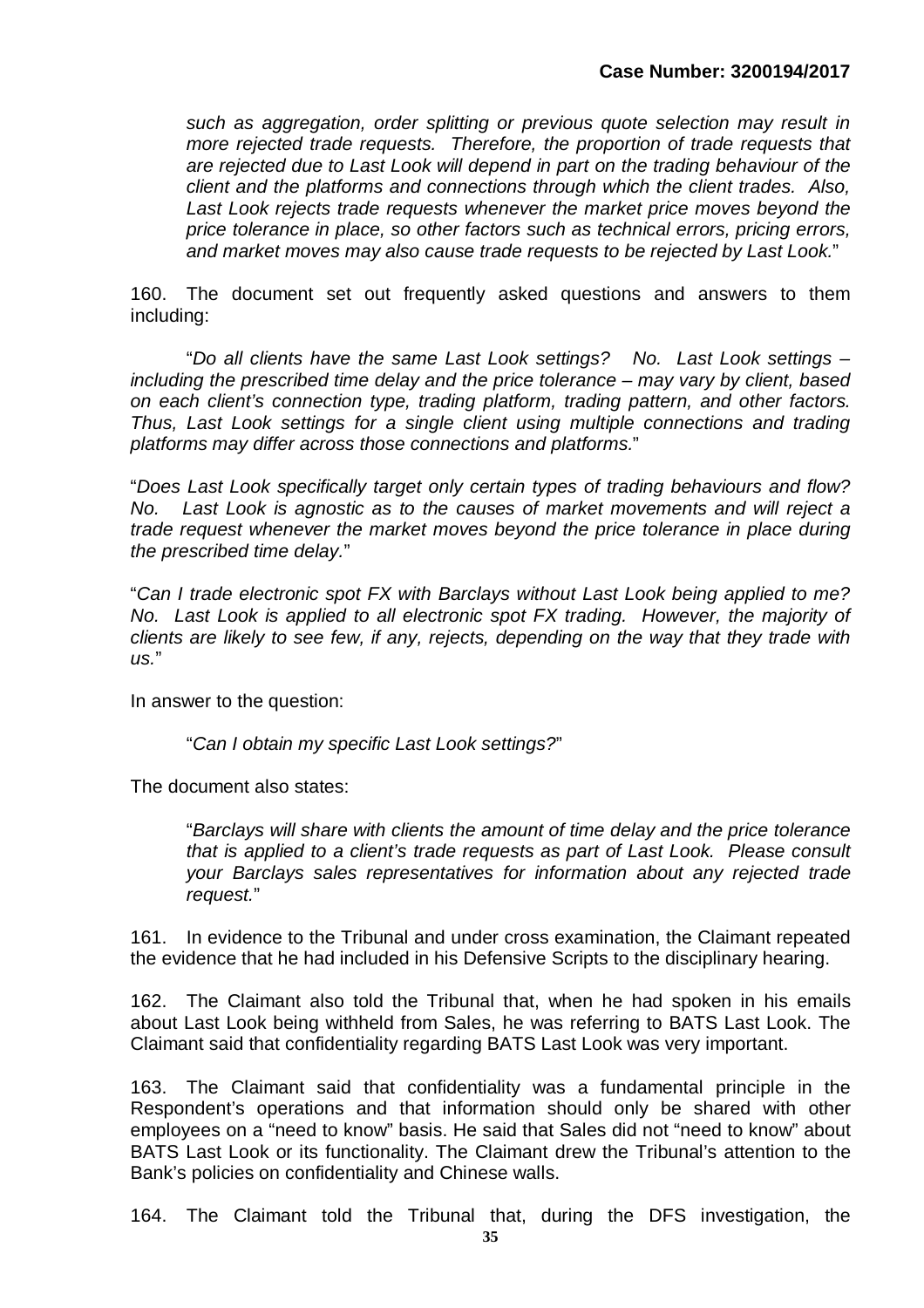Respondent's lawyers had been confident that there was no case against the Bank. He pointed out that no other regulatory body had taken enforcement action against the Bank in relation to Last Look. The Claimant said that he believed that the Bank did not consider that its use of Last Look was wrong, but that it had agreed to the DFS Order because it did not want the DFS Last Look enforcement action preventing the Bank from coming to a settlement with the DFS in a separate, very serious and costly action against the Bank in relation to its FX Spot trading practices.

165. The Claimant told the Tribunal that he will not be able to obtain another job in the FX industry because of the DFS Order agreed by the Bank and his subsequent dismissal by the Respondent. I accepted his evidence that the combination of the DFS Order and his dismissal make it practically impossible for him to obtain alternative employment in FX markets.

166. Pursuant to specific disclosure ordered in the case, the Claimant obtained the spreadsheet which had been attached to the Respondent's response to the Attorney General of New York Subpoena. He cross-examined both Mr Mbanefo and Mr Mahon about whether they considered that this "factually rich" document was relevant to the allegations against the Claimant. Both responded that it was. They both said that they did not know that the Respondent had refused to provide it to the Claimant in advance of the disciplinary and appeal hearings.

167. The Claimant had analysed data on reject ratios and number of rejects due to Last Look shown in the data on the spreadsheet attached to the Attorney General of New York Subpoena response. The Respondent did not dispute that the Claimant's calculations were correct. The Claimant attached his analysis to his witness statement in an Appendix, "H". He said that, of the trade rejects, 51% of rejects were rejects of broker trades; 46% were rejects of Hedge Funds; 3% were bank counterparties and none were either Corporate or Real Money counterparties. The Claimant also set out the reject ratios. That is, the ratio of rejected orders to total orders submitted for each type of client, for each of the years 2010 through to 2015. This showed that, for example, in 2010 Corporate counterparties had a reject ratio of 0.3% and Real Money counterparties had a reject ratio of 0.1%.

168. In 2010, by contrast, Broker counterparties had a reject ratio of 14.8% and Hedge Funds had a reject ratio of 9.9%. In 2013, Brokers had a reject ratio of 18.1% and Hedge Funds 4.8%; whereas Corporate counterparties had a reject ratio of 0.4% and Real Money 0.7%. In 2014, Brokers had a reject ratio of 19.3% and Hedge Funds 4.7%; whereas Corporate clients had a reject ratio of 0.3% and Real Money 0.4%. In 2015, Brokers had a reject ratio of 17.2% and Hedge Funds 5.6%; whereas Corporate clients had a reject ratio of 0.6% and Real Money a reject ratio of 0.6%.

169. Mr Mbanefo was cross-examined about this. He was asked, with regard to the more benign client types like Corporate and Real Money, what had happened to the reject ratios, between 2010 and 2015. Mr Mbanefo replied that there had been no change, in that the reject ratios had stayed below 1%. It was put to Mr Mbanefo that there was no evidence of more benign clients "being squeezed" (to extract more profit from them). Mr Mbanefo said that, had he had the information he now had, he might have made a different decision. He said that the analysis in the Claimant's witness statement would have helped him.

170. Mr Mbanefo was also cross-examined about the Claimant's appraisal document,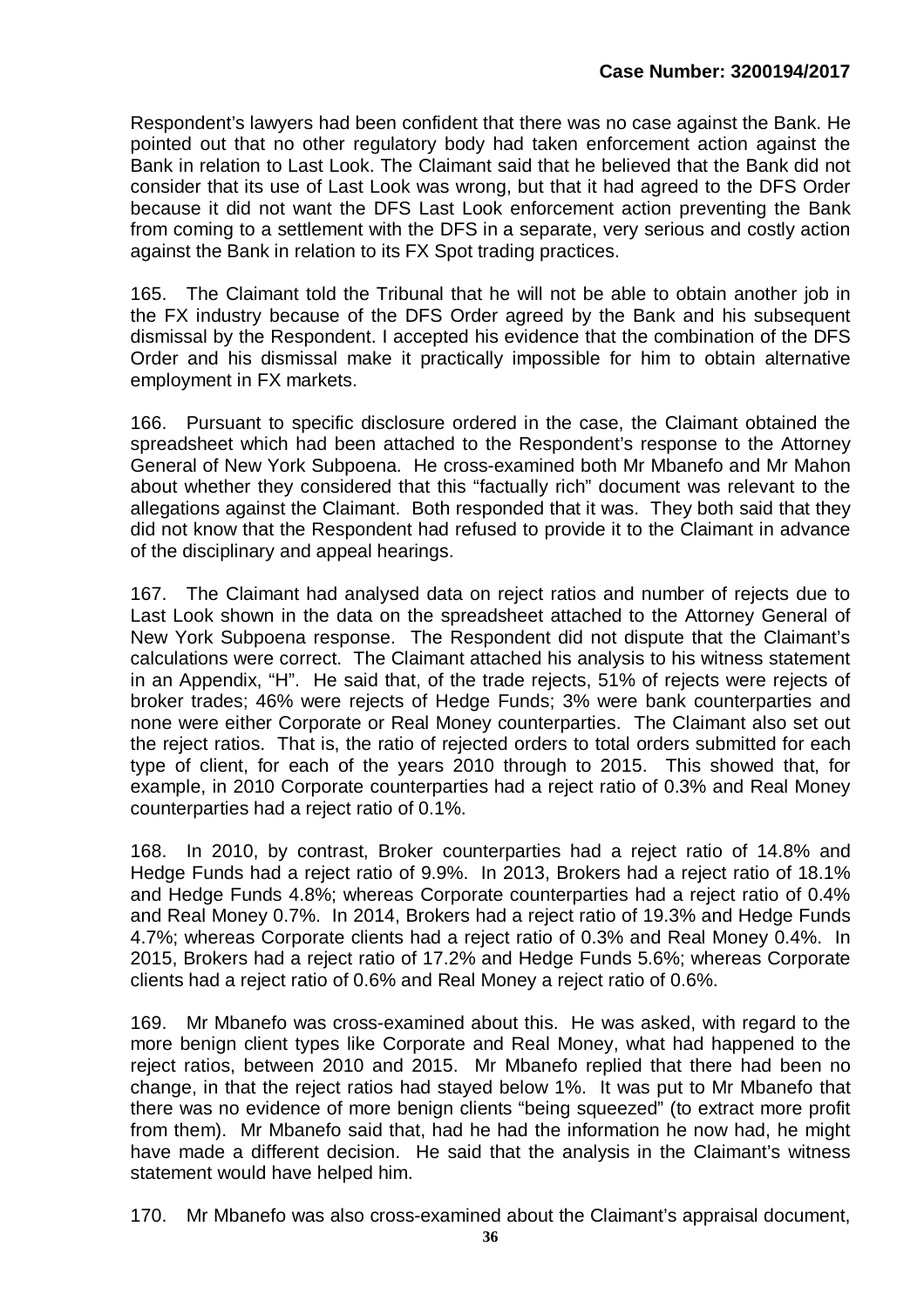which was in the disciplinary hearing bundle at B2, p.332. In the Claimant's 2012 year end performance review, the Claimant was given an objective of: "*Last Look – should have several mio* (million) *extra squeezed out asap*." Mr Mbanefo agreed that the Claimant's manager had signed off those objectives and was aware of the objective of generating several more £ millions out of Last Look.

171. Mr Mbanefo was cross-examined about the Respondent's current policy directed towards clients. He agreed that the policy was explicit in that Last Look was applied to everyone. Mr Mbanefo said that he did not have that framework when he made his decision and that he was operating with the information he had at the time. He said that the document educated clients.

172. Mr Mbanefo was cross-examined about whether he had found evidence of the Claimant reviewing Last Look rejects. He was directed to pages D1, 75 and D2, 476. He agreed that a year to date overview of Last Look, D1 75, was a periodic review and that D2 475 was evidence of the Claimant reviewing Last Look. Mr Mbanefo was cross-examined about the Claimant setting up a Last Look oversight role in June 2012. He was directed to an email (bundle D1, p.74), wherein the Claimant said to Mr Seneviratne that his ideas for a Last Look oversight role for a trader would be for the role to:

- *"... Ensure new clients get assigned to the correct profiles should nearly always be the default;*
- *Monitor clients on the exceptions list weekly to check they're close to their reject ratio target. May be able to generate report to simply this. Adjust settings if necessary.*
- *Maintain the Wiki for Last Look. Keep the exceptions list up to date. The object being to keep it as short as possible. Keep the principles/explanation page up to date (not written yet).*
- *Face off against Sales when they have complaints/requests about rejects. Try and lead the education of sales about Last Look – it's huge benefits and why we need to be firm*…"

173. Mr Mbanefo said that he would want to see evidence that this had actually been done, from, for example, calendar entries showing reviews. He said that, if there was evidence that this did happen and that the manager reviewed the activities, Mr Mbanefo would not have made the same decision and would have changed his outcome about controls. Mr Mbanefo agreed that the Claimant had created tools for reviewing Last Look, including BARX trading reports. Mr Mbanefo agreed that there was evidence of the Claimant setting up a process, which Mr Seneviratne would then supervise. Mr Mbanefo said that he would look for training materials to ascertain that this had actually been done.

174. Mr Mbanefo said that it was his understanding that there were two Last Looks, one in BARX and one in BATS. He said that BARX Last Look was known about by Sales; the BATS Last Look was in dispute and was not known by Sales and was not widely talked about.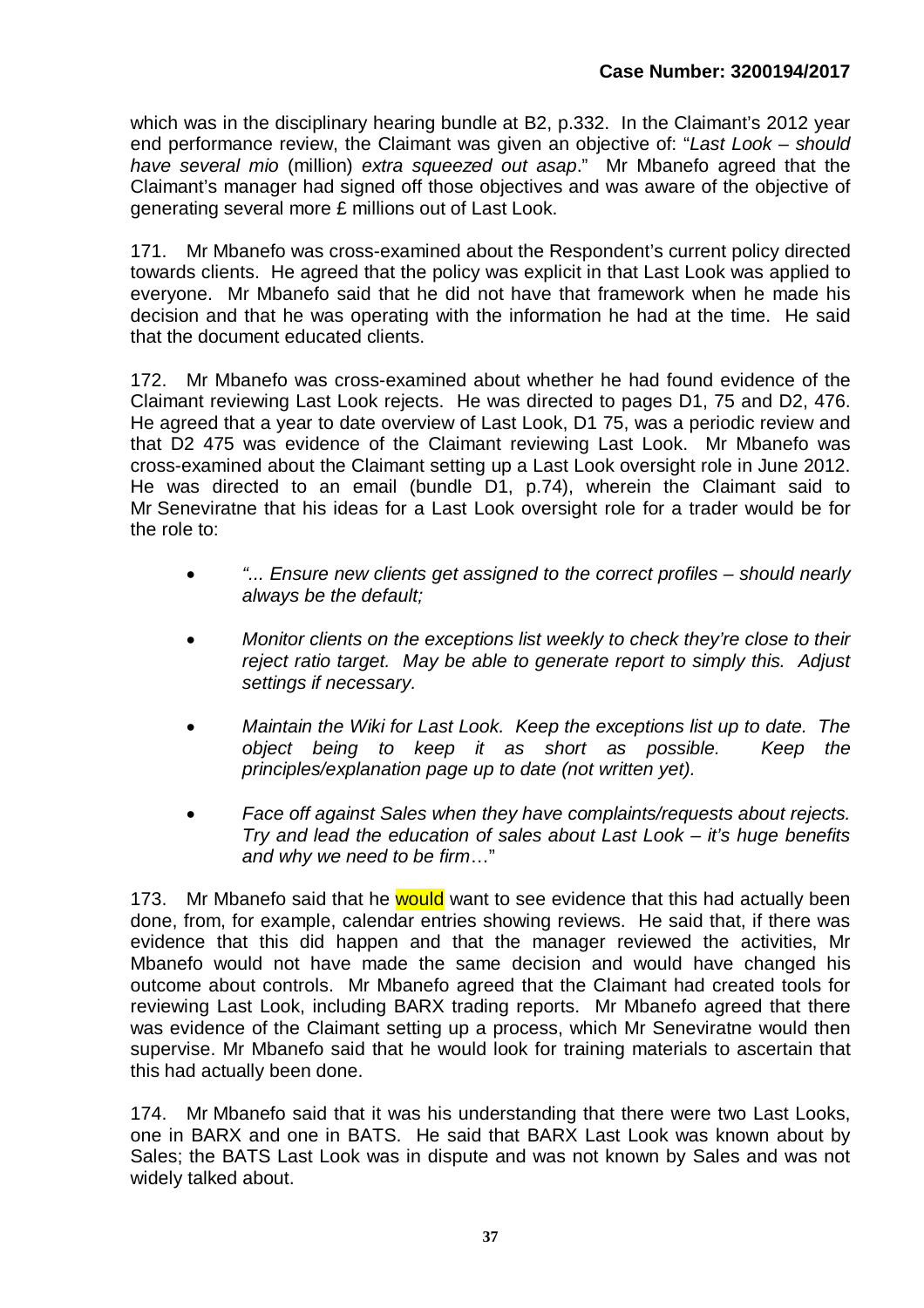175. When asked about what Mr Mahon had said to Mr Mbanefo about Sales knowledge about Last Look, Mr Mbanefo said that he understood that Mr Mahon was talking about BATS Last Look, specifically; that was what made sense to Mr Mbanefo. Mr Mbanefo said repeatedly in his evidence to the Tribunal that the Claimant was fully open about BARX Last Look and that Mr Mbanefo had found only that the Claimant had hidden the existence of BATS Last Look from Sales. He said that the Claimant had discussed the settings in BARX Last Look; but not in BATS Last Look. He said that there was evidence to show that the Claimant had facilitated information being disclosed on BARX Last Look. Mr Mbanefo said that the Claimant had been inconsistent about his disclosures on BARX and BATS and that was what Mr Mbanefo's decision was based on – the Claimant's inconsistency in relation to disclosure of BARX Last Look and BATS Last Look. He said that Sales were generally aware of Last Look in BARX and the rationale for Last Look in BARX.

176. Mr Mbanefo was cross-examined about the Bank's agreements with clients relating to the use of BARX for foreign exchange FX trading. The Bank's Operational and Security Terms for Electronic Trading stated, at paragraph 2.5,

"*We are not obliged to act on any Instruction, or to execute or otherwise enter into any particular transaction, and need not give any reasons for declining to do so…*" (bundle A3, p.1258).

Mr Mbanefo agreed that that contradicted his view that clients should be told the reason for Last Look rejects.

177. Mr Mbanefo was also cross-examined about advice that the Respondent's Compliance and Legal Departments and external Counsel had given to the Claimant about disclosing symmetry to clients. The Legal Department had advised, in relation to symmetry, that unless implementing symmetry represented a change to the terms and conditions with customers, there was no need from a legal perspective to tell the customers of the changes.

178. The Claimant had passed this on to his manager and to members of the Sales team on 17 September 2014 saying, "*Just to confirm that we will be making the e-spot "Last Look" symmetrical from next week. The proposed action has been reviewed by Compliance, Legal and external counsel, as has the decision not to message-out on this under-the-hood change.*" (Bundle A3, p.1194). Mr Mbanefo agreed in evidence that the Compliance and Legal Departments had had actively blocked disclosure about an aspect of Last Look which was directly relevant to clients. Mr Mbanefo agreed that, if changing the symmetry of the algorithm was an under-the-hood change, then changing hold times and threshold would also be under-the-hood changes.

179. During both Mr Mbanefo and Mahon's evidence, they emphasised the fact that Mr Mahon had found that there were over 500 changes in client settings between March and September 2012 and that this represented a number of changes to settings clients which went beyond "exception clients". They both said that the exception clients were the most toxic.

180. Mr Mahon said that he did not accept that all clients were toxic. He said that he believed that it was possible to differentiate between toxic and non toxic clients and that toxic clients were ones who were overtly setting out to exploit latencies and had the most toxic flows.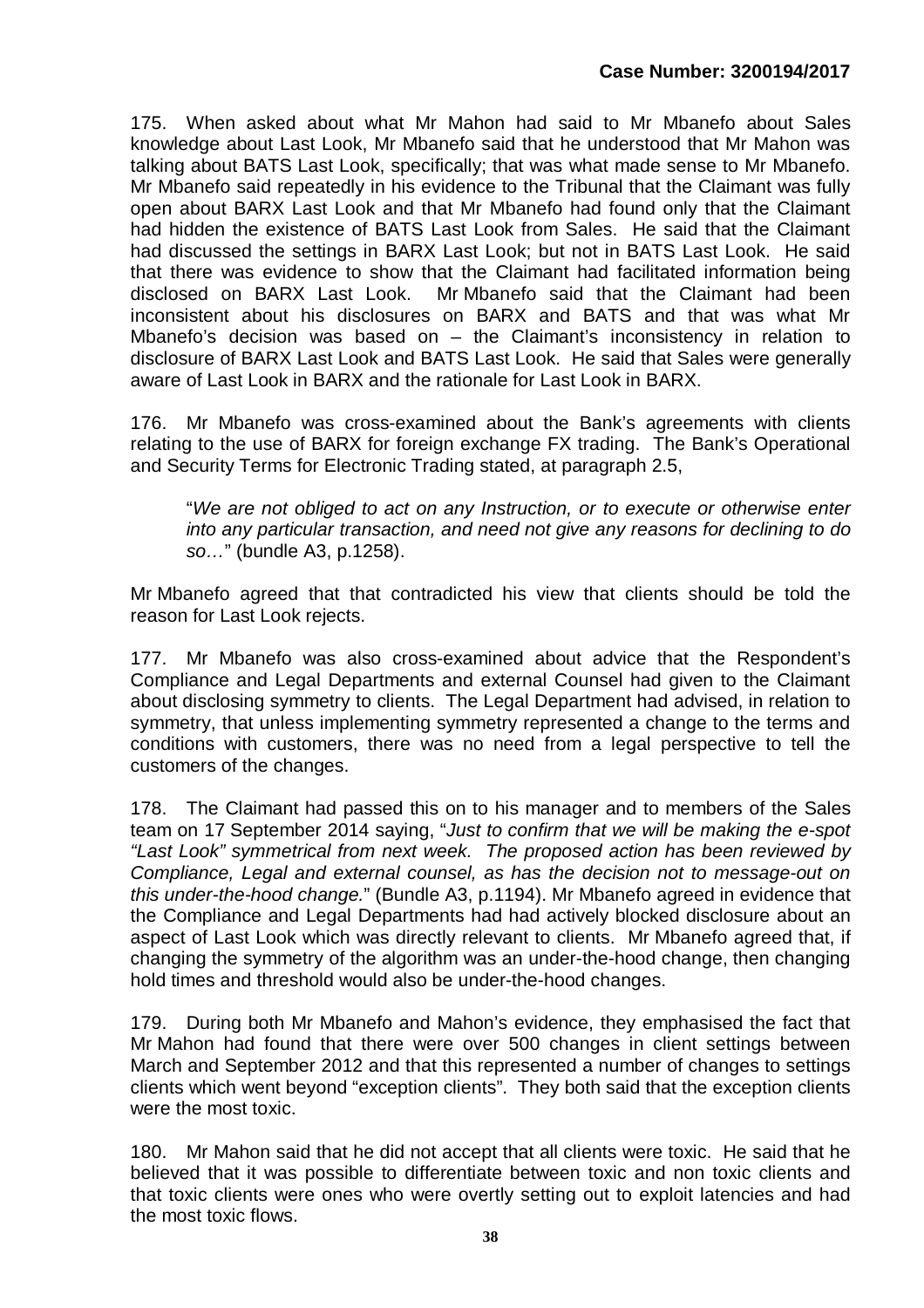181. Mr Mahon and Mr Mbanefo both said that they were concerned about the lack of control in the Claimant's business and the ability of traders to change settings. Mr Mahon said that simply because, in fact, a client had not been taken advantage of, this did not mean that the Respondent did not need controls to be in place.

182. Mr Mahon was cross-examined about the Claimant's analysis in his Appendix, showing that there was no increase in the rejects ratio for benign clients over 5 years and, therefore, demonstrating that the Claimant was not "squeezing" those clients in the non toxic group. Mr Mahon replied that he had only seen this analysis in the Claimant's witness statement. He said that, in his own analysis, there were many changes to the settings in the period and that there appeared to him to be minimal and incomplete control to stop that happening.

183. In his evidence, Mr Mahon said that he understood that in BATS Last Look, there were other traps to protect the firm from other behaviours. He had sympathy that that information should be withheld. Elsewhere in his oral evidence, Mr Mahon again agreed that there were some aspects of BATS which should not be explained to clients. He said, however, that the existence of BATS should be disclosed.

184. Mr Mahon was cross-examined about attitudes to confidentiality on Last Look. It was put to Mr Mahon that there was simply a difference of opinion between the Claimant and Mr Mahon about what was confidential and what was not. It was put to Mr Mahon that the Claimant had simply drawn the line regarding confidentiality, in Mr Mahon's view, in the wrong place. Mr Mahon's response was that he had come to his conclusion based on a number of factors, including poor culture towards disclosing information Sales and clients, changing thresholds to make more money, along with a lack of control. He said that all of those had led to his decision to dismiss the Claimant. It was then put to Mr Mahon that, in fact, he had said in his dismissal letter that he would have dismissed the Claimant for each one of the separate allegations (bundle A2, p.726). Mr Mahon conceded that that was what he had said in his letter, and that there was an apparent contradiction.

185. I concluded from this passage of oral evidence that Mr Mahon did concede, in cross-examination, that the Claimant's attitude to confidentiality regarding Last Look was not, on its own, a matter which ought to have resulted in dismissal. Mr Mahon specifically explained that he had considered the Claimant's attitude to confidentiality alongside a number of other things when he decided that dismissal was appropriate.

186. Mr Mahon was also cross-examined about the Respondent Legal Department's advice that the introduction to symmetry to Last Look did not have to be disclosed to clients. He also agreed that, if this was a change which did not have to be disclosed to clients, then changing settings, for example hold times, was similarly required to be withheld from clients. Mr Mahon said that he did not see these emails at the time he made his decision to dismiss.

187. Mr Mahon was cross-examined about the Claimant's 2012 mid-year performance review, in which the Claimant had said to his manager that, following the manager's agreement, the Claimant had tightened the Last Look rules for Currenex and Integral clients (ECN clients). Mr Mahon agreed, in cross-examination, that the manager had seen that part of the performance review and did not object to what was said in it.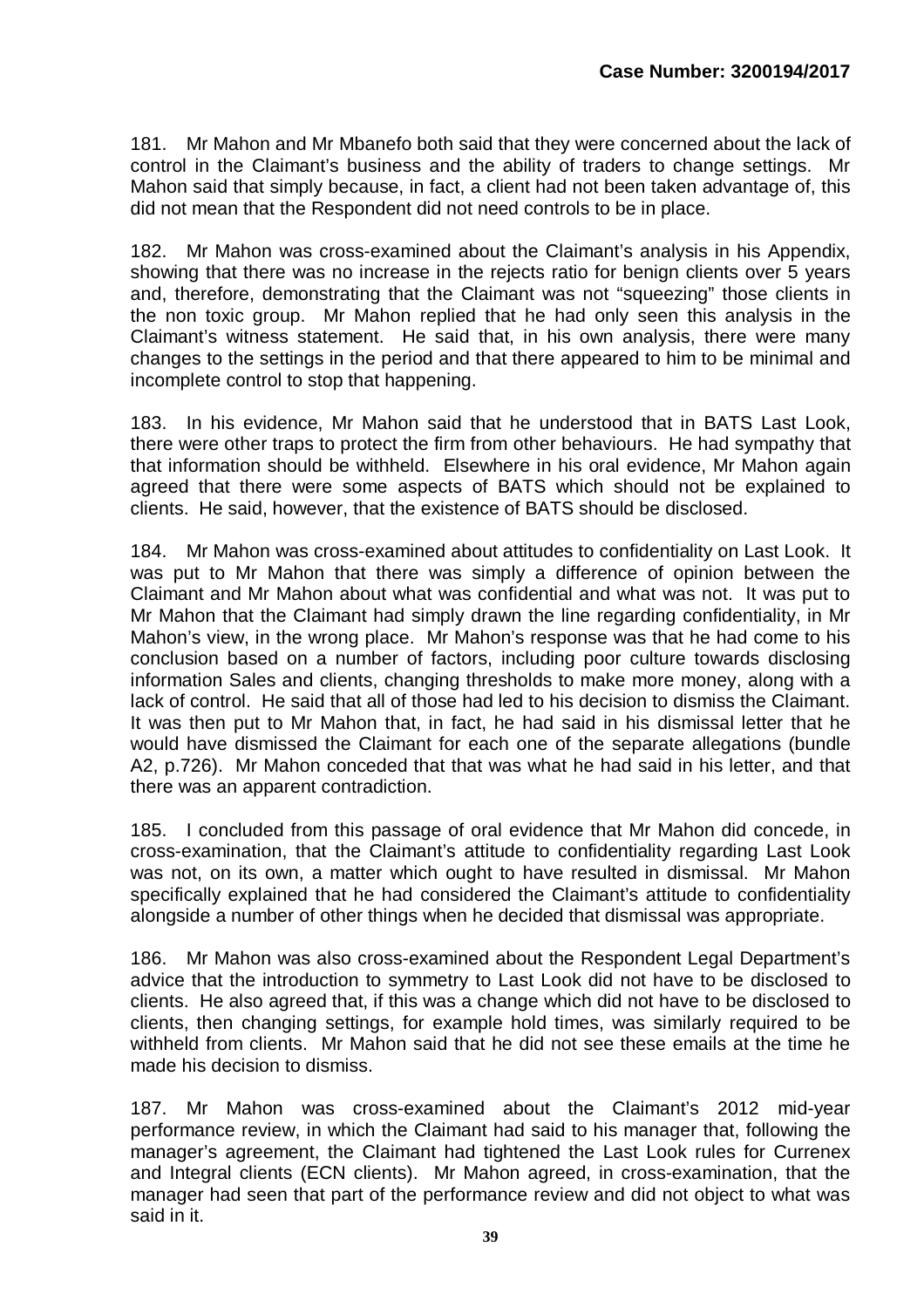188. Mr Mahon was cross-examined about emails which the Claimant obtained on specific disclosure, showing that he had made efforts to implement BARX symmetry. For example, an email which the Claimant sent to an IT manager on 4 February 2015, saying,

"*Subject: Urgent doc request… I need to get hold of the BRD(s) covering the changes to make BARX Last Look symmetric. Could you send them over ASAP?"* (bundle A3, p.1148).

He was also shown an email from the Claimant to Barclay's external lawyers saying: "*Can I also get a response to my enquiry about correcting the error with BARX Last Look to make it symmetric?* (bundle A3, p.1200), as well as an email from the Claimant dated 20 March 2015 to IT saying:

"*I have obtained written permission from the external lawyers for us to go ahead with correcting the work on symmetric Last Look for BARX. Can you please schedule this work?*" (bundle A3, p.1219)

189. Mr Mahon was directed to subsequent emails showing that the Claimant was not included in the email circulation regarding implementation of symmetry, but that his direct report, Mr Seneviratne, had taken responsibility for it. Mr Mahon replied, when shown these emails:

"I would like to have seen this email. I think it shows urgency and the Claimant taking responsibility… the email showed the Claimant giving appropriate instructions and acting promptly… I would like to have seen these."

190. In respect of the Claimant having been excluded from the email chain, Mr Mahon also said: "I would like to have seen these emails."

191. Mr Mahon was cross-examined about an email from the Claimant to Mr Bagguley, his manager's manager, asking him to authorise the change to Last Look logic symmetry, in which the Claimant said he would like to close it off as soon as possible (bundle A3, p.1198) Mr Mahon said:

"It definitely shows the Claimant is trying to do stuff. I would like to have seen this. He seems to have been left out. I would have liked to have known. It had a bearing on allegation 6."

192. Mr Mahon was asked in re-examination about the relative seriousness of the allegations he found against the Claimant. He said that he had found it difficult to separate allegations 2, 3, 4 and 7 but that 6 was a discreet issue. He said that allegations 6 bothered him least, as it was a stand alone allegation. He said that his conclusion was round culture; the part of the culture being that controls were weak and transparency poor. I noted that Mr Mahon said that allegation 6 was a discreet issue in re examination and had not suggested this is his witness statement, nor in his letter of dismissal.

193. Mr Mahon produced his Excel spreadsheets, showing the number of changes which had been made to Last Look settings. He explained how he had calculated that there had been 22 changes per week to Last Look settings, which was vastly in excess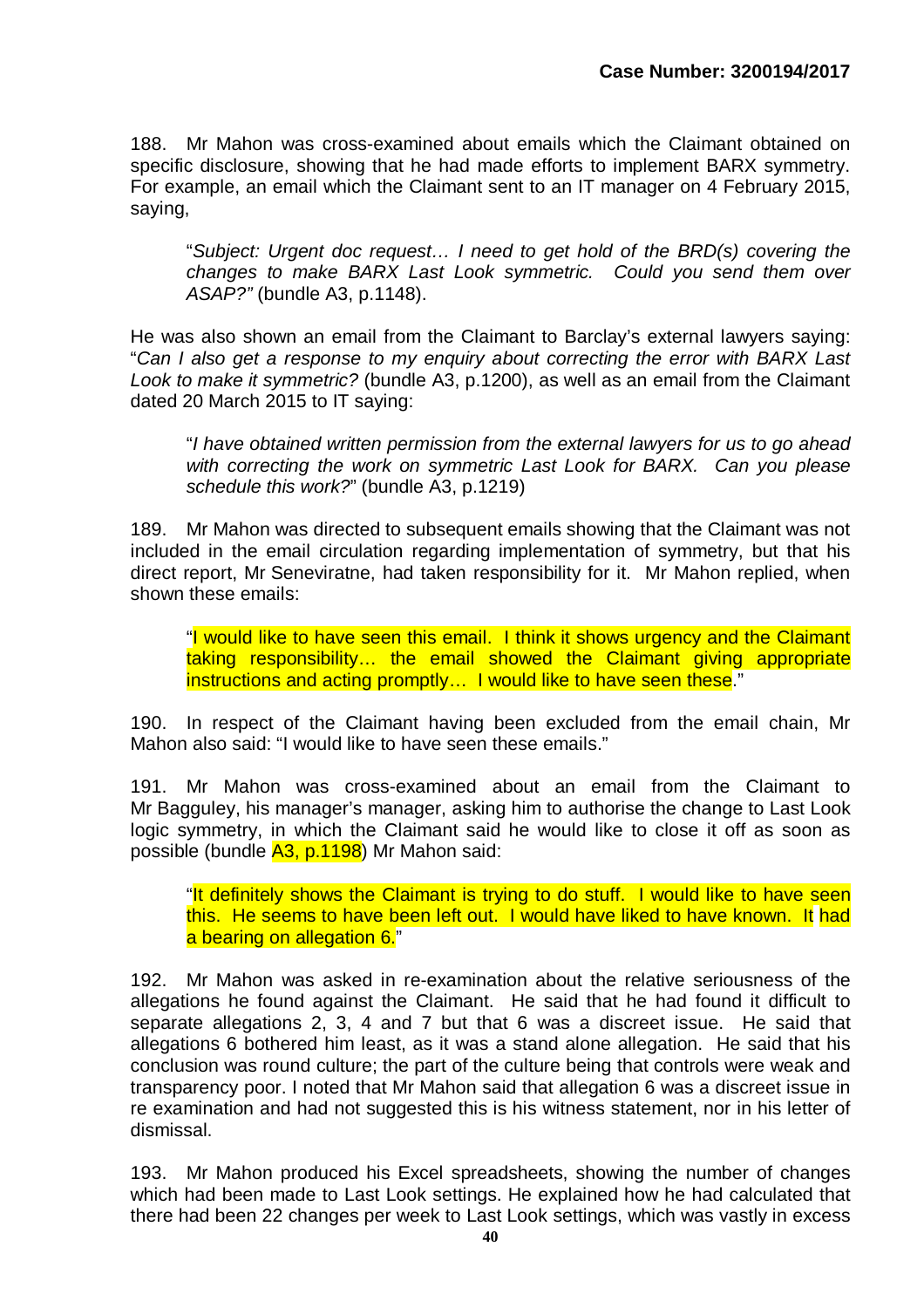of what the Claimant had said during the disciplinary hearings. Mr Mahon said that Last Look had been applied too widely and too indiscriminately and that the protective role of Last Look had been lost. He said that Last Look should be used primarily to protect against toxic flow trading behaviour.

194. Mr Mahon and Mr Mbanefo were both adamant in their evidence to the Tribunal that they made their decisions independently of the DFS Order. They both said that, while they were aware of the DFS Order, they had asked for specific assurances from Human Resources that they were free to come to a conclusion which was contrary to the terms of the Order – that is, not to dismiss the Claimant. Both said that they would not have agreed to accept their disciplinary or appeal officer roles unless they had received that assurance. Each of Messrs Mahon and Mr Mbanefo said that they came to their conclusions based on the evidence before them. Mr Mahon said that it was nevertheless relevant to his disciplinary decision that the Claimant's actions, including his failure to implement proper controls, led to the Bank having to agree to pay a \$150 million penalty to the DFS.

195. In their evidence, both Mr Mahon and Mr Mbanefo repeated the conclusions, and justifications for them, set out in their respective outcome letters.

196. Mr Mahon told the Tribunal that the Claimant had created an environment which was not professional, transparent or collaborative. He said that Sales needed to be told information by traders so that Sales would, " .. know what is happening to the client." While the Respondent's Global Supervision Policy, Global Code of Conduct and the Claimant's contract of employment stated that confidentiality was vital in the business, Mr Mahon said that the Claimant was required to determine where to draw the line on confidentiality in relation to his area of business.

197. The Claimant's former manager, Mr Cartledge, gave evidence to the Tribunal. He said that he had been responsible for a lot of businesses in Barclays. He said that the number of supervisory systems and policies which the Claimant had implemented in his part of the business were significantly greater than existed in other Barclays' businesses and across the industry. Mr Cartledge said that not all policies needed to be written down in a central document. He said that lower level policies could be contained on emails, or even be verbal. He said that there would certainly not be a written policy touching every aspect of every role. Mr Cartledge said that Sales people did not need to know about BATS Last Look functionality, but that they did, in fact, know that it existed. Mr Cartledge said that the BATS Last Look functionality could have been part of the BARX controls. If there had just been a new piece of Code in BARX, presenting the BATS Last Look functionality, this would not have been mentioned; it would not have been helpful for Sales to have known about that additional piece of Code.

198. The Claimant presented his claim to the Tribunal on 7 March 2017. The Claimant has not been able to obtain any employment in the financial services sector since his dismissal.

## *Relevant Law*

199. By *s94 Employment Rights Act 1996*, an employee has the right not to be unfairly dismissed by his employer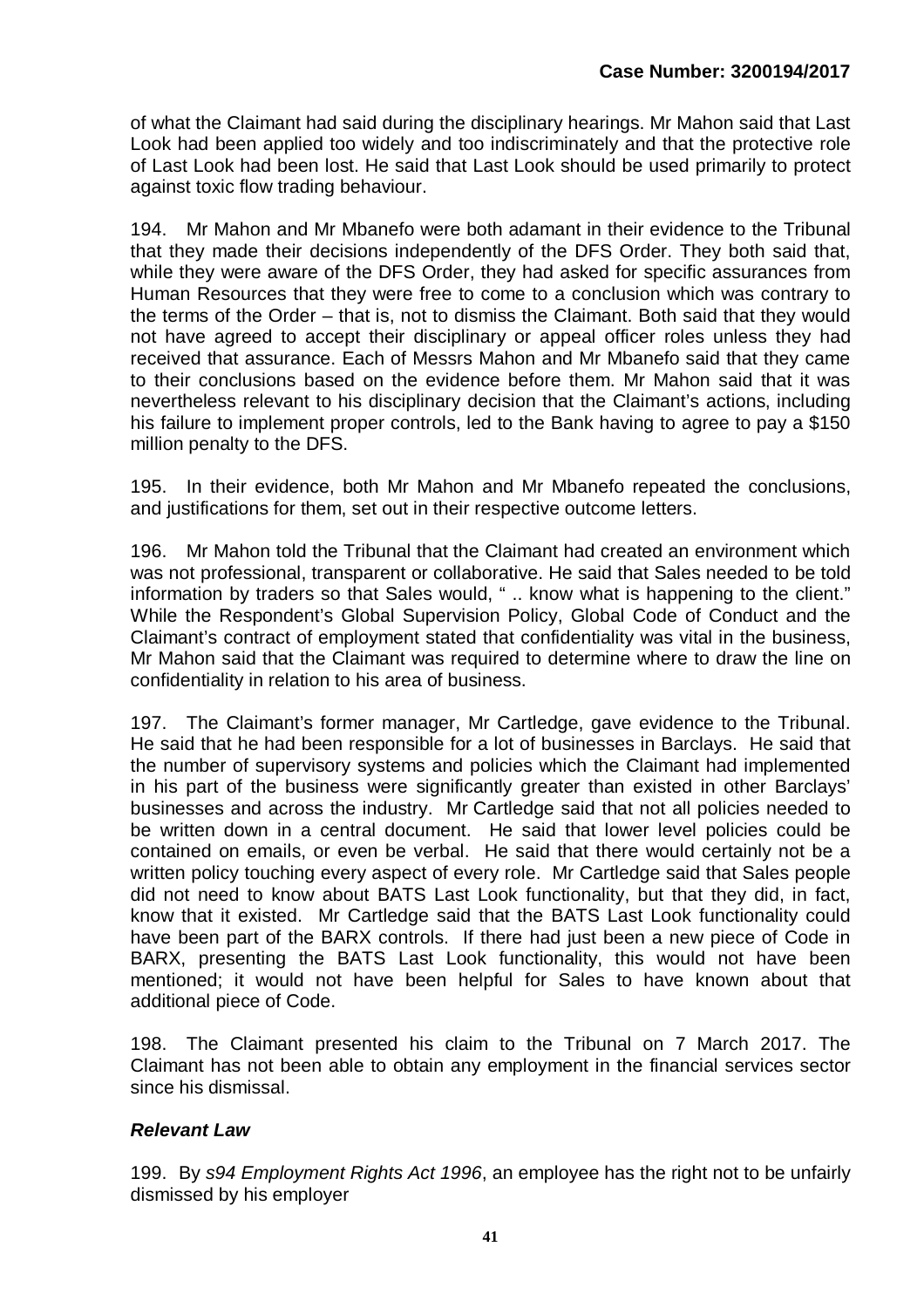200. *s98 Employment Rights Act 1996* provides it is for the employer to show the reason for a dismissal and that such a reason is a potentially fair reason under *s 98(2) ERA*. Conduct is a potentially fair reason for dismissal.

201. Cairns LJ said in *Abernethy v Mott Hay and Anderson* [1974] ICR 323, [1974] IRLR 213,''A reason for the dismissal of an employee is a set of facts known to the employer, or it may be of beliefs held by him, which cause him to dismiss the employee'. 'These words were approved by the House of Lords in *W Devis & Sons Ltd v* Atkins [1977] AC 931, [1977] 3 All ER 40.

202. If the employer satisfies the Employment Tribunal that the reason for dismissal was a potentially fair reason, then the Employment Tribunal goes on to consider whether the dismissal was in fact fair under *s98(4) Employment Rights Act 1996*. In doing so, the Employment Tribunal applies a neutral burden of proof.

203. In considering whether a conduct dismissal is fair, the Employment Tribunal is guided by the principles set out in *British Home Stores Ltd v Burchell* [1978] IRLR 379, affirmed by the Court of Appeal in *Post Office v Foley* [2000] ICR 1283.

204. Under *Burchell* the Employment Tribunal must consider whether or not the employer had an honest belief in the guilt of the employee of misconduct at the time of dismissal. Second, the Employment Tribunal considers whether the employer, had in its mind, reasonable grounds upon which to sustain that belief. Third, the Employment Tribunal considers whether the employer, at the stage at which he formed the belief on those grounds, had carried out as much investigation into the matter as was reasonable in all the circumstances of the case.

205. The Employment Tribunal also considers whether the employer's decision to dismiss was within a range of reasonable responses to the misconduct.

206. In applying each of these tests the Employment Tribunal allows a broad band of reasonable responses to the employer, *Iceland Frozen Foods v Jones* [1982] IRLR 439.

207. The band of reasonable responses test applies as much to the Respondent's investigation as it does to the decision to dismiss: *Sainsbury's Supermarkets v Hitt* [2003] IRLR 23, LJ Mummery, giving the judgment of the Court, para 30.

208. However, delay can render an otherwise fair dismissal unfair, per Elias LJ in *A v B* [2003] IRLR 405 at para 66.

209. The gravity of the charges and the seriousness of the consequences of the disciplinary proceedings for the employee will be relevant in considering what is expected of a reasonable investigation, *A v B* [2003] IRLR 405. In *Turner v East Midlands Trains Limited* [2013] IRLR 107 at paras 20 – 22, Elias LJ said, "..if the impact of a dismissal for misconduct will damage the employee's opportunity to take up further employment in the same field, or if the dismissal involves an allegation of immoral or criminal conduct which will harm the reputation of the employee, then a reasonable employer should have regard to the gravity of those consequences when determining the scope and nature of the appropriate investigation….The test applied in *A v B* and *Roldan* is still whether a reasonable employer could have acted as the employer did. However, more will be expected of a reasonable employer where the allegations of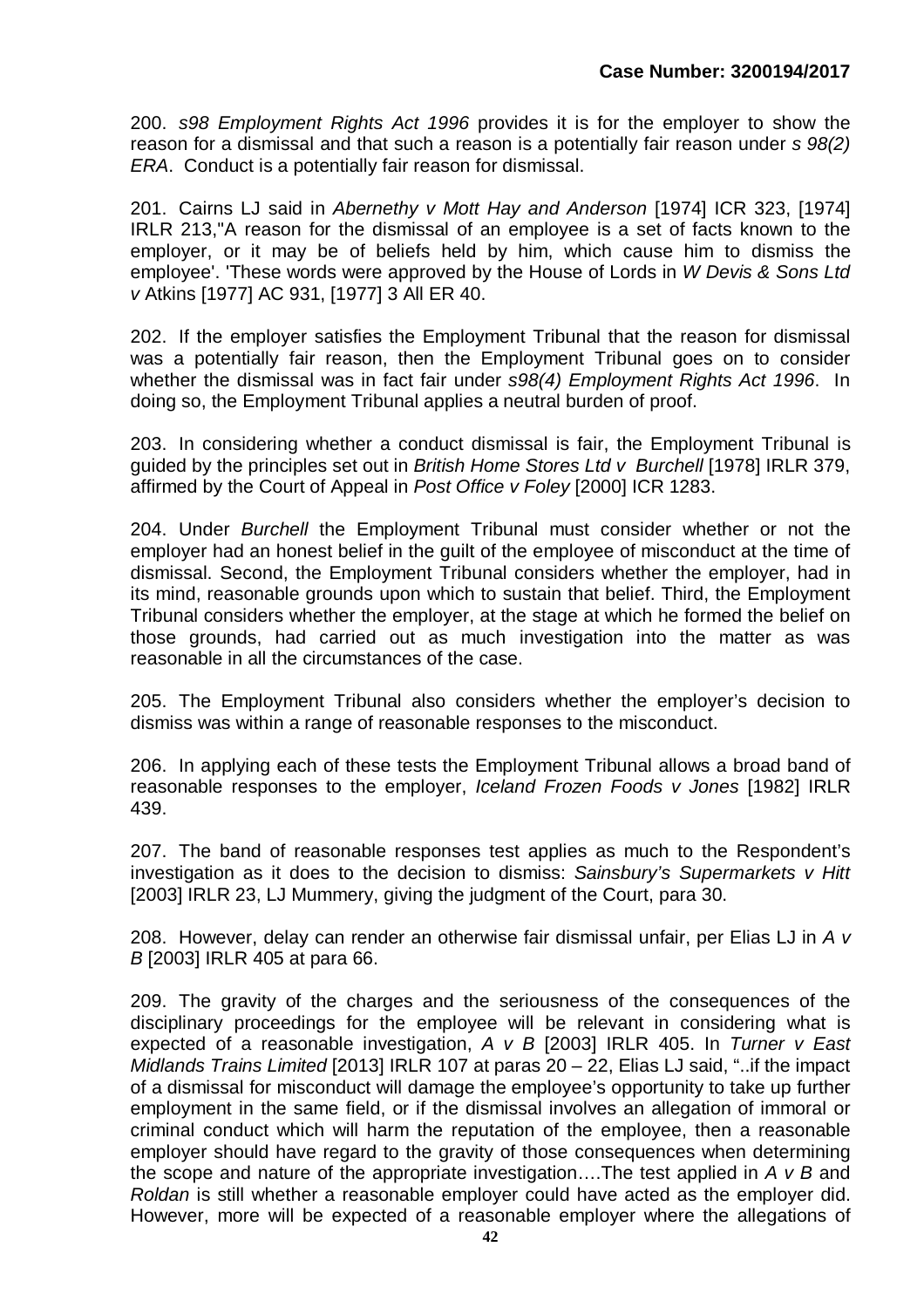misconduct, and the consequences for the employee if they are proven, are particularly serious."

210. It is not for the Employment Tribunal to substitute its own view for that of the employer, but to consider the employer's decision and whether the employer acted reasonably, *Morgan v Electrolux Ltd* [1991] IRLR 89, CA; *London Ambulance Service NHS Trust v Small* [2009] IRLR 563, CA.

211. The ACAS Code of Practice 1: Disciplinary and grievance Procedures (2015) came into effect on 11 March 2015. By *s207(2) TULR( C)A 1992*, in any proceedings before an Employment Tribunal any Code of Practice issued thereunder by ACAS shall be admissible in evidence and any provision of the Code which appears to the Tribunal to be relevant to any question arising in the proceedings shall be taken into account in determining the question.

212. The ACAS Code of Practice 1, paragraph [19] states that, "where misconduct is confirmed .. it is usual to give he employee a written warning. A further act of misconduct .. would normally result in a final written warning." Paragraphs [23] and [24] state, "Some acts, termed gross misconduct, are so serious in themselves or have such serious consequences, that they may call for dismissal for a first offence.... Disciplinary rules should give examples of acts which the employer regards as acts of gross misconduct. These may vary according to the nature of the organisation, but might include things such as theft or fraud, physical violence, gross negligence or serious insubordination."

213. In *Ladbroke Racing Limited v Arnott* [1983] IRLR 154, Ct Session (Inner House) the Court of Session stated that dismissal for breach of a company rule is not necessarily fair – it still has to be decided whether dismissal was a reasonable response to the particular breach. In *Donachie v Allied Suppliers Limited* EAT 46/80 the EAT held that it was unreasonable to dismiss an employee for failure to comply with a material term of the contract of which he was unaware and of which he could not reasonably have been aware.

214. In *Bishop v Graham Group plc* EAT 800/98 the EAT said at paragraphs 23-25 of its judgment, " for a single act of misconduct to justify dismissal, it must be serious, wilful, and obvious. In elaboration of this analysis, Mr Pritchard referred us to the case of Laws v London Chronicle (Indicator Newspapers) Ltd [1959] 1 WLR 698. In that case, Lord Evershed MR made clear that it was insufficient for the misconduct merely to be grave and serious; it had also to be wilful in the sense that there had to be a deliberate flouting of the essential contractual conditions. In formulating that test, the Master of the Rolls referred to a judgment of Lord James of Hereford in Clouston & Co v Corry [1906] AC 122 where he said this:

"Now the sufficiency of the justification depended upon the extent of misconduct. There is no fixed rule of law defining the degree of misconduct which will justify dismissal. Of course there may be misconduct in a servant which will not justify the determination of the contract of service by one of the parties to it against the will of the other. On the other hand, misconduct inconsistent with the fulfilment of the express or implied conditions of service will justify dismissal."

24 From these authorities we conclude that, to justify dismissal in the present case, the employers must show that Mr Bishop had, by his own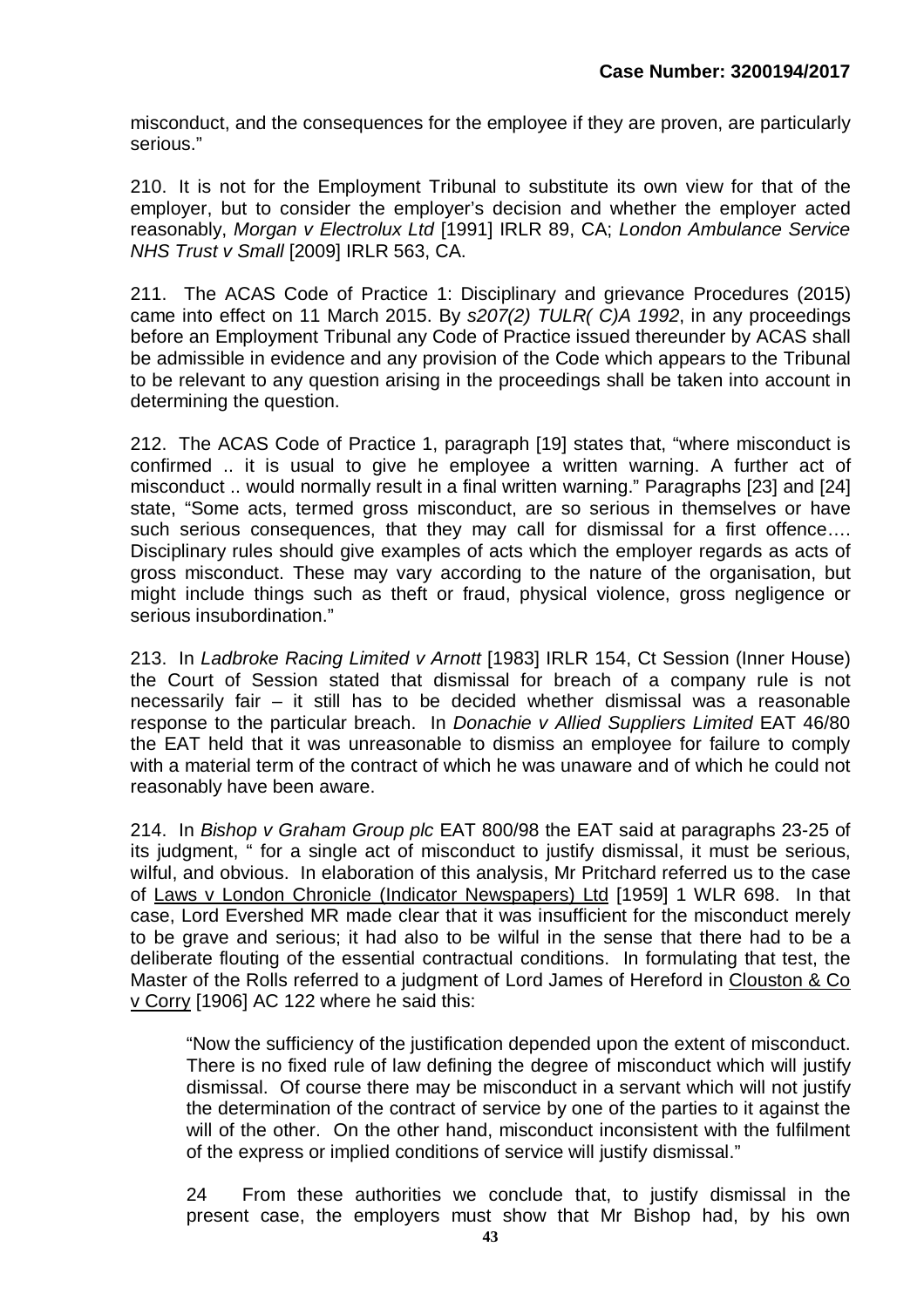deliberate act or acts, struck at the root of his contract of employment so as to call into question its future viability. Such would be the case where his actions undermined the trust and confidence which must exist between himself and his employers.

25 The misconduct must be obvious; it must be such that the employee would plainly recognise it as conduct which would merit summary dismissal if discovered by his employers. Such recognition might be either because the employers had expressly made known to their staff that a particular type of misconduct would be treated as a dismissable offence or because the employee, judging the matter for himself according to the ordinarily accepted standard of morality of the time, would recognise dismissal as a predictable consequence of such misconduct".

# *Polkey*

215. If the Tribunal determines that the dismissal is unfair the Tribunal may go on to consider the percentage chance that the employee would have been fairly dismissed, *Polkey v AE Dayton Services Limited* [1988] ICR 142.

216. In *Gover v Propertycare Limited [2006] ICR 1073*, the Court of Appeal held that the *Polkey* principle does not only apply to cases where the employer has a valid reason for dismissal but has acted unfairly in its mode of reliance on that reason, so that any fair dismissal would have to be for exactly the same reason. Tribunals should consider making a *Polkey* reduction whenever there is evidence to suggest that the employee might have been fairly dismissed, either when the unfair dismissal actually occurred or at some later date. In making an assessment Tribunals should apply the principles set out in *Software 2000 Limited v Andrews* [2007] ICR 825.

# *Contributory Fault*

217. By *s122(2) ERA 1996,* where the Tribunal considers that any conduct of the complainant before the dismissal was such that it would be just and equitable to reduce the amount of the basic award to any extent, the Tribunal shall make such a reduction. By *s123(6) ERA*, where the Tribunal finds that the dismissal was to any extent caused or contributed to by any action of the complainant it shall reduce the amount of the compensatory award by such proportion as it considers just and equitable having regard to that finding. *Optikinetics Limited v Whooley* [1999] ICR 984: it is obligatory to reduce the compensatory award where there is a finding of contributory fault. The reduction may be 100% - *W Devis & Sons Limited v Atkins* [1977] ICR 662.

218. In *Nelson v BBC (No 2)* [1980] ICR 110, the Court of Appeal said that three factors must be satisfied if the tribunal is to find contributory conduct:

- (a) The relevant action must be culpable and blameworthy
- (b) It must actually have caused or contributed to the dismissal
- (c) It must be just and equitable to reduce the award by the proportion specified.

219. It is open to a Tribunal to make deductions both for *Polkey* and contributory fault. The proper approach of tribunals in these circumstances is first to assess the loss sustained by the employee in accordance with *s123(1) ERA 1996*, which will include any percentage deduction to reflect the chance that he would have been dismissed in any event. The Tribunal should then make the deduction for contributory fault, *Rao v*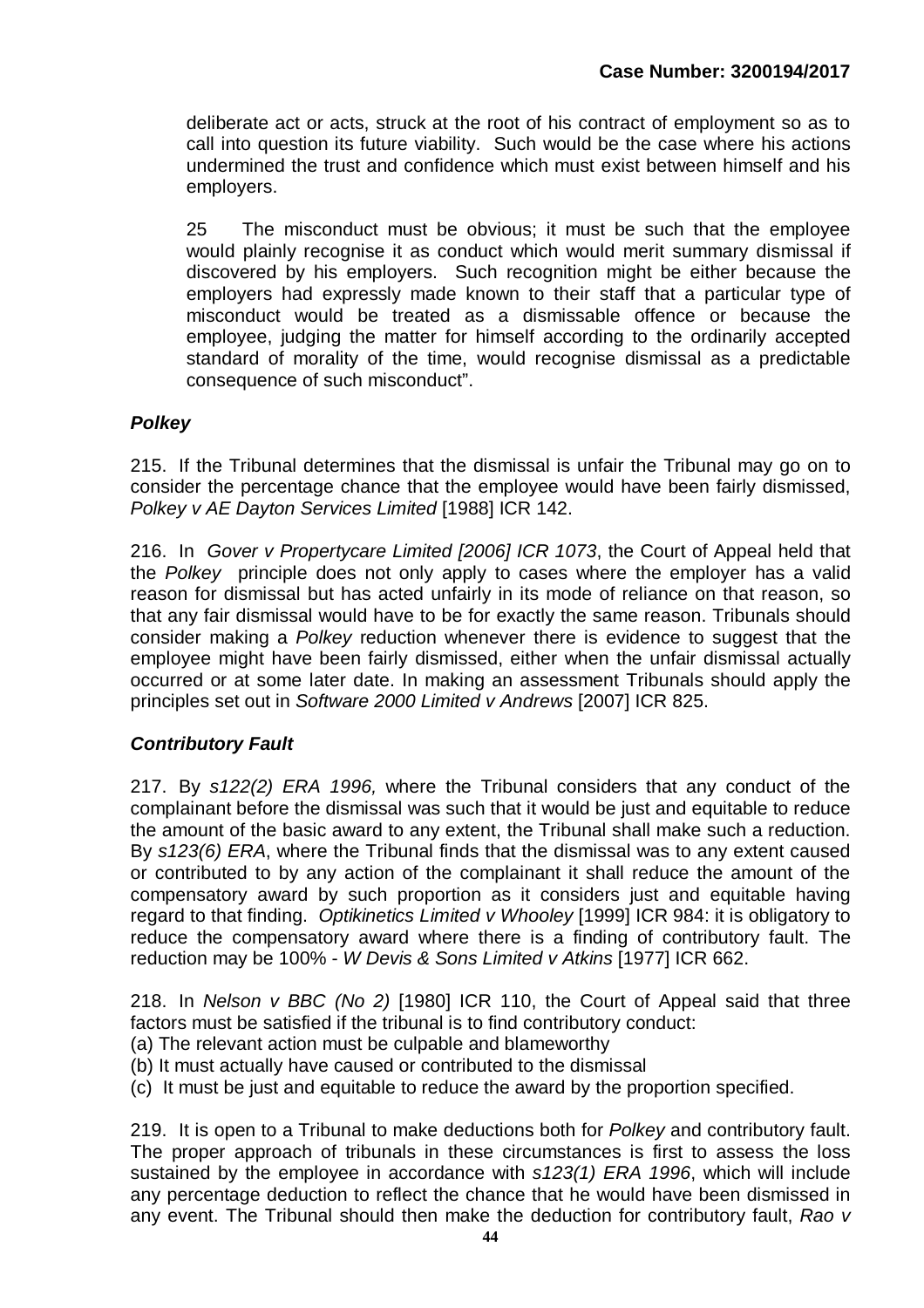*Civil Aviation Authority* [1994] ICR 495. However, in deciding the extent of the employee's contributory conduct and the amount by which it would be just and equitable to reduce the award for that reason under *s123(6)*, the tribunal should bear in mind that it has already made a deduction under *s123(1) ERA 1996.*

## *Discussion and Decision*

#### *Reason for Dismissal*

220. The Claimant contended that Mr Mahon (and Mr Mbanefo on appeal) dismissed him because of the DFS Order, not because they believed that he was guilty of misconduct.

221. The DFS Order required the Respondent, "*to take all steps necessary to terminate…"* the Claimant's employment.

222. Both Messrs Mahon and Mbanefo were members of the RIOC, which had approved the DFS Order.

223. Both were adamant, however, that they came to their decisions on the evidence before them.

224. I was conscious that another senior employee at the Bank appeared to view the Claimant's dismissal as the inevitable consequence of the DFS Order: On 7 September 2016 Alison Miln, from the Respondent's Legal Department, emailed the members of the RIOC subcommittee, saying that Mr Mahon had made a recommendation that the Respondent dismiss the Claimant for misconduct on the grounds of the Last Look issues. She said: "*The members will recall that the terms of the DFS November 2015 order required Barclays to "take all steps necessary to terminate" DF's employment.*" (bundle A2, pgs.705 to 706).

225. I have found, as set out below, that Mr Mahon's and Mr Mbanefo's decisions were procedurally and substantively unfair in a number of regards.

226. I was troubled by the contradictions in Mr Mahon's and Mr Mbanefo's evidence. It seemed to me that, at times, they were trying to advance justifications for their decisions which had not been in their minds at the time.

227. The extent of the unfairness of the disciplinary proceedings and the contradictions in the evidence could have indicated that Mr Mahon and Mr Mbanefo did not take care to make their own, fair decisions, rather than seeking ways to follow the DFS Order. However, I noted that Mr Mahon and Mr Mbanefo were not responsible for the Respondent's failure to give the Claimant numerous relevant documents during the disciplinary process. Their colleagues in Human Resources appear to have made those decisions.

*228.* Mr Mahon conducted 3 disciplinary hearings, during which he asked the Claimant about the allegations. His contemporaneous email to Human Resources on 23 March 2016 (Bundle A1, 478), suggested that he had listened to the Claimant's arguments and was open to persuasion on them. Mr Mahon interviewed other relevant individuals, Messrs Seneviratne and Robertson and sought data about Last Look settings from Mr Seneviratne. At that stage, Mr Mahon did not know what the data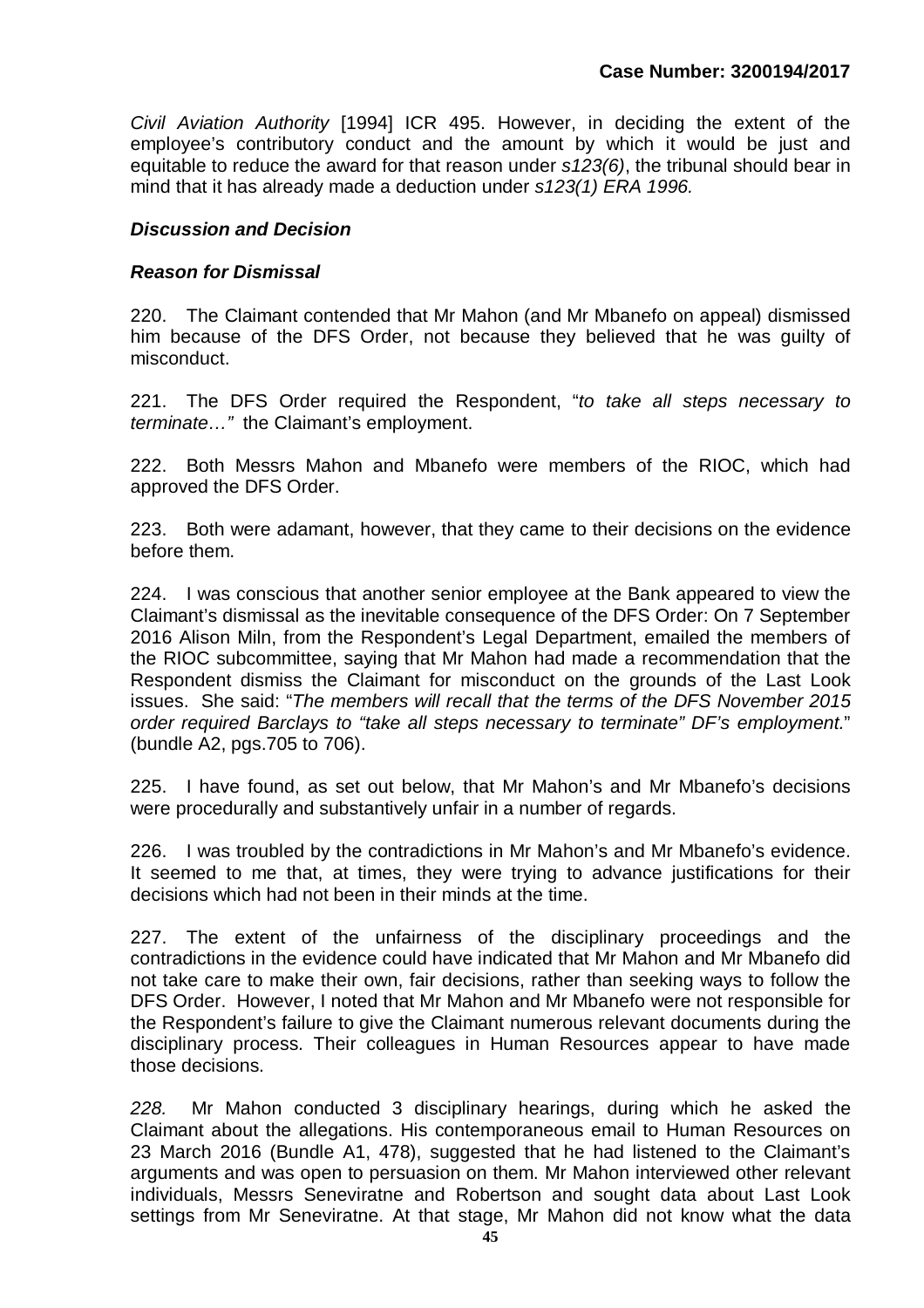would show – it could have corroborated the Claimant's account.

229. Both Mr Mahon and Mr Mbanefo gave detailed reasons for their decisions in their outcome letters. They referred to relevant evidence to support their conclusions.

230. While I had some reservations, I accepted Mr Mahon and Mr Mbanefo's evidence, on the balance of probabilities, that they made their own decisions on the evidence available to them at the time. I accepted that they believed that the Claimant was guilty of the misconduct described in their outcome letters.

231. The Respondent therefore showed that it dismissed the Claimant for the potentially fair reason of misconduct.

#### *Reasonable Evidence and Reasonable Investigation*

#### Allegations 2 and 3

232. Regarding allegations 2 and 3, Mr Mahon decided that the Claimant "encouraged and directed (his) team to intentionally withhold information about Last Look from Sales" and that "this position fostered a distrustful and "closed" environment" which was "not professional, transparent, or collaborative" and was not acceptable at Barclay's.

233. I found Messrs Mahon and Mbanefo's evidence regarding their conclusions on allegations 2 and 3, and their justifications for their conclusions, both opaque and contradictory.

234. Mr Mbanefo told the Tribunal repeatedly that the Claimant was fully open about BARX Last Look and that Mr Mbanefo had found only that the Claimant had hidden the existence of BATS Last Look from Sales. He said that there was evidence to show that the Claimant had facilitated information being disclosed on BARX Last Look. Mr Mbanefo also said that he had understood, from what Mr Mahon told him, that Mr Mahon's conclusions and criticisms of the Claimant related only to the Claimant's secrecy around BATS Last Look.

235. Mr Mbanefo therefore accepted, in evidence, the Claimant's contention that the Claimant had insisted, in his emails, on confidentiality regarding BATS Last Look only.

236. Mr Mbanefo said that Mr Mbanefo's criticism of the Claimant was that the Claimant had been inconsistent in his treatment of confidentiality between BARX and BATS Last Look.

237. By contrast, Mr Mahon did not draw a distinction between the Claimant's treatment of BARX and BATS Last Look, during his oral evidence. However, he accepted, in oral evidence, that confidentiality was indeed required regarding parts of the BATS Last Look functionality. He did not criticise the Claimant for lack of consistency.

238. It was somewhat unclear what Mr Mahon had actually decided regarding allegations 2 and 3. Mr Mbanefo said that he had understood, from talking to Mr Mahon, that Mr Mahon concluded that the Claimant's inappropriate secrecy related only to BATS. Mr Mahon suggested that he had upheld allegations 2 and 3 in relation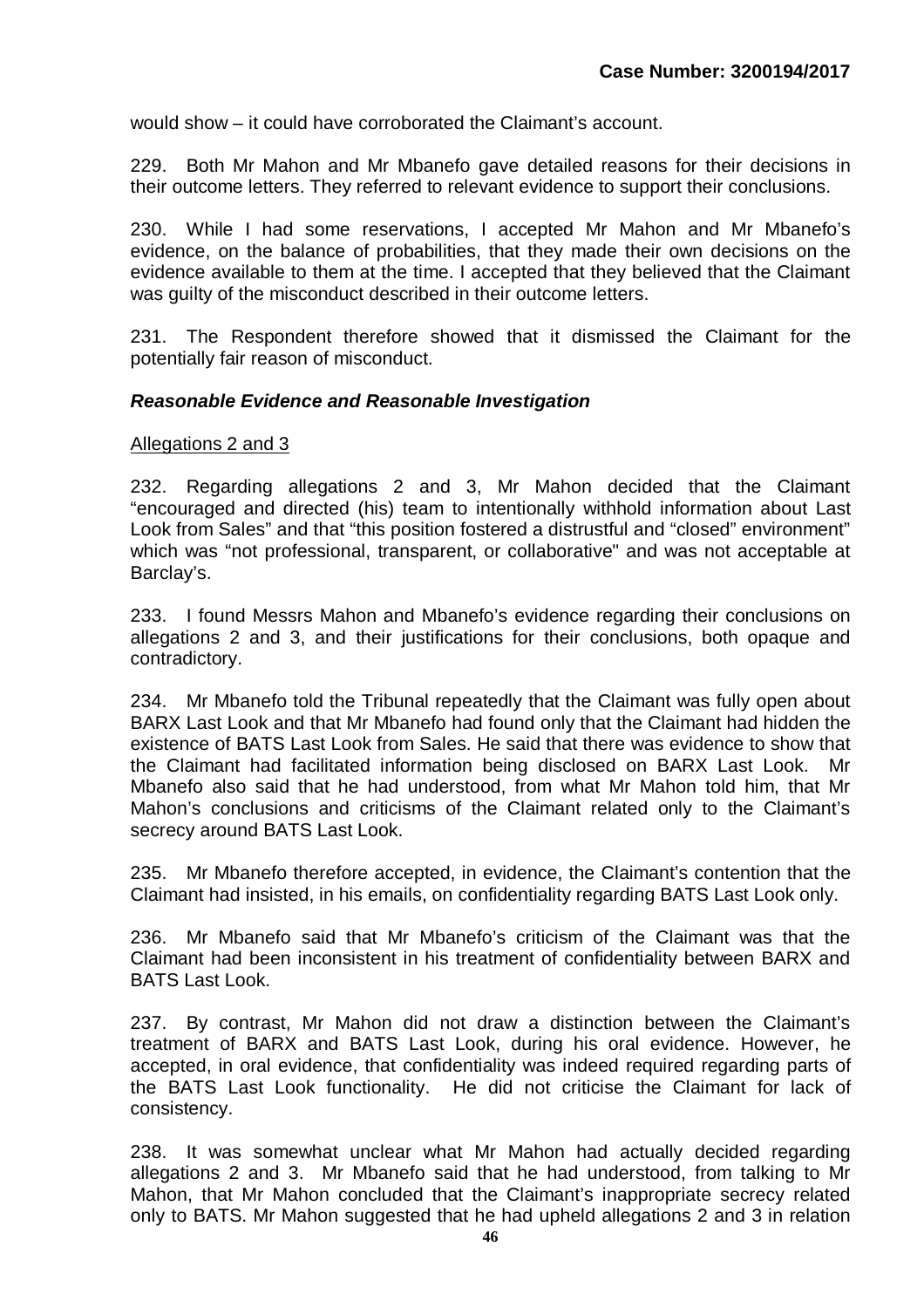to both BARX and BATS, but Mr Mahon acknowledged the Claimant had been correct to maintain confidentiality about parts of the BATS Last Look functionality.

239. Nevertheless, it was clear that, insofar as Mr Mahon found that the Claimant had "encouraged and directed (his) team to intentionally withhold information" and "fostered a distrustful and "closed," in relation to BARX, Mr Mbanefo wholly disagreed with that conclusion, when he looked at the evidence. Mr Mbanefo was emphatic that the Claimant had been fully open about BARX Last Look.

240. If Mr Mahon did uphold allegations 2 and 3 against the Claimant in relation to BARX Last Look, I agreed with Mr Mbanefo that the available evidence did not support such a conclusion. I decided that Mr Mahon did not have reasonable grounds for such a decision and that the conclusion was unfair. There was a very large body of email evidence showing the Claimant giving information to, and seeking to educate Sales about, Last Look. The Claimant had introduced reports, which the Sales team could view, showing Last Look statistics. He had sought to introduce a role which included training Sales regarding Last Look. Of all the emails the Claimant sent during his employment, there were a few in which he instructed withholding information about Last Look from Sales. Almost all (of these few emails) specified "BATS" Last Look, in particular. Put simply, there was very little evidence of the Claimant withholding information about BARX Last Look and, by contrast, extensive evidence showing him disclosing it.

241. I reminded myself that I must not substitute my view for that of the employer, but must consider only whether Mr Mahon's decision was within the range of reasonable responses. I noted, however, that the Respondent's own witness, Mr Mbanefo, was adamant that the evidence showed the Claimant being fully open about BARX Last Look.

242. I decided that Mr Mbanefo did not correct the unfairness on appeal – he upheld Mr Mahon's findings and drew no distinction between BARX and BATS confidentiality at the time.

243. I therefore decided that Mr Mahon acted unfairly if he upheld the allegation in relation to BARX Last Look.

244. In relation to BATS LL, Mr Mahon accepted in his oral evidence that confidentiality was indeed required regarding parts of the BATS Last Look functionality. This was not reflected in his dismissal letter. On his oral evidence, I concluded that Mr Mahon only partly upheld allegations 2 and 3 in relation to BATS Last Look.

245. When it was put to Mr Mahon in cross examination that the Claimant had simply drawn the line in the wrong place regarding confidentiality  $-$  and that that was not a dismissable offence – Mr Mahon said that he had relied, not just allegations 2 and 3 confidentiality/withholding information, but on the other allegations, in deciding to dismiss. He accepted that this evidence was different to what he had said in his dismissal letter. In his dismissal letter, Mr Mahon had said that each of the allegations which he had upheld against the Claimant, on their own, amounted to gross misconduct and would have justified dismissal.

246. I accepted Mr Mahon's evidence at the Employment Tribunal that he did not dismiss the Claimant solely relying on allegations 2 and 3. I decided that it was likely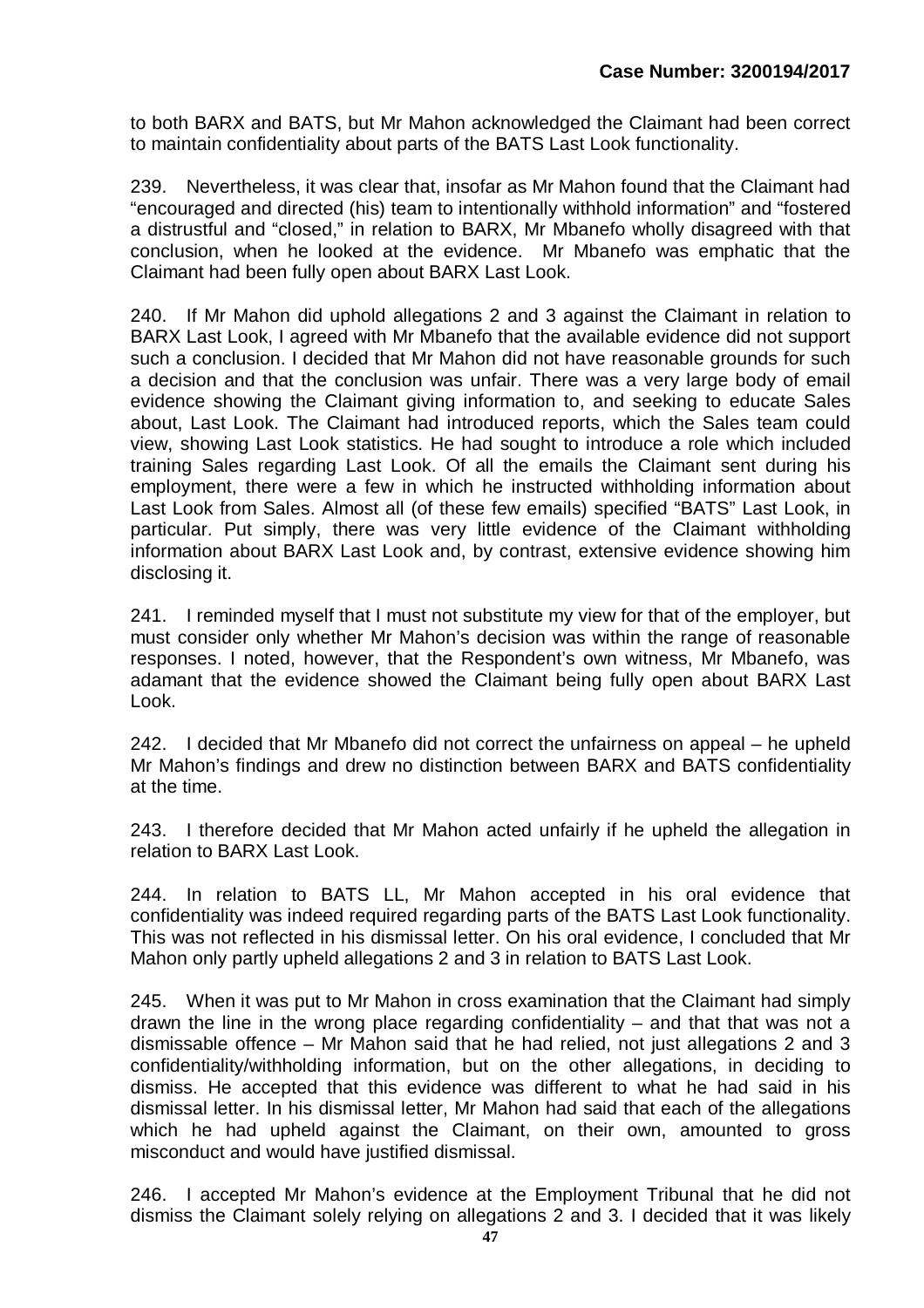that he was being truthful in his oral evidence, because he conceded that a degree of confidentiality was required. He appeared to acknowledge the Claimant's argument that mistakenly identifying where to draw the line on confidentiality, when confidentiality is vitally important for many of the Bank's operations, was not a dismissable offence.

#### Allegation 4

247. In relation to allegation 4, Mr Mahon found that Last Look was applied to a much wider client base than just those with toxic flow trading behaviour and that the lack of differentiation between clients seemed to "stem from a lack of general respect for clients as a whole." He said that the Claimant's predominant focus had been on profit, turning up settings until clients complained. Mr Mahon said that the Last Look settings in BATS and BARX had been changed for 535 clients between 31 March 2012 and 30 September 2012, which contradicted the Claimant's view that there were 50 clients who were the main aggressive trading clients. He said that Last Look had been applied in a wide ranging and indiscriminate way.

248. Throughout the Claimant's interviews, and in his Defensive Script, the Claimant said that the figures showed that Last Look was a highly discriminating tool and that it was the main aggressive clients who had trades rejected by Last Look, not the more benign client types. He said that the relevant figures were contained in a spreadsheet attached to the Respondent's Subpoena Response to the Attorney General of New York.

249. On 2 December 2015 the Claimant had asked the Respondent to disclose the Subpoena Response document to him, in preparation for the disciplinary hearing. The Respondent declined to do so, citing privilege.

250. Mr Mahon looked at the Subpoena Response spreadsheet, but Mr Mbanefo did not. The Respondent did not provide him with it.

251. Mr Mbanefo and Mr Mahon were asked, in cross examination, whether they considered that this "factually rich" document was relevant to the allegations against the Claimant. Both responded that it was. They both said that they did not know that the Respondent had refused to provide it to the Claimant in advance of the disciplinary and appeal hearing.

252. I decided that the Respondent acted unreasonably in not providing a document which Mr Mahon had seen, and the Claimant relied on, to Mr Mbanefo on appeal. In my view, this made the appeal unfair.

253. Futhermore, I decided that the Respondent did not provide the Claimant with the document, which contained relevant evidence. In so failing, the Respondent acted outside the broad band of reasonable responses of a reasonable employer.

254. I accepted the Respondent's argument that the Claimant asked for a very large number of documents and that the Respondent was only required to conduct a reasonable investigation, so that it was reasonable for it not to disclose some relevant documents, if to do so would have been unduly onerous.

255. However, this was a case in which the Claimant's ability to work in FX again was likely to be imperilled by a dismissal. The Subpoena Response was a specific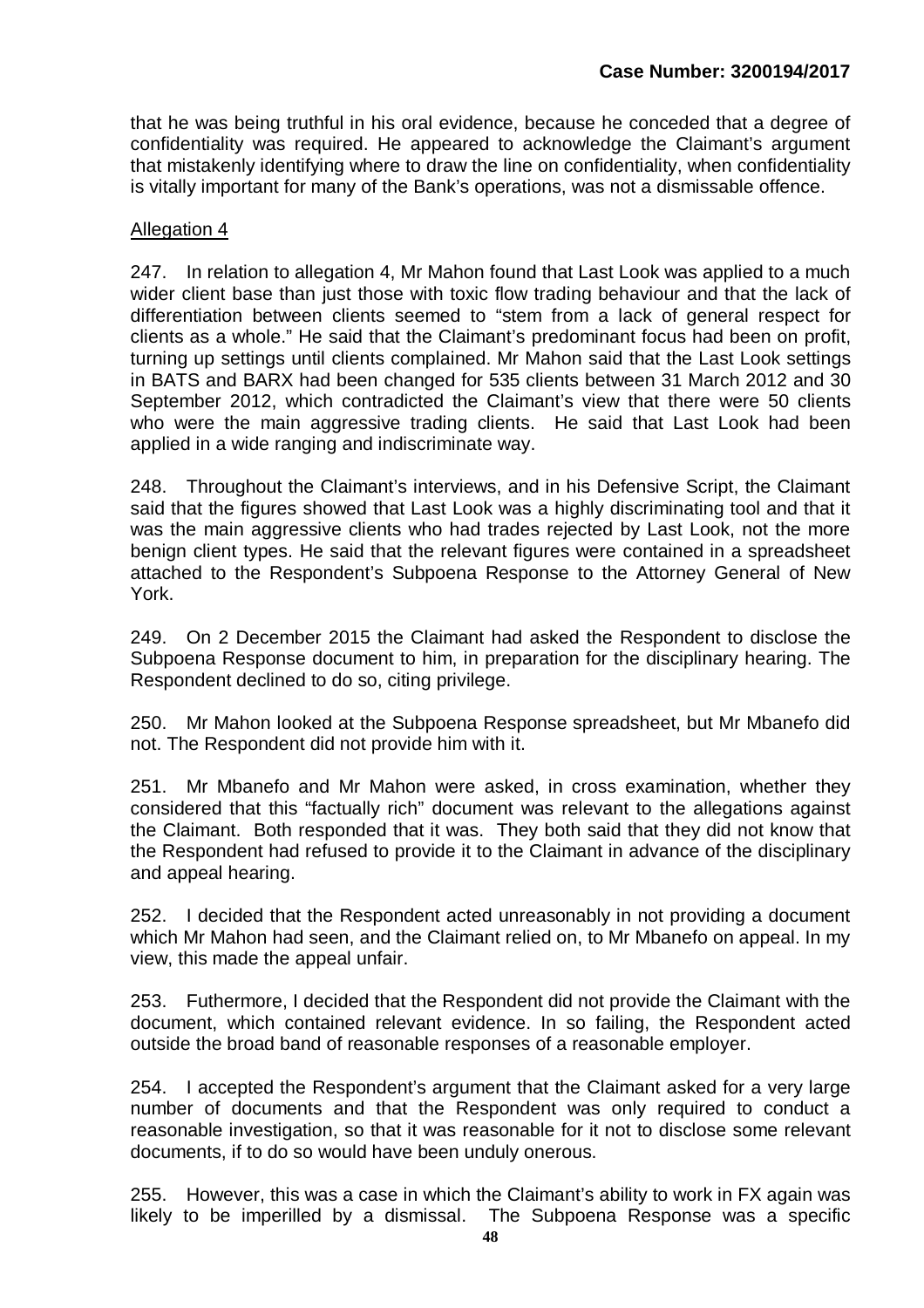document which was readily available – it did not require a lengthy and expensive search of the Respondent's IT systems. A member of the Respondent's Legal Department in New York was able to send Mr Mahon the spreadsheet attached to the Subpoena response on 23 March 2016, when Mr Mahon asked for it. I concluded that the standard of reasonableness in such a case required the Respondent to give the Claimant documents which were easily identifiable and directly relevant to the Claimant's defence. It was not sufficient for Mr Mahon to look at the spreadsheet himself; fairness required that the Claimant be allowed to present his own arguments and analysis of a document which was relevant to the allegations against him.

256. The importance of the Claimant being able to analyse and explain the spreadsheet was illustrated by the evidence in the Employment Tribunal. Having obtained the Subpoena document on specific disclosure in the Tribunal proceedings, the Claimant analysed the data on reject ratios and number of rejects and attached his analysis to his witness statement. He cross-examined Mr Mbanefo about the data. Mr Mbanefo confirmed that the Last Look reject ratios for more benign client types, like Corporate and Real Money, had stayed below 1% between 2010 and 2015. It was put to Mr Mbanefo that there was no evidence of the more benign clients "being squeezed" (to extract more profit from them). Mr Mbanefo said that, had he had the information he now had, he might have made a different decision. He said that the analysis in the Claimant's witness statement would have helped him.

257. Mr Mbanefo therefore appeared to accept that the Claimant's analysis of the AGNY Subpoena Response contradicted a finding that Last Look had been applied widely and indiscriminately, or that benign clients were "squeezed" to extract more money from them.

258. Mr Mbanefo's answers confirmed the central importance of the AGNY Subpoena Response document to the Claimant's ability to answer the allegations against him. Failing to disclose it to him, when he asked for it, was fundamentally unfair.

# Allegation 6

259. Mr Mahon decided that the Claimant could and should have been more proactive in driving forward symmetry in BARX after he discovered that it had not been implemented "given the ongoing risk to your business". Mr Mahon said, ".. the prolonged delayed in making the change demonstrated a general lack of respect for clients and a de-prioritisation of their interests..".

260. On 2 December 2015 the Claimant asked Human Resources for, "*All documents and emails/BRDs sent or received by Nick Wells, Daron Bowes and Nick Shires concerning the request to make BARX LL symmetric and to make the Stop Loss gapping logic fully symmetric. All mention of this request and its remediation. The transcript of the interviews with the above personnel regarding how the error occurred and whose enquiry brought it to light and what involvement [the Claimant] had in directing that it should be remedied…";* his request was refused.

261. The Claimant obtained an order for specific disclosure of precisely these documents, as well as "any documents evidencing the date when the change went live. Any communication with Ed Falinski concerning this piece of work from the date he took over running the eFICC business until it went live into production."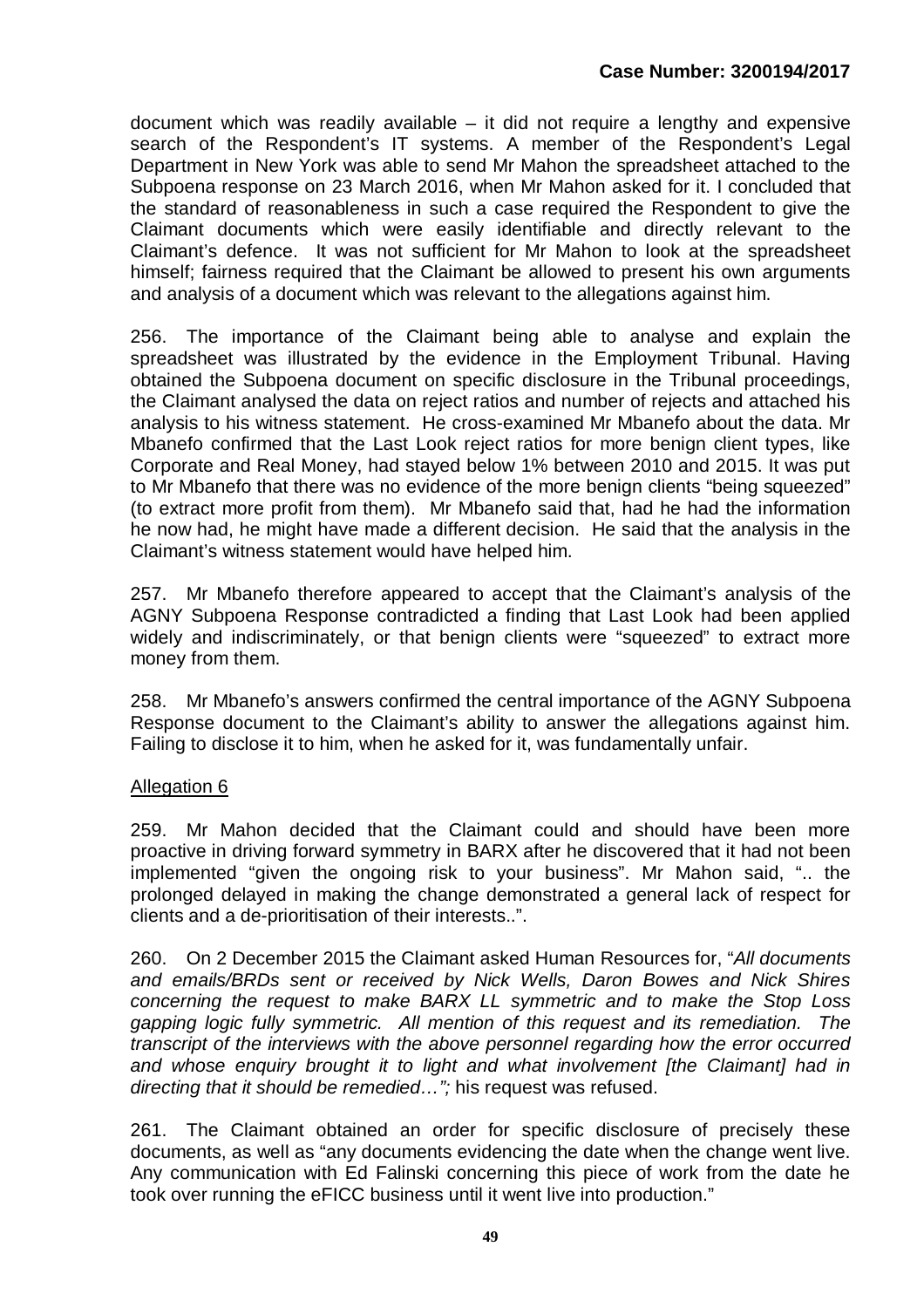262. The Claimant's other 2 December 2015 requests for documents were wide ranging and likely to include 10,000s of documents. The Respondent contended that, in that context, it was reasonable for the Respondent not to disclose the documents the Claimant requested regarding remediation of BARX symmetry.

263. At the Tribunal, the Respondent contended that the documents disclosed pursuant to the specific disclosure order were not necessarily the same as the documents the Claimant asked for on 2 December 2015. I rejected that argument. The terms of the Claimant's 2 December 2015 request and the terms of the specific disclosure order were very similar. I considered that, if the Respondent had conducted the search that the Claimant requested in December 2015, it is likely that they would have revealed the documents which were available at the Employment Tribunal.

264. I decided that the Respondent acted unreasonably in failing to disclose the documents the Claimant requested. The Respondent was alleging that the Claimant failed to take remedial action to implement BARX symmetry. Conducting a search for emails mentioning symmetry was fundamentally required in order to establish what action the Claimant took. This request covered a discreet topic. It was not an onerous request like some of the Claimant's other requests for all emails covering day to day matters in the business.

265. Mr Mahon was cross-examined about the emails which the Claimant obtained on specific disclosure, showing that the Claimant had made efforts to implement BARX symmetry, for example, emails of 4 February 2015, 20 March 2015. Mr Mahon was directed to subsequent emails showing that the Claimant was not included in the email circulation regarding implementation of symmetry, but that his direct report, Mr Seneviratne, had taken responsibility for it. Mr Mahon replied, when shown these emails:

"I would like to have seen this email. I think it shows urgency and the Claimant taking responsibility… the email showed the Claimant giving appropriate instructions and acting promptly… I would like to have seen these."

266. In respect of the Claimant having been excluded from the email chain, Mr Mahon also said: "*I would like to have seen these emails*."

267. Mr Mahon was cross-examined about an email from the Claimant to Mr Bagguley, his manager's manager, asking him to authorise the change to Last Look logic symmetry, in which the Claimant said he would like to close it off as soon as possible (bundle A3, p.1198) Mr Mahon said:

"*It definitely shows the Claimant is trying to do stuff. I would like to have seen this. He seems to have been left out. I would have liked to have known. It had*  a bearing on allegation 6."

268. It was quite clear to me that Mr Mahon accepted that the email evidence contradicted and undermined Mr Mahon's decision on allegation 6.

269. I inferred from Mr Mahon's evidence that, if he had seen the emails at the time, he would not have upheld allegation 6 against the Claimant.

Allegation 7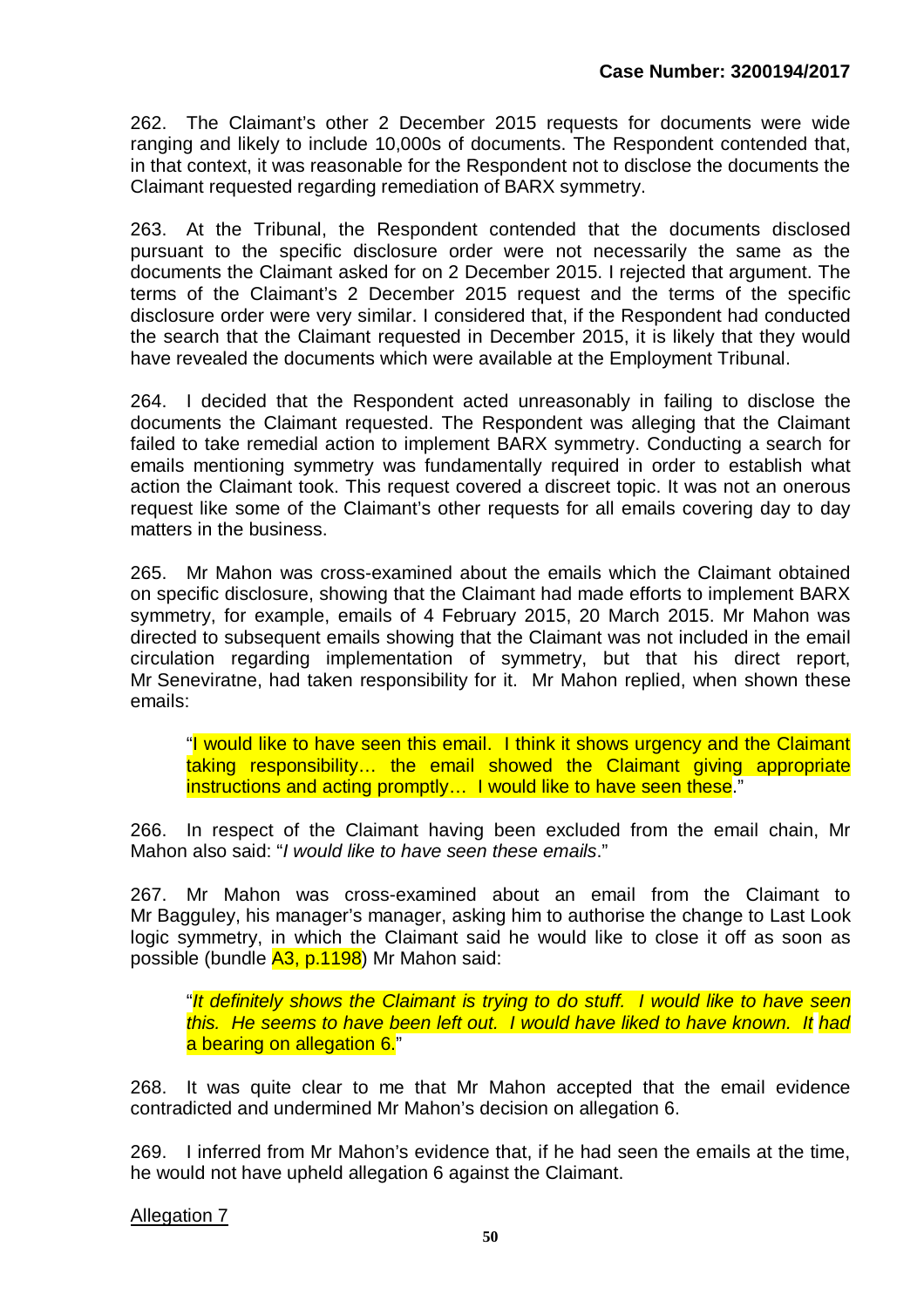270. Mr Mahon found that there were "gaps in the systems and controls" of the Claimant's team. He said that, when he asked the Claimant about what controls were in place, the Claimant's answers were sometimes confusing and contradictory. He found that there was no regular or formal review process to ensure that client settings were fair and reasonable, which represented an ongoing risk to the business.

271. At the time of the disciplinary hearings, the Claimant had been suspended since 13 August 2015. The Claimant had asked for the Respondent to give him "*The documentation describing the policy on Written Supervisory Procedures*" when the policy went live and how it was notified to the Claimant; "All *WSPs in the FX and eFICC businesses*" and the date when they were formally signed off; … "*All the contents of the eFICC team wiki referencing in any way practices, policies, procedures etc. and the date of any changes*".

272. It was not until 10 August 2016 that Ms Bonniface sent the Claimant the "Last Look support document for BATS: LL Rule Optimisation." The Claimant was not provided with all documents concerning Last Look stored centrally on the Claimant's team intranet site (the wiki). He obtained these on his application for specific disclosure in the Tribunal proceedings (bundle A3, p.1287-1332). These documents included a BATS Last Look Support Document, which the Claimant told the Tribunal he had been responsible for creating. The Last Look Support Document set out 10 principles to be applied in determining Last Look settings.

273. Once more, I considered that the Respondent failed to disclose relevant documents to the Claimant, which he had specifically requested. Once more, I considered that the Claimant's request on this regard was relevant and reasonable and not unduly onerous. I took into account the serious consequences for the Claimant's future employability if the Claimant was dismissed when I determined the requirements of a reasonable investigation.

274. It appeared from the evidence that Mr Mahon criticised the clarity of the Claimant's answers regarding controls, when the Claimant had not had access to relevant documents and when the Claimant had been out of the business, suspended, for at least 7 months.

275. Delay in disciplinary proceedings does not, of itself, render a disciplinary procedure unfair. Nevertheless, I considered that it was unfair of Mr Mahon to criticise the clarity of the Claimant's answers when the Claimant had not been given relevant documents, which could have helped him provide clarity, and when the Claimant could not reasonably have been expected have an accurate memory of relevant documents after a 7 month suspension.

276. I concluded that the Respondent did not conduct a reasonable investigation in relation to allegations 4, 6 and 7. Further, it did not have reasonable evidence to support a conclusion that the Claimant had been guilty of allegations 2 and 3 in relation to BARX Last Look. The unfairness went to the heart of the Claimant's ability to defend the allegations and to the reasonableness of the evidence the Respondent had before it made the decision to dismiss. I considered that, given the extent of the unfairness, the dismissal was clearly procedurally unfair.

277. The Claimant contended that he effectively had been denied the right to be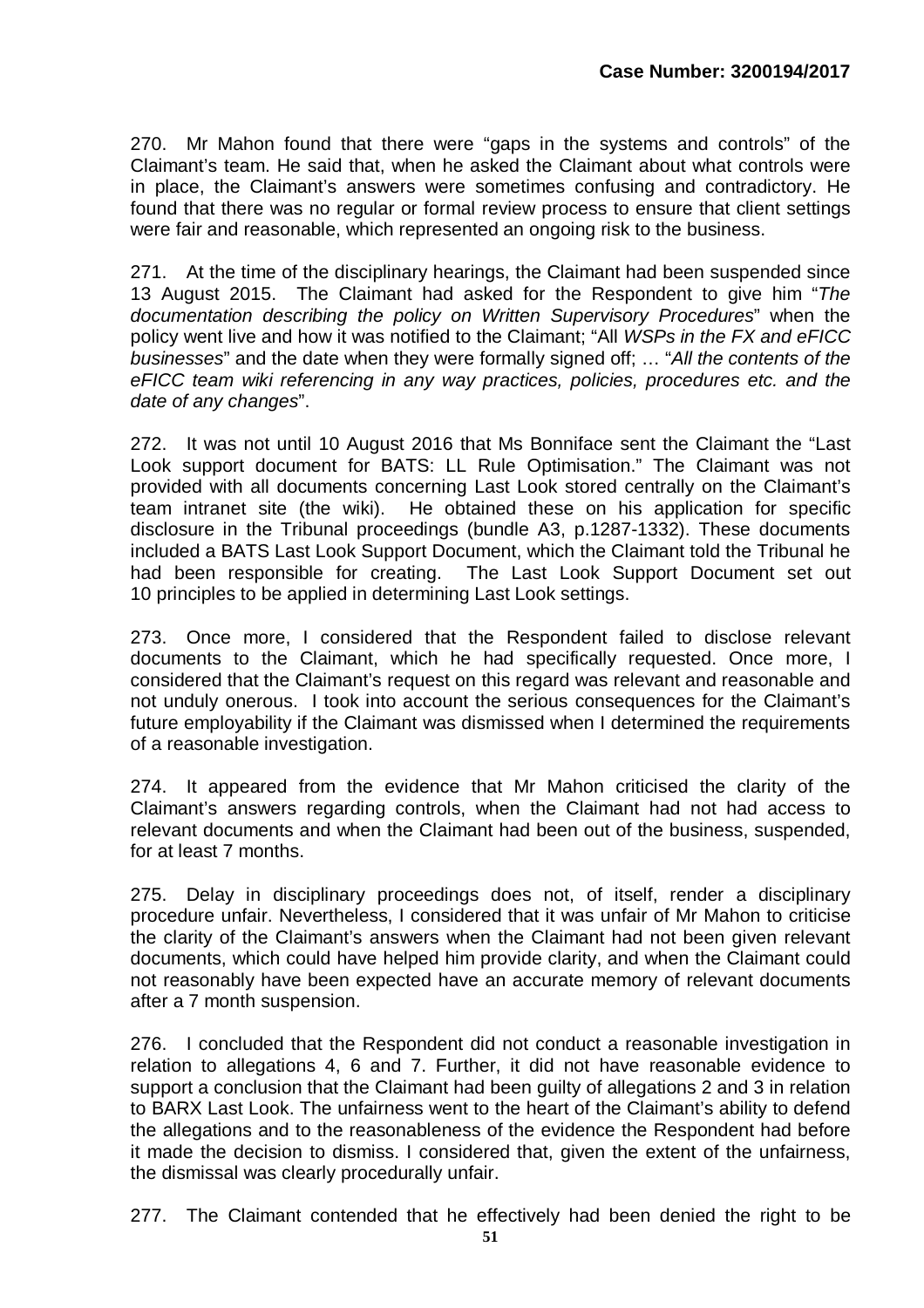accompanied at the disciplinary and appeal hearing because the terms of his suspension prevented him from contacting colleagues. I decided that the Claimant could have contacted Human Resources to ask them to arrange for a named colleague to accompany the Claimant at the hearings. I concluded that the Respondent's action in this regard was not unfair. The Claimant indicated to both the disciplinary and appeal hearings that he would proceed in the absence of a workplace colleague.

## *Decision to Dismiss*

## Allegation 6

278. I also decided that the decision to dismiss was substantively unfair.

279. The additional email evidence fundamentally undermined Mr Mahon's conclusion that allegation 6 should be upheld. As Mr Mahon conceded that, the new evidence demonstrated that the Claimant was giving appropriate instructions and acting promptly to ensure that BARX symmetry was implemented, rather than failing to be proactive.

280. Allegation 6 was not supportable on the evidence.

#### Relationship between Allegation 6 and other Allegations

281. Mr Mahon was asked, in re-examination, about the relative seriousness of the allegations he found against the Claimant. He said that he had found it difficult to separate allegations 2, 3, 4 and 7, but that allegation 6 bothered him least, as it was a stand alone allegation.

282. I did not accept Mr Mahon's evidence on this. I noted that Mr Mahon said that allegation 6 was a discreet issue in re examination and had not suggested this is his witness statement, or in his letter of dismissal.

283. Moreover, Mr Mahon's evidence was inconsistent with his letter of dismissal, in which he said, regarding allegation 6, ".. the prolonged delayed in making the change demonstrated a general lack of respect for clients and a de-prioritisation of their interests." "Lack of respect for clients" was a formula which Mr Mahon used to describe his findings in relation to allegation 4. He also said, in relation to allegation 7, that he found that the Claimant held counterparts "in low regard."

284. The true evidence, in relation to allegation 6, was that the Claimant acted proactively, in the interests of clients. It was therefore also relevant to, and undermining of, Mr Mahon's findings on allegations 4 and 7.

#### Allegations 2 and 3

285. Mr Mahon said that he had relied, not just allegations 2 and 3 confidentiality/withholding information, but on the other allegations, in deciding to dismiss. Mr Mahon appeared to acknowledge that mistakenly identifying where to draw the line on confidentiality, when confidentiality is vitally important for many of the Bank's operations, was not a dismissable offence.

286. Furthermore. in evidence, Mr Mbanefo acknowledged that the Respondent's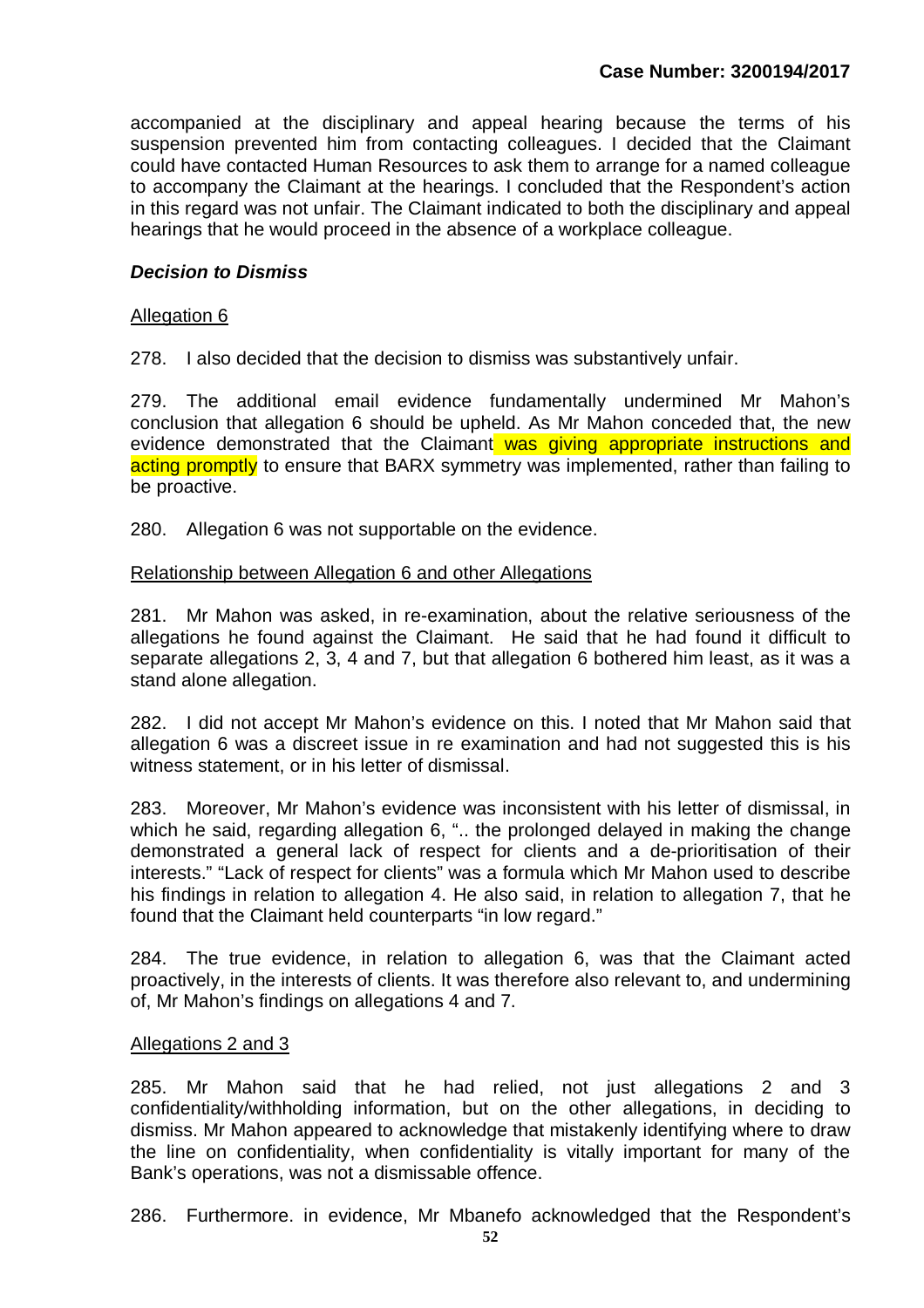Compliance and Legal Departments had actively blocked disclosure about an aspect of Last Look which was directly relevant to clients. Mr Mbanefo agreed that, if changing the symmetry of the algorithm was an under-the-hood change, then changing hold times and threshold would also be under-the-hood changes. That corroborated the conclusion that dismissal would not be appropriate for allegations 2 and 3 alone.

## Allegation 4

287. In relation to allegation 4, the case law indicates that dismissal is appropriate for a first offence where the misconduct is "obvious"; "it must be such that the employee would plainly recognise it as conduct which would merit summary dismissal if discovered by his employers. Such recognition might be either because the employers had expressly made known to their staff that a particular type of misconduct would be treated as a dismissable offence or because the employee, judging the matter for himself according to the ordinarily accepted standard of morality of the time, would recognise dismissal as a predictable consequence of such misconduct".

288. At the time of the disciplinary and appeal hearings, Mr Mbanefo and Mr Mahon had sight of the Claimant's 2012 end of year performance review, which was in the disciplinary hearing bundle at B2, p.332. In it, the Claimant was given an objective of: "*Last Look – should have several mio* (million) *extra squeezed out asap*." Mr Mbanefo agreed that the Claimant's manager had signed off those objectives and was aware of the objective of generating several more £ millions out of Last Look.

289. Furthermore, Messrs Mahon and Mbanefo saw the Claimant's email of 15 March 2011 to Mike Bagguley, in which the Claimant said of Project Marlin, "From a revenue perspective the main effects will be: 1. Longer last look times will enable us to make more money with the same number of trade rejects and the same trade confirm times..*.".* It is of note that the Claimant did not specify that only "aggressive" or "toxic" clients would be treated in this way. There was no evidence before Messrs Mahon and Mbanefo that Mr Bagguley had disagreed with the Claimant's proposal.

290. The Claimant pointed out, in his defensive script, that both these documents showed that senior managers were aware of the Claimant proposing that the Respondent "make more money" from Last Look. Moreover, the Claimant's performance review actually gave him the objective of doing so.

291. On the evidence available to the dismissing and appeal officer, the Claimant's manager and "grandfather" manager knew and approved of the Claimant using Last Look to generate additional revenue from clients. Mr Mbanefo and Mr Mahon chose not to interview either Mr Cartledge or Mr Bagguley. They therefore did not obtain any evidence to contradict the plain words of the documents to which Mr Cartledge and Mr Bagguley were party.

292. That being so, I considered that it was outside the band of reasonable responses for the Respondent to dismiss the Claimant for such actions. His managers had not indicated that generating extra profit from Last Look constituted misconduct, never mind being a dismissable offence. Further, in light of the managers' attitudes, the Claimant, judging the matter for himself according to the ordinarily accepted standard of morality of the time, could not have recognised dismissal as a predictable consequence.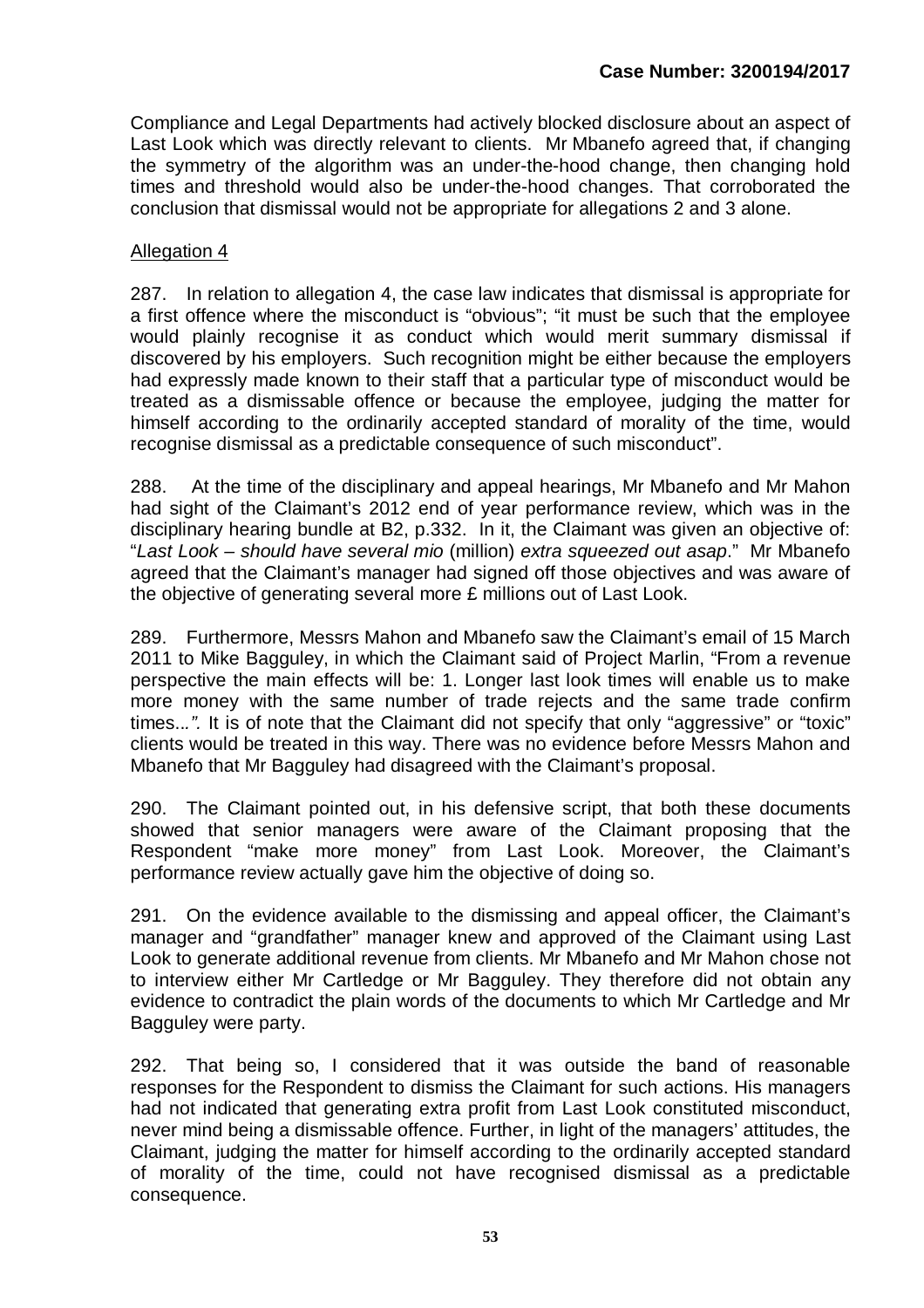293. The Respondent relied on the very broad wording of its Policies and Disciplinary Procedure in contending that the Claimant had breached appropriate standards and should thus have been dismissed. However, Mr Mahon said that, given the broad wording of the Policy documents, it was incumbent on the Claimant to judge their particular application to his area of business. I considered that it was unreasonable for the Respondent to decide that the Claimant had misjudged the requirements of fairness towards clients when his senior managers were aware of his intention to generate more money from clients using Last Look.

294. In any event, in relation to allegation 4, Mr Mbanefo conceded that the Claimant's analysis of the AGNY Subpoena spreadsheet would have informed Mr Mbanefo's decision better, in that it showed that more benign client types were not, in fact, being targeted for Last Look rejects.

#### Allegation 7

295. In relation to allegation 7, both Messrs Mahon and Mbanefo heavily criticised the Claimant for failing to have measures in place for reviewing Last Look settings to ensure that they were fair for all clients.

296. As Mr Mahon himself said, allegations 2, 3, 4 and 7 were interlinked. He conceded that the Claimant had introduced some systems of control.

*297.* I concluded that the Claimant's AGNY Subpoena analysis was also clearly relevant to the question of whether the business was adequately controlled. If aggressive client types were being targeted and benign clients were not, that would be relevant to a decision on whether the Claimant had avoided, " *action/inaction which might have the potential to incur reputational risk for the Bank [B2/470] Global Conduct Policy;* or whether he had taken, "*all reasonable steps to establish a strong culture of compliance in his business area [B2/383] Global Supervision Policy.*

298. It was not possible for the Respondent to make a reasonable decision on allegation 7 when such centrally relevant evidence had been withheld from the Claimant and from Mr Mbanefo.

299. Furthermore, Mr Mbanefo was cross-examined about whether he had found evidence of the Claimant reviewing Last Look rejects. He was directed to pages D1, 75 and D2, 476. He agreed that a year to date overview of Last Look, D1 75, was a periodic review and that D2 475 was evidence of the Claimant reviewing Last Look. Mr Mbanefo was cross-examined about the Claimant setting up a Last Look oversight role in June 2012. He was directed to an email (bundle D1, p.74), wherein the Claimant said to Mr Seneviratne that his ideas for a Last Look oversight role for a trader. Mr Mbanefo said that, if there was evidence that this did happen and that the manager reviewed the activities, Mr Mbanefo would not have made the same decision and would have changed his outcome about controls. Mr Mbanefo agreed that the Claimant had created tools for reviewing Last Look, including BARX trading reports. Mr Mbanefo agreed that there was evidence of the Claimant setting up a process, which Mr Seneviratne would then supervise. Mr Mbanefo said, however, that he would have looked to ascertain whether this had actually been done.

300. I concluded that Mr Mbanefo conceded that the evidence which was available during the disciplinary process showed that the Claimant had set up a system of control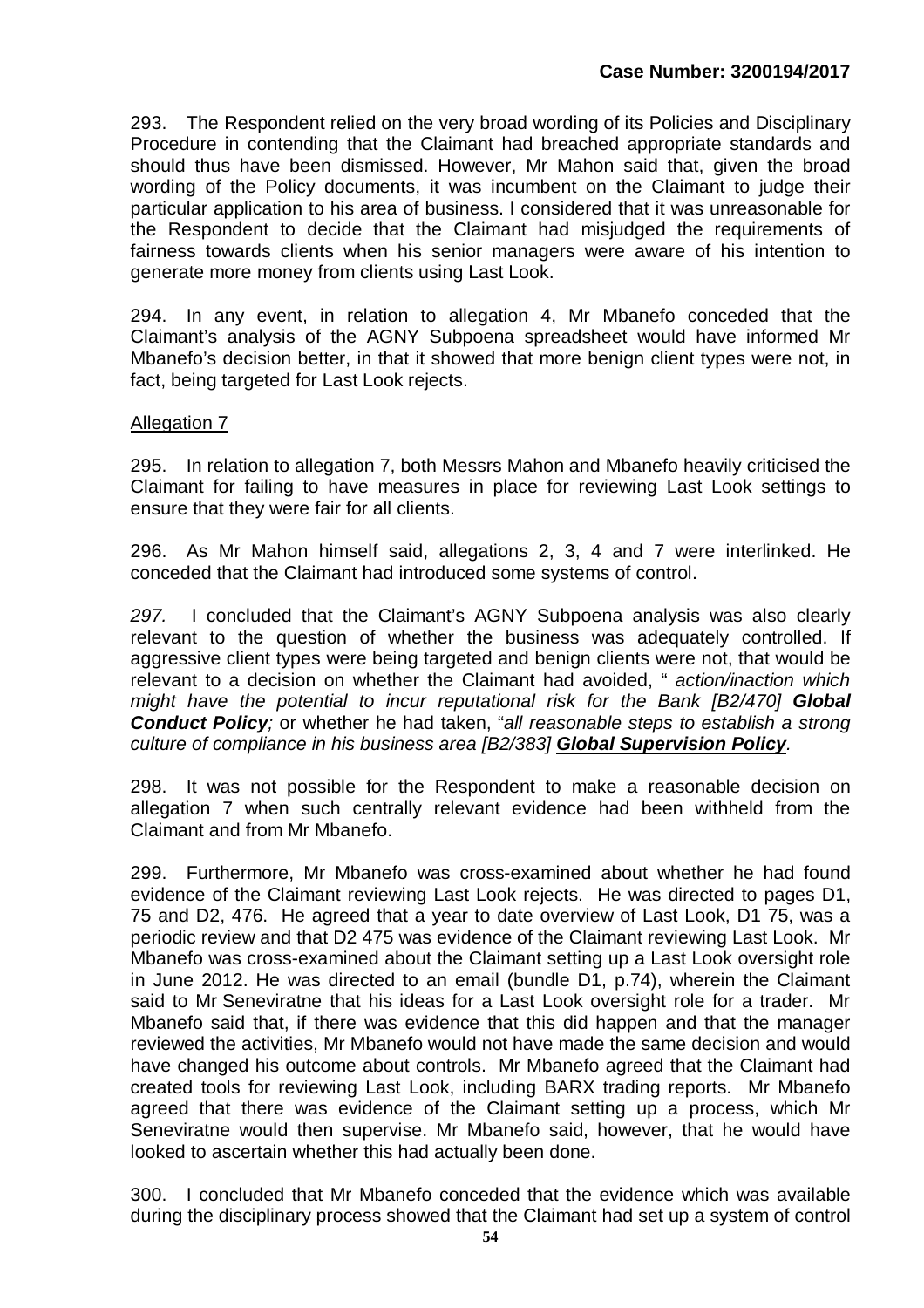and review for Last Look, which Mr Seneviratne would supervise. Mr Mbanefo conceded that, if what the Claimant had set up had actually happened, Mr Mbanefo would have changed his decision on allegation 7. I considered that it was outside the band of reasonable responses, however, for Mr Mbanefo find that the Claimant was primarily responsible – and therefore dismissable - for any subsequent failure to implement the system of control. Mr Mbanefo had agreed that Mr Seneviratne was responsible for supervising the process after the Claimant set it up.

301. I concluded that there was substantive unfairness in the Respondent's decision on each one of the allegations. I decided that, even taking all the allegations together, the Respondent's decision to dismiss the Claimant was outside the range of reasonable responses.

302. The Respondent dismissed the Claimant unfairly.

## *Polkey*

303. In light of my findings on substantive unfairness on all the allegations, I concluded that the Respondent could not have dismissed the Claimant fairly, whatever fair procedure had been undertaken.

#### *Contributory Fault*

#### Allegations 2 & 3

304. I preferred the Claimant's evidence to Messrs Mahon and Mbanefo regarding the Respondent's need for confidentiality regarding Last Look. I decided that the available evidence showed that the Bank's Legal and Compliance Departments insisted on confidentiality regarding Last Look, particularly in respect of clients.

305. The Bank's Operational and Security Terms for Electronic Trading states, at paragraph 2.5,

"*We are not obliged to act on any Instruction, or to execute or otherwise enter into any particular transaction, and need not give any reasons for declining to do so…*" (bundle A3, p.1258).

306. The Bank's standard terms, not drafted by the Claimant, therefore told clients that the Bank was entitled to refuse a trade without telling clients why. The standard terms did not require any openness about the operation of Last Look.

307. The Respondent's Compliance and Legal Departments had also actively blocked disclosure about an aspect of Last Look which was directly relevant to clients. Mr Mbanefo agreed that, if changing the symmetry of the algorithm was an under-thehood change, then changing hold times and threshold would also be under-the-hood changes.

*308.* All this corroborated the Claimant's evidence that confidentiality was a fundamental principle in the Respondent's operations and that Last Look information should only be shared with other employees on a "need to know" basis. These principles are set out in the Respondent's *Global Supervision Policy* Bundle B2 *P401: "Need to know policy. This policy requires that information held by a*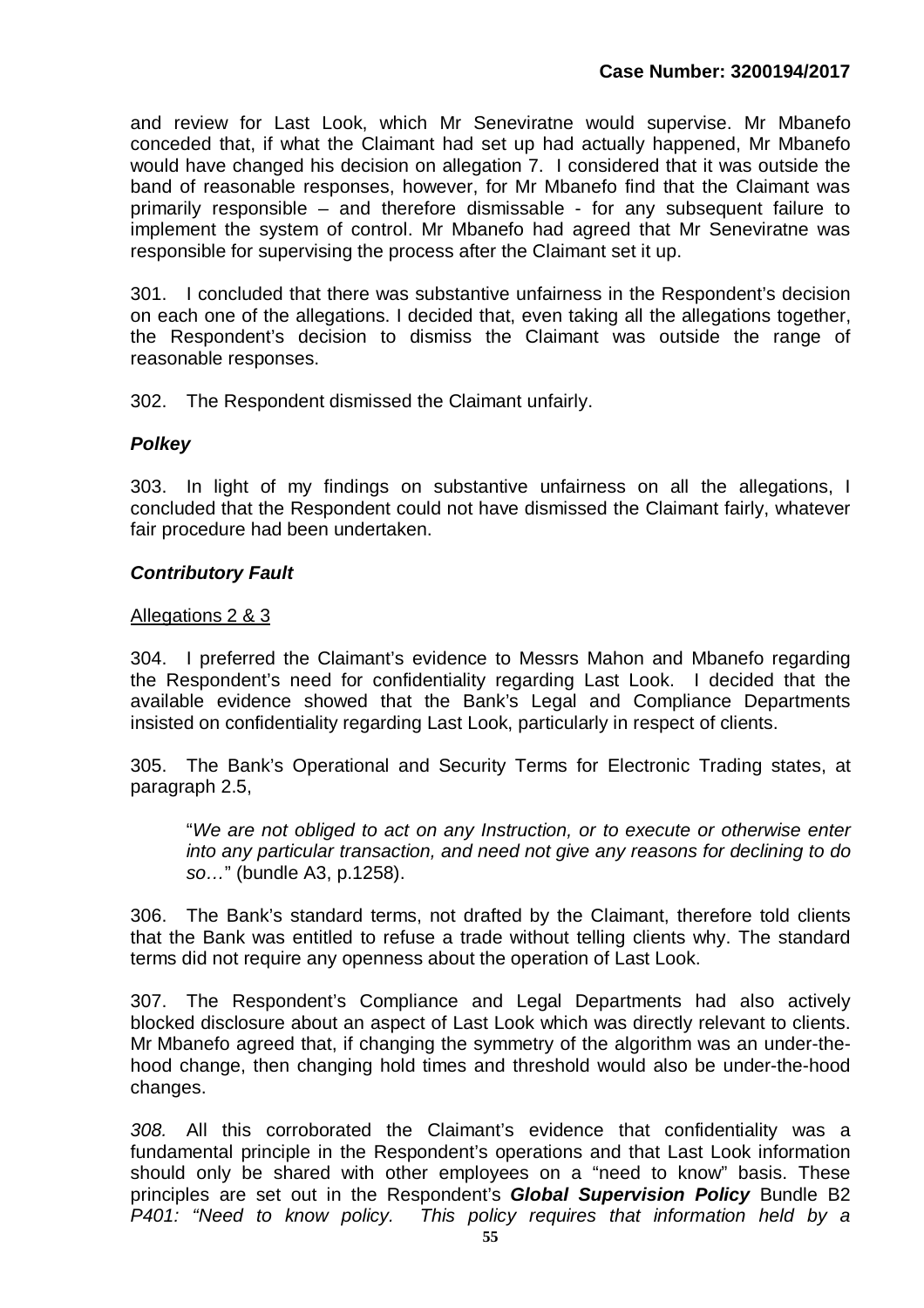*representative of the firm should only be disclosed where there is a legitimate need to know'; P401: 'As a supervisor you should frequently remind your team of the following guidelines with respect to handling confidential information. Avoid discussing confidential matters…'; P423: 'Information Barriers …… electronic separation to ensure that electronically stored material should not be accessible by personnel without a legitimate need to access such information'.*

309. Mr Cartledge also corroborated the Claimant's evidence. He said that the BATS Last Look functionality could have been part of the BARX controls. If there had just been a new piece of Code in BARX, presenting the BATS Last Look functionality, this would not have been mentioned; it would not have been helpful for Sales to have known about that additional piece of Code. Mr Cartledge said that Sales people did not "need to know" about BATS Last Look functionality.

310. I preferred Mr Cartledge's evidence on this matter to Mr Mahon and Mr Mbanefo's. It seemed to me that Mr Cartledge was a more independent and objective witness. He still works in the FX industry and he appeared not to bear any animosity towards his former employer.

311. I also noted that the Respondent's recommendation that the Claimant be referred to disciplinary proceedings said, of the Claimant's actions:

*"42. ….* 

*(a) The number of 'problematic' communications is relatively small when balanced with the overall population of communications reviewed by the investigation;*

*(b) There are many examples of open and transparent communications with BARX users about rejects and Last Look, as well as examples of clients negotiating or seeking to negotiate their Last Look settings – suggesting a high degree of awareness amongst customers of Last Look and its relevance to their order flow; and*

*(c) Sales were generally aware of Last Look;*

*(d) Last Look has been commonly understood in the market for many years and market participants were well aware that Barclays, and other banks, had a discretion to reject trade requests, and reject requests using Last Look;*

*(e) The clients affected by rejections were overwhelmingly the most sophisticated BARX counterparties and, therefore, the group most likely to take advantage of any information about Barclays' Last Look settings to the detriment of Barclays (and BARX pricing). With that in mind, it may have been appropriate to withhold information in order to maintain the integrity of Last Look as a legitimate defensive tool for Barclays.* 

312. On all the evidence, I concluded that the Claimant was not guilty of culpable and blameworthy conduct in relation to allegations 2 and 3.

## Allegation 4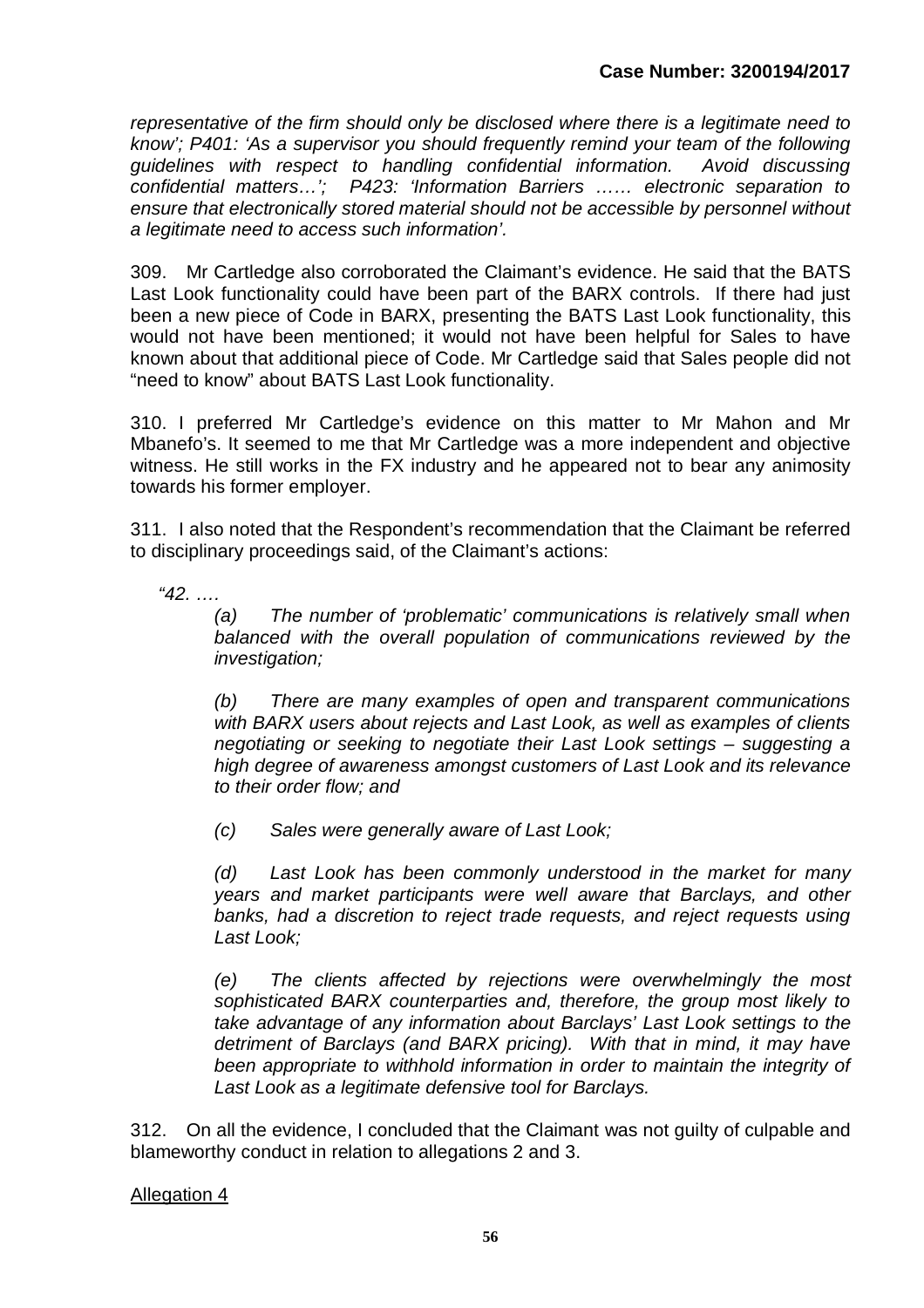313. It seemed to me that the Respondent continues to operate many of the practices in relation to Last Look for which the Claimant was criticised. It does not target only "toxic" trading behaviours. Its current document, which describes Last Look to clients (bundle A2, pgs.1106 to 1108), states,

*"Does Last Look specifically target only certain types of trading behaviours and flow? No. Last Look is agnostic as to the causes of market movements and will reject a trade request whenever the market moves beyond the price tolerance in place during the prescribed time delay."*

*"Can I trade electronic spot FX with Barclays without Last Look being applied to me? No. Last Look is applied to all electronic spot FX trading. However, the majority of clients are likely to see few, if any, rejects, depending on the way that they trade with us."*

314. Mr Mahon and Mr Mbanefo criticised the Claimant for applying Last Look indiscriminately, to more benign client types, yet the Respondent continues to apply Last Look to all (non GUI) clients.

315. I concluded that the Claimant was not guilty of culpable and blameworthy conduct when he applied Last Look to all clients and did not distinguish between "toxic" and "benign" client types. Seeing that Messrs Bagguley and Cartledge approved him increasing Last Look hold times and generating more income from Last Look, the Claimant was not guilty of guilty of culpable and blameworthy conduct in this regard either.

## Allegation 7

316. I also preferred Mr Cartledge's evidence about the standards of control in the Claimant's business. Mr Cartledge said that he had been responsible for a lot of businesses in Barclays, and that the number of supervisory systems and policies which the Claimant had implemented in his part of the business were significantly greater than existed in other Barclay's businesses and across the industry. He said that not all policies needed to be written down in a central document and that lower level policies could be contained in emails, or even be verbal. He said that there would certainly not be a written policy touching every aspect of every role.

317. I again noted the Respondent's recommendation that the Claimant be referred to disciplinary proceedings, which said, of the Claimant's actions:

> *"43. In addition, there is evidence to suggest that Mr. Fotheringhame was aware of Barclays supervisory expectations, as detailed in the GSP, and that he spent a considerable amount of time monitoring Last Look data and directing his team to ensure settings were appropriate for clients."*

318. I concluded that the Claimant had instituted numerous checks and controls regarding Last Look and that his standards of control were comparatively high.

319. However, Mr Mahon did establish that the Claimant's knowledge of the number of Last Look settings changes made each week was significantly erroneous. That indicated that the Claimant did not have accurate oversight of the way Last Look settings were being used and changed by his employees. While the Claimant had